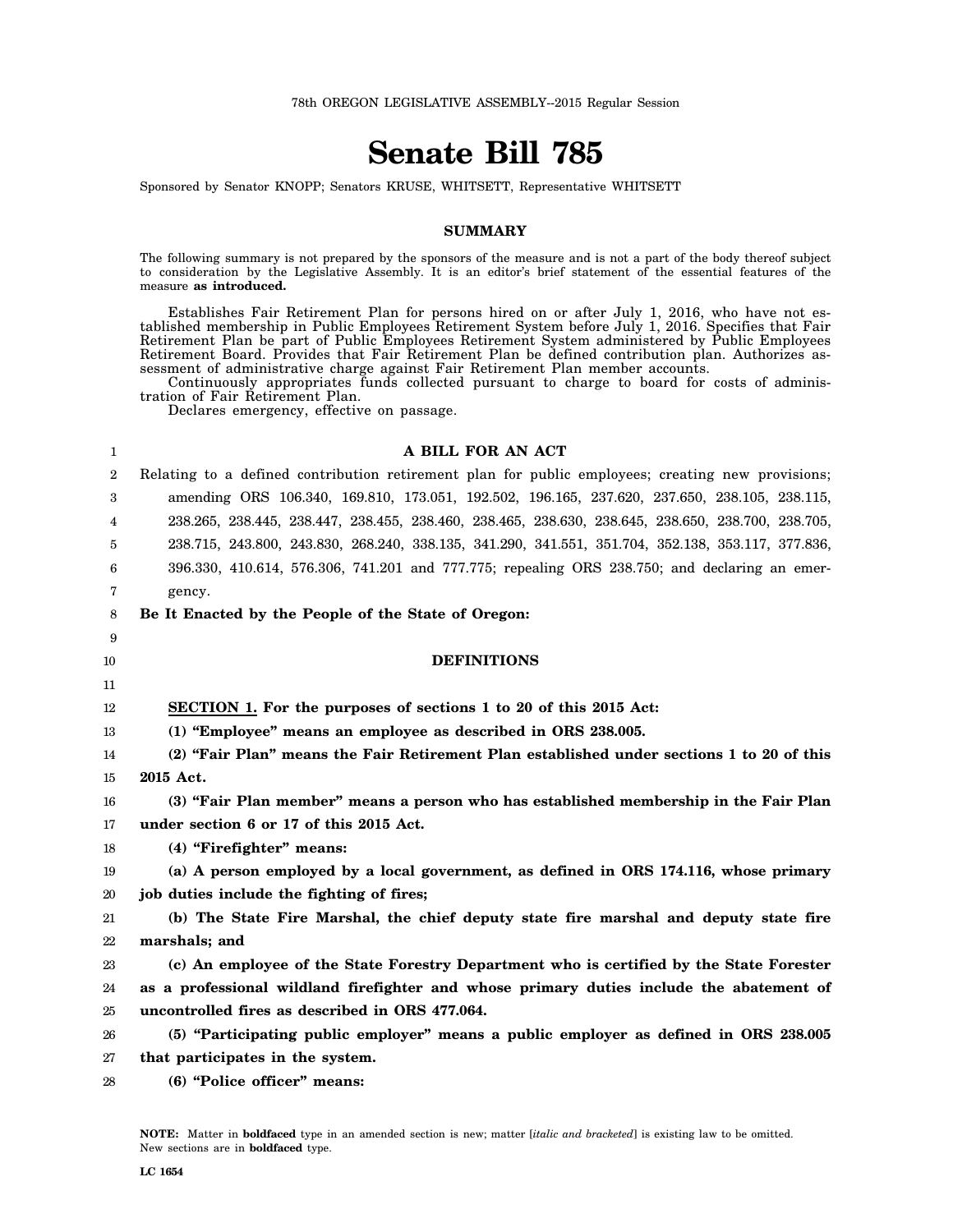1 2 3 4 5 6 7 8 9 10 11 12 13 14 15 16 17 18 19 20 21 22 23 24 25 26 27 28 29 30 31 32 33 34 35 36 37 38 39 40 41 42 43 44 45 **(a) Employees of the Department of State Police who are classified as police officers by the Superintendent of State Police. (b) Sheriffs and those deputy sheriffs or other employees of a sheriff whose duties, as classified by the sheriff, are the regular duties of police officers or corrections officers. (c) Police chiefs and police personnel of a city who are classified as police officers by the city council or other governing body of the city. (d) Corrections officers as defined in ORS 181.610. (e) Employees at youth correction facilities, as defined in ORS 420.005, whose primary job description involves the custody, control, treatment, investigation or supervision of juveniles placed in those facilities. FAIR RETIREMENT PLAN SECTION 2. (1) The Fair Retirement Plan is established. Notwithstanding any provision of ORS chapter 238 or 238A, any person who is employed by a participating public employer on or after July 1, 2016, and who has not established membership in the Public Employees Retirement System before July 1, 2016, is entitled to receive only the benefits provided under the Fair Plan for periods of service with participating public employers on and after July 1, 2016, and has no right or claim to any benefit under ORS chapter 238 or 238A, except as specifically provided by sections 1 to 20 of this 2015 Act. A person who establishes membership in the system before July 1, 2016, is entitled to receive the benefits provided by ORS chapter 238 or 238A. (2) A person establishes membership in the system before July 1, 2016, for the purposes of this section if: (a) The person is a member of the system, or a judge member of the system, on June 30, 2016; or (b) The person performed any period of service for a participating public employer before July 1, 2016, that is credited to the six-month period of employment required of an employee under ORS 238A.100 before an employee may become a member of the system. (3) Except as provided in sections 1 to 20 of this 2015 Act, ORS chapters 238 and 238A do not apply to the Fair Plan. (4) The provisions of this section do not apply to a person elected or appointed as a member of the Legislative Assembly, as a justice of the Supreme Court or as a judge of the Court of Appeals, the Oregon Tax Court or a circuit court. ADMINISTRATION SECTION 3. Fair Retirement Plan administered by Public Employees Retirement Board. (1) The Fair Retirement Plan is part of the Public Employees Retirement System and is administered by the Public Employees Retirement Board. (2) The board shall contract with a private sector firm for the recordkeeping and customer service functions of the Fair Plan. The board shall seek a firm that has economical pricing structures and the experience, knowledge and facilities to properly perform the functions specified in this subsection. (3) ORS 238.035, 238.156, 238.445, 238.600, 238.601, 238.615, 238.618, 238.630, 238.635, 238.640,**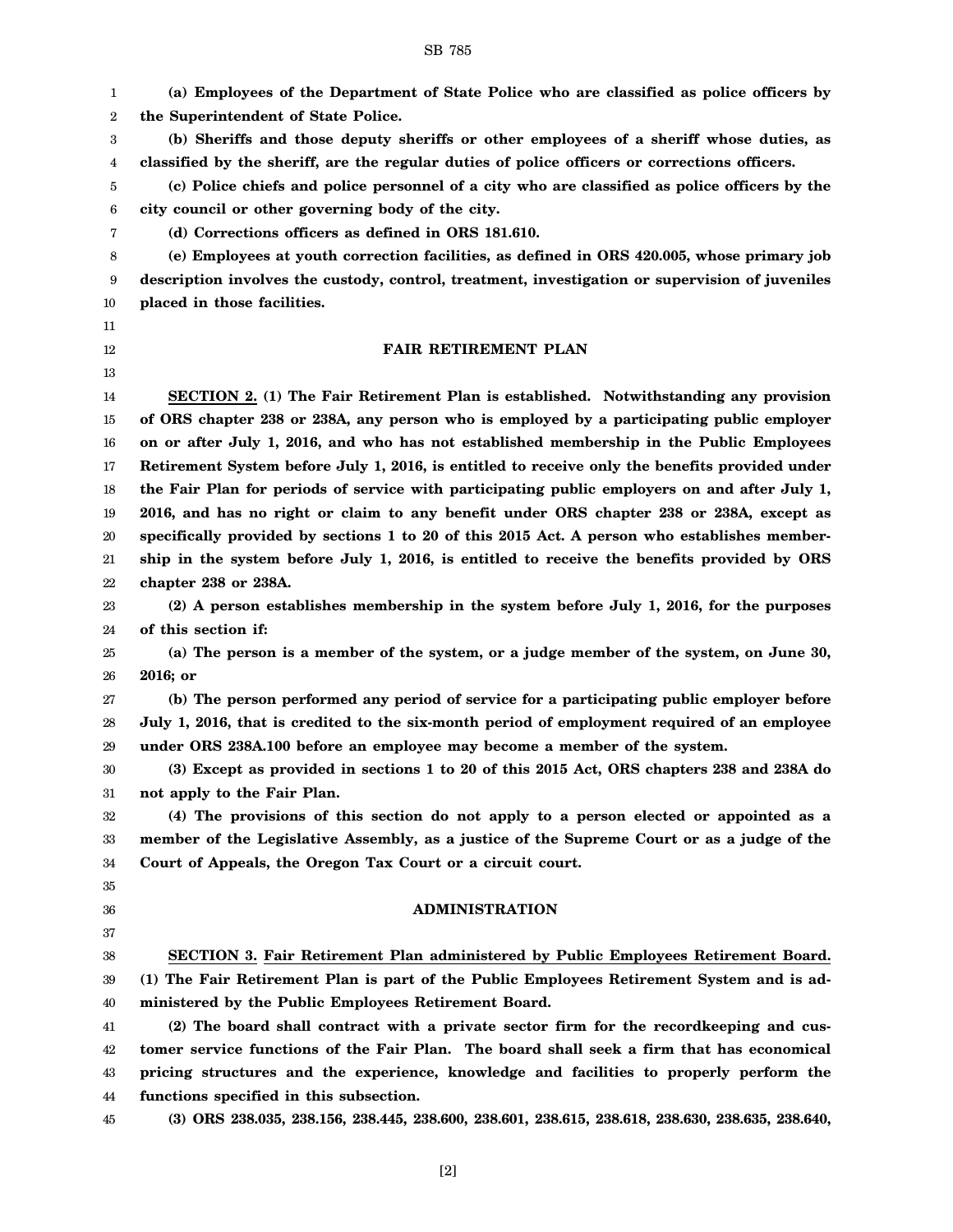1 2 3 4 5 6 7 8 9 10 11 12 13 14 15 16 17 18 19 20 21 22 23 24 25 26 27 28 29 30 31 32 33 34 35 36 37 38 39 40 41 42 43 44 45 **238.645, 238.650, 238.655, 238.700, 238.705, 238.710 and 238.715 apply to the Fair Plan. (4) Amounts contributed by or on behalf of Fair Plan members shall be held separate and distinct from the General Fund and the Public Employees Retirement Fund, but may be commingled with the assets of the Public Employees Retirement Fund for investment purposes. SECTION 4. Administrative costs of Fair Retirement Plan. (1) The Public Employees Retirement Board shall implement and administer sections 1 to 20 of this 2015 Act so that: (a) No expense is incurred by participating public employers or by the Public Employees Retirement Fund for the implementation and administration of the Fair Retirement Plan; and (b) Participating public employers and the Public Employees Retirement System incur no liabilities other than those liabilities that are imposed under sections 1 to 20 of this 2015 Act or other law. (2) The system may assess a charge against the member account of a Fair Plan member. Funds collected pursuant to the charge are continuously appropriated to the board and may be used only to cover the costs incurred by the system to implement and administer the Fair Plan. PARTICIPATION BY PUBLIC EMPLOYERS SECTION 5. Participation generally. (1) All public employers participating in the Public Employees Retirement System on July 1, 2016: (a) Shall continue to be participating public employers for the purposes of the Fair Retirement Plan; and (b) Shall provide benefits under the Fair Plan for Fair Plan members. (2) Any participating public employer that provided retirement benefits under ORS chapter 238 or 238A for some, but not all, of the employees of the participating public employer on June 30, 2016, need not provide benefits under the Fair Plan for any class of employees who were not members of the system on June 30, 2016. (3) Any public employer that is not a participating public employer on June 30, 2016, may become a participating public employer under the Fair Plan. A public employer may become a participating public employer under this subsection only for the purposes of service performed by employees of the public employer on or after the date the public employer elects to participate in the Fair Plan. MEMBERSHIP SECTION 6. Establishing membership in Fair Retirement Plan; member account. (1) Any person who is employed by a participating public employer on or after July 1, 2016, and who has not established membership in the Public Employees Retirement System before July 1, 2016, as described in section 2 of this 2015 Act, becomes a member of the Fair Retirement Plan after completing six full calendar months of employment, unless the employee elects not to become a Fair Plan member. The six-month probationary period may not be interrupted by more than 30 consecutive working days. (2) Unless the employee elects not to become a member, upon completion of the six-**

SB 785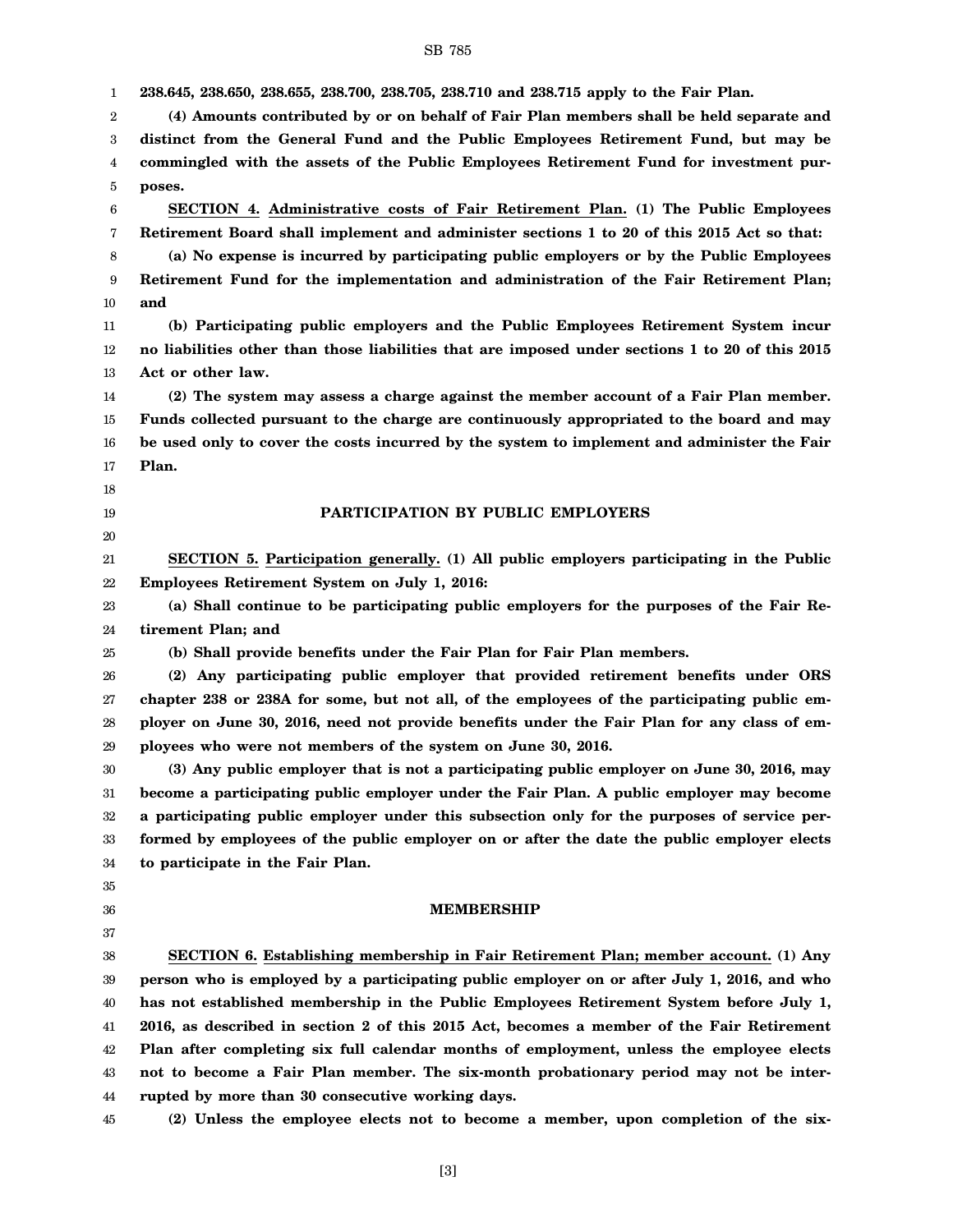1 2 **month probationary period required by this section, an employee shall become a member of the Fair Plan on the first day of the next full month following the six-month period.**

3 4 5 6 7 **(3) Upon a person's becoming a Fair Plan member under this section, the Public Employees Retirement Board shall create a member account for the person. The member account shall consist of employee contributions made under section 7 of this 2015 Act and employer contributions made under section 8 of this 2015 Act, adjusted to reflect any earnings or losses on those contributions.**

8 9 10

#### **CONTRIBUTIONS**

11 12 13 14 **SECTION 7. Employee contribution. (1) A Fair Plan member may elect to make an employee contribution to the Fair Retirement Plan equal to a specific percentage of the Fair Plan member's salary. The percentage may not be more than the amount allowed by the federal law governing the Fair Plan's tax qualification and must be a whole number.**

15 16 17 18 **(2) A participating public employer may not assume or pay the employee contribution provided for in this section, except that a participating public employer may structure the compensation of the employee in a manner that allows a Fair Plan member who is employed by the employer to make the employee contribution on a pretax basis.**

19 20 21 22 23 **SECTION 8. Employer contributions. (1) A participating public employer must contribute to the Fair Retirement Plan a base amount equal to three percent of the salary of each Fair Plan member employed by the employer. The base amount must be contributed for all Fair Plan members, without regard to whether the employee makes any contributions under section 7 of this 2015 Act.**

24 25 26 27 28 29 **(2) In addition to the base amount required under subsection (1) of this section, for a Fair Plan member who is not a police officer or firefighter, a participating public employer must make contributions equal to one percent of a Fair Plan member's salary for every two percent of salary contributed by the Fair Plan member under section 7 of this 2015 Act. In no event may the total contribution by the employer for a Fair Plan member who is not a police officer or firefighter exceed an amount equal to six percent of the Fair Plan member's salary.**

30 31 32 33 34 35 36 37 38 39 **(3) In addition to the base amount required under subsection (1) of this section, for a Fair Plan member who is a police officer or firefighter, a participating public employer who employs the Fair Plan member as a police officer or firefighter must make contributions equal to one and one-third percent of the Fair Plan member's salary for every two percent of salary contributed by the Fair Plan member under section 7 of this 2015 Act. However, if a Fair Plan member who is a police officer or firefighter contributes six percent of the Fair Plan member's salary, the total employer contribution shall be an amount equal to 7.15 percent of the Fair Plan member's salary. In no event may the total contribution by the employer for a Fair Plan member who is a police officer or firefighter exceed an amount equal to 7.15 percent of the Fair Plan member's salary.**

40 41 42 43 44 45 **SECTION 9. Salary defined. (1) For the purpose of computing employer and employee contributions under sections 7 and 8 of this 2015 Act, "salary" means the remuneration paid to a Fair Plan member in return for service to the participating public employer, including remuneration in the form of living quarters, board or other items of value, to the extent the remuneration is includable in the employee's taxable income under Oregon law. "Salary" includes the additional amounts specified in subsection (2) of this section, but does not include**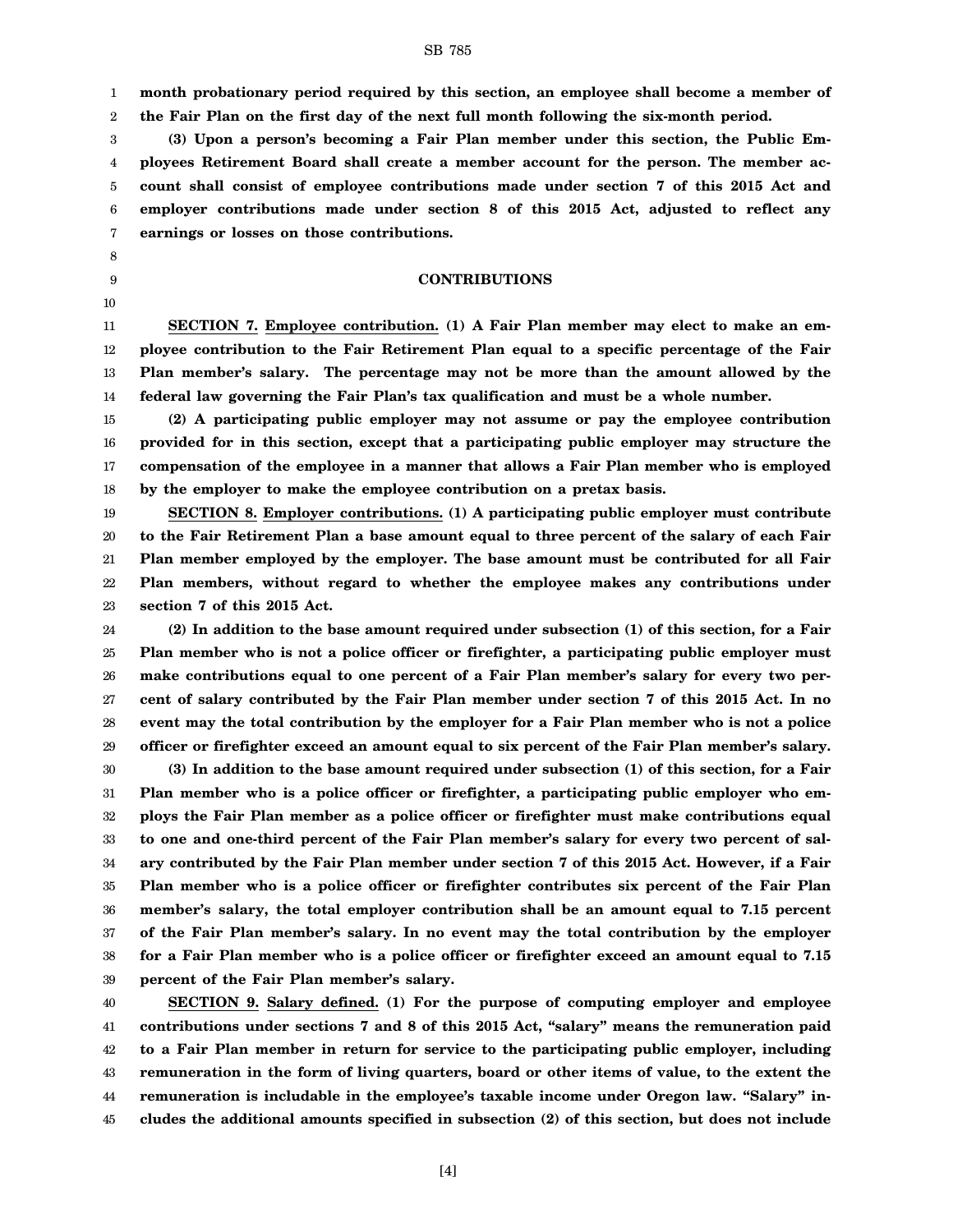1 2 3 4 5 6 7 8 9 10 11 12 13 14 15 16 17 18 19 20 21 22 23 24 25 26 27 28 29 30 31 32 33 34 35 36 37 38 39 40 41 42 43 **the amounts specified in subsection (3) of this section, regardless of whether those amounts are includable in taxable income. (2) For the purpose of computing employer and employee contributions under sections 7 and 8 of this 2015 Act, "salary" includes the following amounts: (a) Payments of employee and employer money into a deferred compensation plan that are made at the election of the employee. (b) Contributions to a tax-sheltered or deferred annuity that are made at the election of the employee. (c) Any amount that is contributed to a cafeteria plan or qualified transportation fringe benefit plan by the employer at the election of the employee and that is not includable in the taxable income of the employee by reason of 26 U.S.C. 125 or 132(f)(4), as in effect on the effective date of this 2015 Act. (d) Retroactive payments made to an employee to correct a clerical error, pursuant to an award by a court or by order of or pursuant to a conciliation agreement with an administrative agency charged with enforcing federal or state law protecting the employee's rights to employment or wages, which shall be allocated to and deemed paid in the periods in which the work was done or in which the work would have been done. (3) For the purpose of computing employer and employee contributions under sections 7 and 8 of this 2015 Act, "salary" does not include the following amounts: (a) Money paid for overtime or bonuses. (b) Travel expenses or any other expenses incidental to an employer's business that are reimbursed by the employer. (c) Payments made on account of an employee's death. (d) Any lump sum payment for accumulated unused sick leave, vacation leave or other paid leave. (e) Any accelerated payment of an employment contract for a future period or any advance against future wages. (f) Any retirement incentive, retirement severance pay, retirement bonus or retirement gratuitous payment. (g) Payment for a leave of absence after the date the employer and employee have agreed that no future service will be performed. (h) Payments for instructional services rendered to public universities listed in ORS 352.002 or the Oregon Health and Science University when those services are in excess of full-time employment subject to sections 1 to 20 of this 2015 Act. A person employed under a contract for less than 12 months is subject to this paragraph only for the months covered by the contract. (i) Any amount in excess of \$200,000 for a calendar year. If any period over which salary is determined is less than 12 months, the \$200,000 limitation for that period shall be multiplied by a fraction, the numerator of which is the number of months in the determination period and the denominator of which is 12. The Public Employees Retirement Board shall adopt rules adjusting this dollar limit to incorporate adjustments authorized by the Internal Revenue Service. SECTION 10. Collective bargaining agreements. Notwithstanding section 7 of this 2015**

SB 785

44 45 **Act, if a participating public employer is paying employee contributions for employees of the employer pursuant to ORS 238.205 or 238A.335 under a collective bargaining agreement in**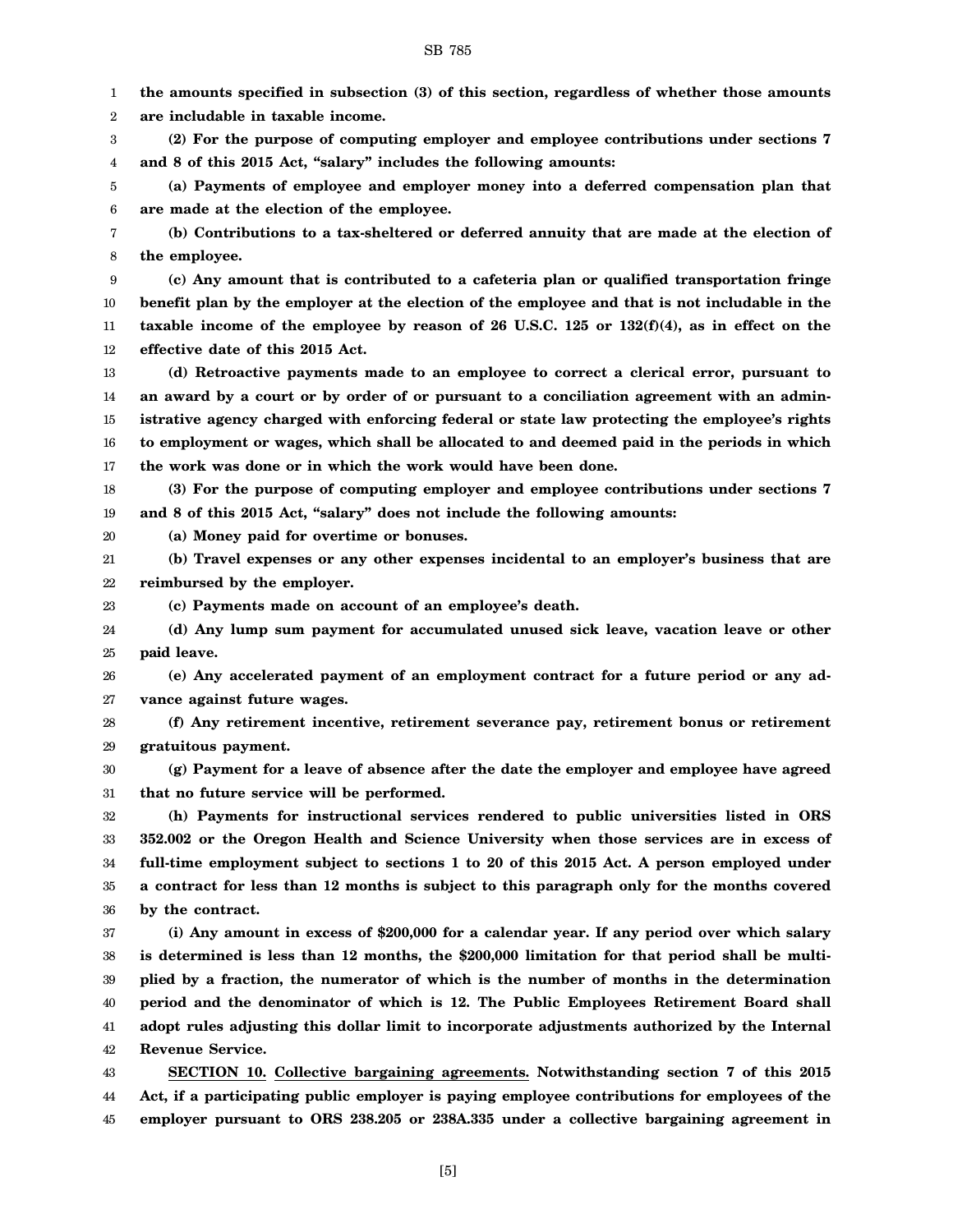**ration of the collective bargaining agreement, the participating public employer may not thereafter "pick-up," assume or pay the employee contributions.**

**effect on July 1, 2016, the employer shall continue to make those contributions under the Fair Retirement Plan until such time as the term of the agreement expires. Upon the expi-**

**SECTION 11. Vesting; loans. (1) A Fair Plan member vests in employee contributions when the contributions are made.**

**VESTING**

10 11 **(2) A Fair Plan member vests in employer contributions when employer contributions have been made on behalf of the member in each of 54 consecutive months.**

12 13 14 15 16 **(3) The Public Employees Retirement Board shall establish a mechanism under which a Fair Plan member may borrow amounts from the member account established under section 6 of this 2015 Act. A member may borrow only from amounts in which the member has become vested under this section. The board shall limit loans to terms and conditions allowed under the tax qualification of the Fair Retirement Plan.**

17

18 19

### **INVESTMENT OF MONEYS IN MEMBER ACCOUNTS**

20 21 22 23 24 **SECTION 12. Investment program. (1) The Oregon Investment Council shall establish a program for investment of moneys in Fair Plan member accounts. The program shall include policies and procedures for the investment of moneys in the accounts. The program and all investments of moneys under the program are subject to the provisions of ORS 293.701 to 293.820.**

25 26 27 28 29 **(2) The council shall provide to the Public Employees Retirement Board a description, set forth in the council's policies and procedures, of the investment options for moneys in Fair Plan member accounts, the applicable benchmark for each option and a description of the characteristics of each benchmark. The council shall provide at least nine different investment options with a range of investment risks.**

30 31 32 33 34 35 **(3) The provisions of ORS chapter 59 that require registration of securities do not apply to any share, participation or other interest under the investment program established under this section. The provisions of ORS chapter 59 that require licensing of certain persons as broker-dealers or as investment advisers do not apply to any of the following persons or entities for the purposes of implementing and administering the investment program established under this section:**

36 **(a) The Oregon Investment Council.**

37 **(b) The Public Employees Retirement Board.**

38 **(c) The Public Employees Retirement System.**

39 **(d) The State Treasurer.**

40 41 **(e) Any officer or employee of the persons or entities described in paragraphs (a) to (d) of this subsection.**

42 43 44 45 **SECTION 13. Self-direction of investments. A Fair Plan member may elect any investment option offered under the investment program established under section 12 of this 2015 Act for all or part of the moneys in a member account. The Public Employees Retirement Board by rule shall provide for the manner in which changes in investment options may be**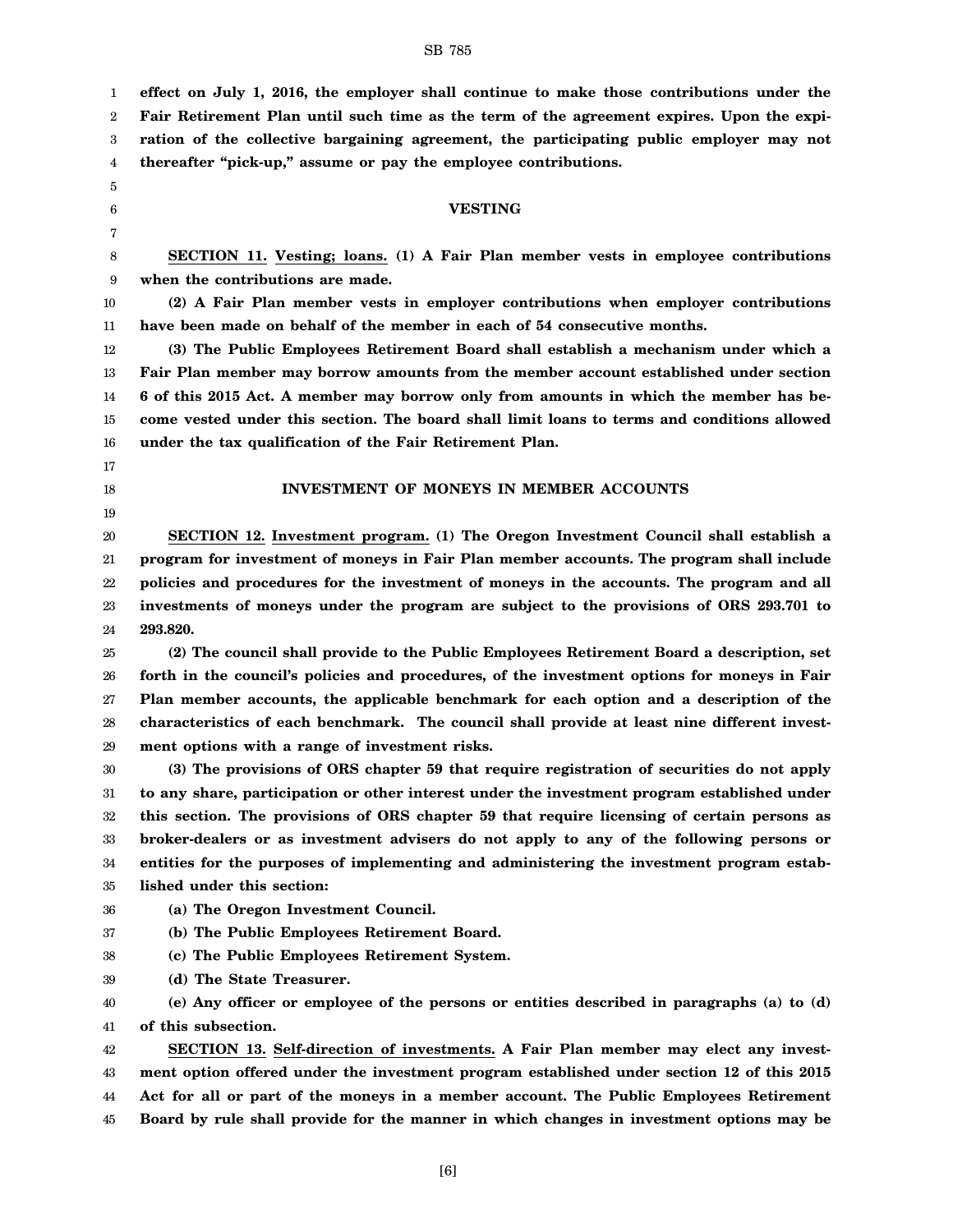2 3 4 5 6 7 8 9 10 11 12 13 14 15 16 17 18 19 20 21 22 23 24 25 26 27 28 29 30 31 32 33 34 35 36 37 38 39 40 41 42 43 44 45 **made by a Fair Plan member. WITHDRAWAL OF MEMBER ACCOUNT SECTION 14. Account may be withdrawn by inactive member at any time after leaving public employment. (1) An inactive Fair Plan member may withdraw the member's account at any time. (2) Withdrawal of a member account under this section cancels all membership rights in the Fair Retirement Plan. (3) If a Fair Plan member withdraws the member account and is subsequently reemployed by a participating public employer, the person may reestablish membership under the Fair Plan only for the purposes of service performed after the person is reemployed. (4) A Fair Plan member is inactive for the purposes of this section if the member is separated from all service with participating public employers and with employers that are treated as part of a participating public employer's controlled group under the federal laws and rules governing the status of the Fair Plan as a qualified governmental retirement plan and trust. DEATH BENEFIT SECTION 15. Death benefit. (1) If a Fair Plan member dies before retiring, the Public Employees Retirement Board shall pay all money credited at the time of death to the member account of the member in which the member has become vested under section 11 of this 2015 Act to one or more beneficiaries designated by the member. A Fair Plan member may designate as a beneficiary any person, including the personal representative for the estate of the member or a trustee named by the member. The withdrawal of a member's account under section 14 of this 2015 Act invalidates any designation of a beneficiary under this section. (2) If a Fair Plan member dies before retiring and has not designated a beneficiary under subsection (1) of this section, the board shall pay all money credited at the time of death to the member account of the member in which the member has become vested under section 11 of this 2015 Act to the personal representative appointed for the estate of the deceased member. If an affidavit has been filed under ORS 114.505 to 114.560 and the amount of payment does not exceed the maximum amount of personal property for which an affidavit may be filed under ORS 114.505 to 114.560, the board shall pay the amount to the person who filed the affidavit. (3) If a Fair Plan member dies before retiring and has designated a beneficiary under subsection (1) of this section, but the beneficiary dies before the member or dies before distribution is made under this section, the board shall pay the amount of money that would otherwise have been paid to the beneficiary to the personal representative appointed for the estate of the deceased beneficiary. If an affidavit has been filed under ORS 114.505 to 114.560 and the amount of money that would have been paid to the beneficiary does not exceed the maximum amount of personal property for which an affidavit may be filed under ORS 114.505 to 114.560, the board shall pay the amount to the person who filed the affidavit on behalf of the estate of the beneficiary.**

1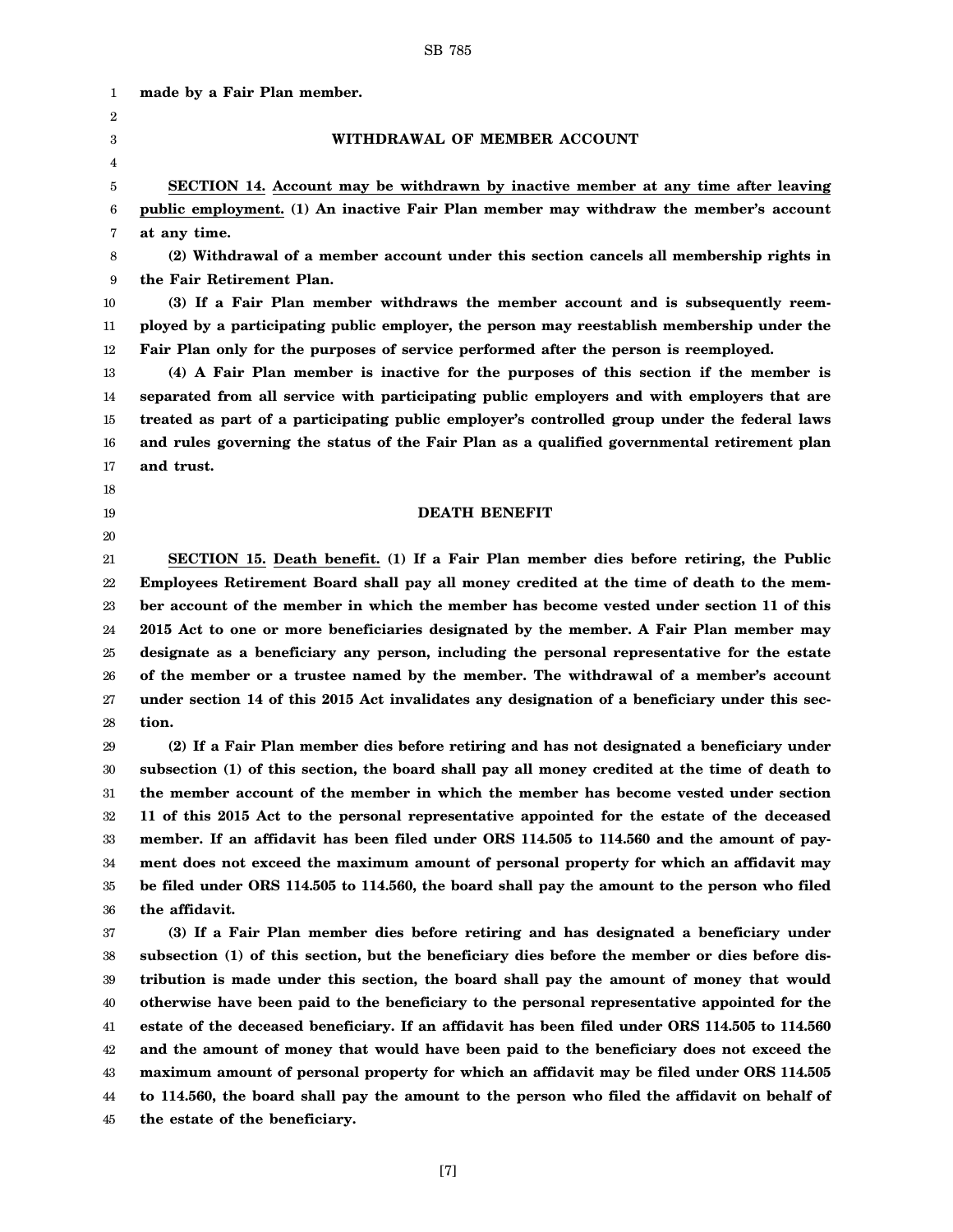1 2 3 **(4) Payment by the board of a death benefit in the manner provided by this section completely discharges the board and the Public Employees Retirement System from any liability for amounts owing by reason of the death of a Fair Plan member.**

- 4 5
- 6

16 17 18

32 33 34

#### **BENEFITS UPON RETIREMENT**

7 8 9 10 11 12 13 14 15 **SECTION 16. Annuities and other payout options. The Public Employees Retirement Board shall by rule provide for annuities and other payout options for retired Fair Plan members. Annuities offered by the board may be fixed or variable. The board may not offer any annuity or other payout option that would require that a participating public employer make any contribution beyond the contributions required by section 8 of this 2015 Act. The board may not allow a Fair Plan member to receive an annuity or other payout before the member reaches the minimum retirement age provided for in the Fair Retirement Plan's tax qualification. The board shall ensure that minimum distribution requirements imposed under the Fair Plan's tax qualification are met.**

#### **CONVERSION TO FAIR RETIREMENT PLAN**

19 20 21 22 23 24 25 26 **SECTION 17. (1) Any employee who establishes membership in the Public Employees Retirement System before July 1, 2016, as described in section 2 of this 2015 Act, and who is an active member, as defined in ORS 238.005 or 238A.005, may elect to convert the employee's retirement benefit to the Fair Retirement Plan. Upon conversion, the amounts in the regular account established for the employee under ORS 238.250, along with a matching amount funded by employer contributions, and any amounts in the variable account established for the employee under ORS 238.260 shall be transferred to a member account established for the employee under section 6 of this 2015 Act.**

27 28 29 30 31 **(2) If the Public Employees Retirement Board is informed by the Oregon Investment Council that the number of conversions elected under this section could negatively affect the Public Employees Retirement Fund, the board may require that amounts be transferred under this section in not more than five annual installments. Interest shall be paid on the amounts not immediately transferred at a rate established by the board.**

#### **BENEFIT INCREASES**

35 36 37 38 39 40 41 42 43 **SECTION 18. Local government approval of benefit increases. (1) Any benefit increase that is described in subsection (2) of this section and that is provided for by laws that become effective on or after the effective date of this 2015 Act applies to participating public employers other than the state only if the benefit increase is approved in writing by the participating public employer. Written approval of the benefit increase must be delivered to the Public Employees Retirement Board within three months after the session of the Legislative Assembly that enacted the benefit increase adjourns sine die. If the benefit increase is approved in the manner provided by this section, the benefit increase becomes operative on January 1 of the next calendar year.**

44 45 **(2) The provisions of this section apply to any change to the benefits provided under sections 1 to 20 of this 2015 Act that is the result of laws enacted during a single legislative**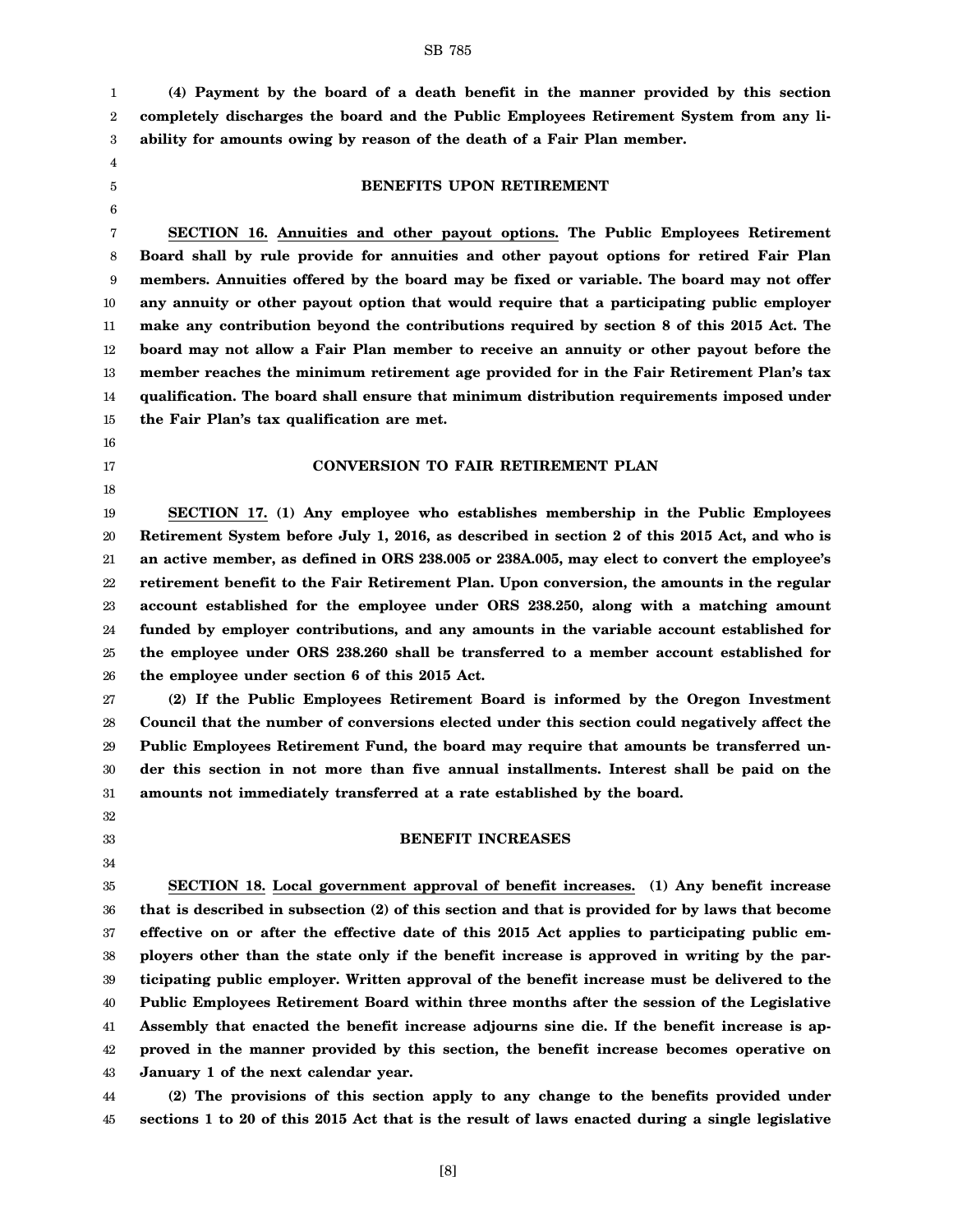1 2 3 4 5 6 7 8 9 10 11 12 13 14 15 16 17 18 19 20 21 22 23 24 25 26 27 28 29 30 31 32 33 34 35 36 37 38 39 40 **session, excluding any change that is made solely to maintain the status of the Fair Retirement Plan as a tax-qualified governmental plan, if the change results in an increase in the total liability for benefits under the Fair Plan, whether funded or not funded, that is in excess of one-tenth of one percent. SECTION 19. Application of benefit increases to legislators. Any law enacted after January 1, 2017, that has the effect of increasing the total liability for benefits under sections 1 to 20 of this 2015 Act that is in excess of one-tenth of one percent does not apply to service by members of the Legislative Assembly that entitles those members to benefits under sections 1 to 20 of this 2015 Act. CONTRACT RIGHTS SECTION 20. Except as provided in section 18 of this 2015 Act, nothing in sections 1 to 20 of this 2015 Act prevents the Legislative Assembly or the Public Employees Retirement Board from changing or terminating the retirement benefits payable to persons who become Fair Plan members on or after July 1, 2016, as described in section 2 of this 2015 Act, as long as the change or termination applies only to benefits accruing on or after the date the change or termination is effective. TAX QUALIFICATION SECTION 21. (1) Except as provided in this section, sections 1 to 20 and 22 of this 2015 Act, the amendments to ORS 106.340, 169.810, 173.051, 192.502, 196.165, 237.620, 237.650, 238.105, 238.115, 238.265, 238.445, 238.455, 238.465, 238.630, 238.645, 238.650, 238.700, 238.705, 238.715, 243.800, 243.830, 268.240, 338.135, 341.290, 351.704, 353.117, 377.836, 396.330, 410.614, 576.306, 741.201 and 777.775 by sections 23 to 55 of this 2015 Act and the repeal of ORS 238.750 by section 56 of this 2015 Act become operative on July 1, 2016. (2) As soon as possible after the effective date of this 2015 Act, the Public Employees Retirement Board shall submit the provisions of sections 1 to 20 of this 2015 Act to the Internal Revenue Service and seek approval of sections 1 to 20 of this 2015 Act as a qualified governmental retirement plan and trust under the Internal Revenue Code. (3) As soon as possible after the effective date of this 2015 Act, the board shall adopt all rules necessary for the implementation and operation of the Fair Retirement Plan. SECTION 22. (1) Subject to the provisions of this section, until June 30, 2018, the Public Employees Retirement System may use assets of the Public Employees Retirement Fund that are unrelated to sections 1 to 20 of this 2015 Act to pay the administrative costs of the Fair Retirement Plan. (2) Before January 1, 2023, the Public Employees Retirement Board shall transfer from accounts established under the Fair Retirement Plan the amount used under subsection (1) of this section, with interest, to accounts in the fund established to provide retirement ben-**

42 43 44 **moneys would have earned had the moneys remained invested in the fund established to provide retirement benefits under ORS chapter 238, and in no event less than two percent per annum.**

[9]

45

41

**(3) Until such time as all moneys and interest are repaid under subsection (2) of this**

**efits under ORS chapter 238. The rate of interest must be at least equal to the rate that the**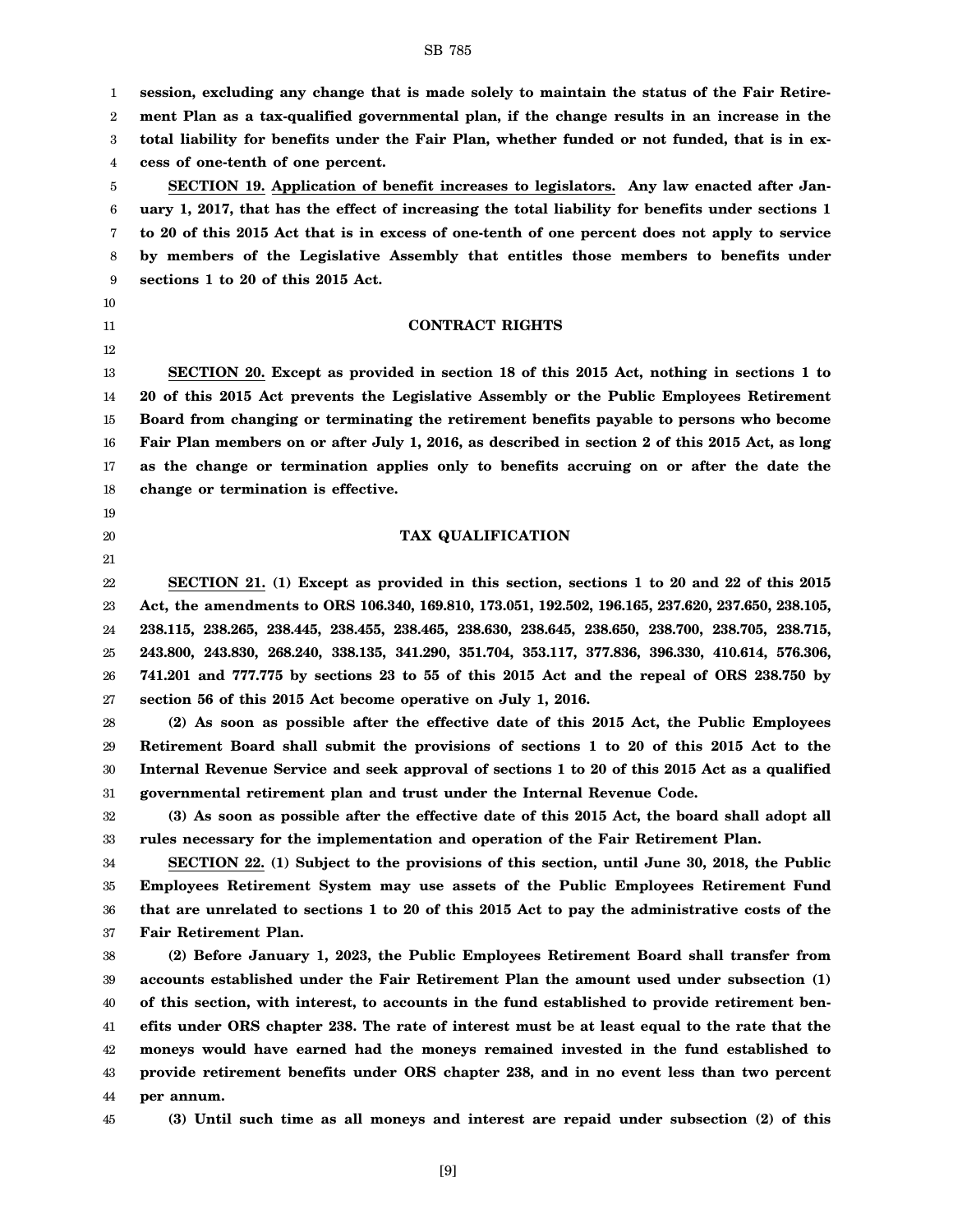1 2 3 4 **section, beneficiaries of the fund established to provide retirement benefits under ORS chapter 238 have a security interest in the assets of the Fair Retirement Plan equal to the amount used under subsection (1) of this section and the interest required under subsection (2) of this section. The security interest may be foreclosed in an action at law.**

5 6 7 8 9 **(4) If the board fails to transfer any amount required under subsection (2) of this section before January 1, 2023, a person entitled to benefits under ORS chapter 238 may bring a mandamus action to compel the board to make the transfer and to perform all acts within the authority of the board to collect employer or employee contributions to the Fair Retirement Plan necessary to fund the transfer.**

10 11 12 13 **(5) In determining the amount of employer contributions necessary under the Fair Retirement Plan, the board shall include any amounts required to be transferred under subsection (2) of this section that are attributable to paying the costs of administering the Fair Retirement Plan.**

14 15 16 17 **(6) The board shall deduct from the member accounts established under section 6 of this 2015 Act the amounts to be transferred under subsection (2) of this section that are attributable to paying the costs of administering the Fair Retirement Plan. The deduction must be a uniform percentage of the member accounts.**

#### **CONFORMING AMENDMENTS**

21 **SECTION 23.** ORS 106.340 is amended to read:

18 19 20

22 23 24 25 26 27 106.340. (1) Any privilege, immunity, right or benefit granted by statute, administrative or court rule, policy, common law or any other law to an individual because the individual is or was married, or because the individual is or was an in-law in a specified way to another individual, is granted on equivalent terms, substantive and procedural, to an individual because the individual is or was in a domestic partnership or because the individual is or was, based on a domestic partnership, related in a specified way to another individual.

28 29 30 31 32 33 (2) Any responsibility imposed by statute, administrative or court rule, policy, common law or any other law on an individual because the individual is or was married, or because the individual is or was an in-law in a specified way to another individual, is imposed on equivalent terms, substantive and procedural, on an individual because the individual is or was in a domestic partnership or because the individual is or was, based on a domestic partnership, related in a specified way to another individual.

34 35 36 37 (3) Any privilege, immunity, right, benefit or responsibility granted or imposed by statute, administrative or court rule, policy, common law or any other law to or on a spouse with respect to a child of either of the spouses is granted or imposed on equivalent terms, substantive and procedural, to or on a partner with respect to a child of either of the partners.

38 39 40 41 42 (4) Any privilege, immunity, right, benefit or responsibility granted or imposed by statute, administrative or court rule, policy, common law or any other law to or on a former or surviving spouse with respect to a child of either of the spouses is granted or imposed on equivalent terms, substantive and procedural, to or on a former or surviving partner with respect to a child of either of the partners.

43 44 45 (5) Many of the laws of this state are intertwined with federal law, and the Legislative Assembly recognizes that it does not have the jurisdiction to control federal laws or the privileges, immunities, rights, benefits and responsibilities related to federal laws.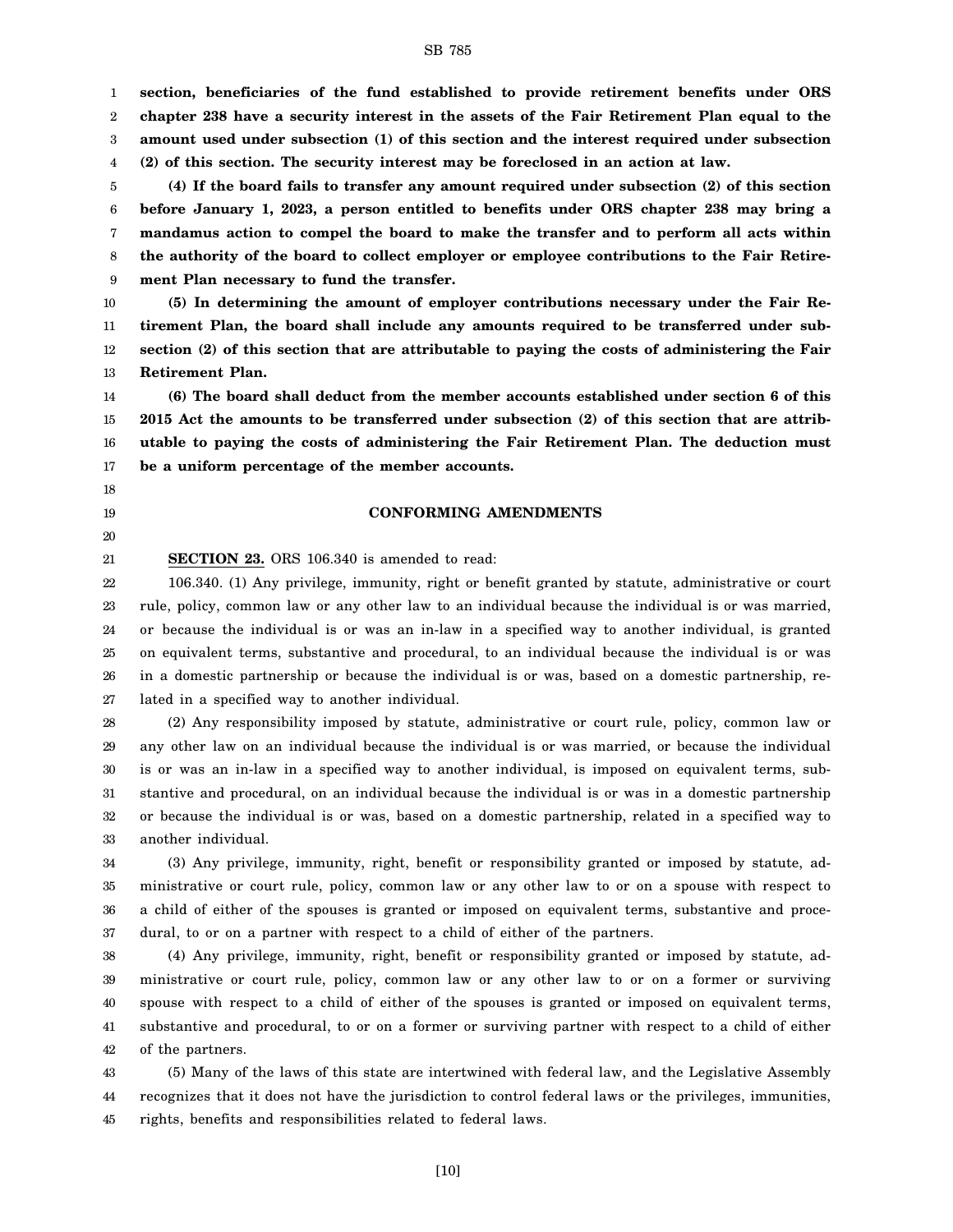1 2 3 4 5 6 (6) ORS 106.300 to 106.340 do not require or permit the extension of any benefit under ORS chapter 238 or 238A **or sections 1 to 20 of this 2015 Act**, or under any other retirement, deferred compensation or other employee benefit plan, if the plan administrator reasonably concludes that the extension of benefits would conflict with a condition for tax qualification of the plan, or a condition for other favorable tax treatment of the plan, under the Internal Revenue Code or regulations adopted under the Internal Revenue Code.

7 8 9 (7) ORS 106.300 to 106.340 do not require the extension of any benefit under any employee benefit plan that is subject to federal regulation under the Employee Retirement Income Security Act of 1974.

10 11 12 13 (8) For purposes of administering Oregon tax laws, partners in a domestic partnership, surviving partners in a domestic partnership and the children of partners in a domestic partnership have the same privileges, immunities, rights, benefits and responsibilities as are granted to or imposed on spouses in a marriage, surviving spouses and their children.

14 **SECTION 24.** ORS 169.810 is amended to read:

15 16 17 169.810. (1) Assumption by the regional correctional facility of those custodial duties formerly performed by a county or city jail constitutes an assumption of duties by a public employer subject to ORS 236.610 to 236.640.

18 19 20 (2) An employee who transfers from employment at a county or city jail to employment at a regional correctional facility operated by the county or city by which the employee has been employed shall be accorded the following rights:

21 22 (a) If a trial or probationary service period is required for employment at the county or city jail, the period of county or city employment of the employee shall apply to that requirement.

23 24 25 26 27 (b) An employee who transfers from employment at a county or city jail to employment at the regional correctional facility shall retain accumulated unused sick leave with pay and the accumulated unused vacation with pay to which the employee was entitled under county or city employment on the day before the transfer that are supported by written records of accumulation and use pursuant to a plan formally adopted and applicable to the employee under county or city employment.

28 29 30 31 32 33 34 35 36 (c) Notwithstanding any other provision of law applicable to a retirement system for county employees or city employees, an employee who transfers from employment at a county or city jail to employment at the regional correctional facility who was participating in a retirement system under county or city employment may elect, not later than the first day of the month following the month in which the employee transfers, to continue under the retirement system in which participating and not to become, if eligible, a member of another retirement system. The election shall be made in writing and shall be submitted to the regional correctional facility administrator, the Public Employees Retirement Board and the governing body of the counties and cities that operate the regional correctional facility.

37 38 39 40 (d) If an employee elects to continue under the retirement system in which participating under county or city employment, the employee shall continue to make required contributions to that system and the administration of the regional correctional facility shall make contributions on behalf of the employee required of an employer participating in that system.

41 42 43 44 45 (e) If an employee fails to elect to continue under the retirement system in which participating under county or city employment as provided in paragraph (c) of this subsection or was not participating in a retirement system under county or city employment, the employee shall become, if eligible, a member of the Public Employees Retirement System. If the employee is eligible to become a member of the Public Employees Retirement System, the period of continuous service of the em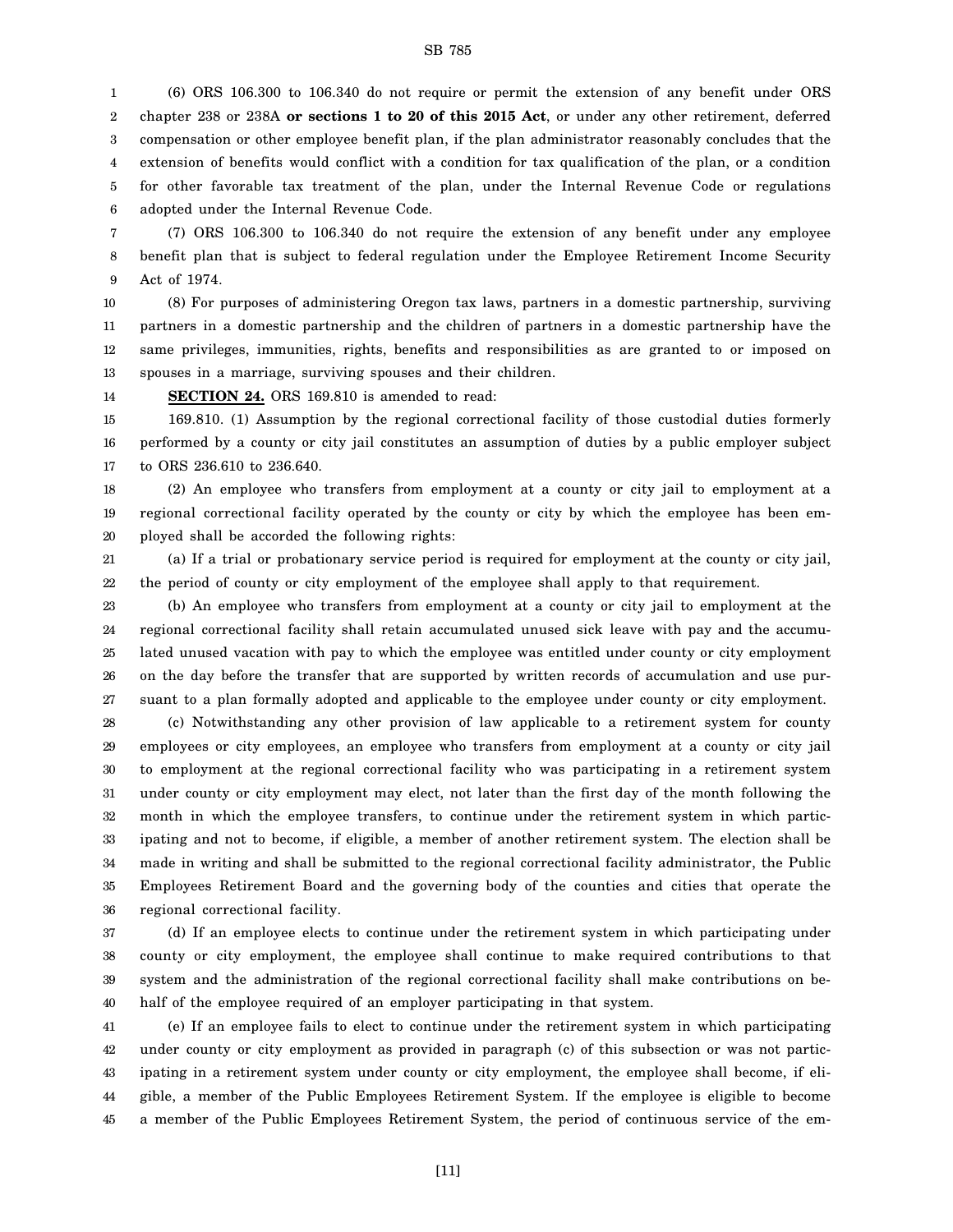1 ployee under county or city employment immediately before the transfer of the employee shall apply

2 to the six months' service requirement of ORS 238.015, 238A.100 or 238A.300 (1) **or section 6 of this**

3 **2015 Act**.

4 5 6 (3) The county or city employment records, or a copy thereof, applicable to an employee transferred under subsection (2) of this section shall be provided by the person having custody of the records to the regional correctional facility administrator.

7

**SECTION 25.** ORS 173.051 is amended to read:

8 9 10 11 12 13 14 15 16 17 18 173.051. The Legislative Fiscal Officer, with the aid of the Public Employees Retirement Board and public employers providing benefits under ORS chapter 238A **or sections 1 to 20 of this 2015 Act**, shall prepare a fiscal impact statement on each measure reported out of a committee of the Legislative Assembly that would increase employer contributions under ORS chapter 238A **or sections 1 to 20 of this 2015 Act**. If the Legislative Fiscal Officer determines that a proposed measure would result in an increase in the total liability for benefits under ORS chapter 238A **or sections 1 to 20 of this 2015 Act** that is in excess of one-tenth of one percent, the Legislative Fiscal Officer shall promptly notify the Public Employees Retirement Board. The board shall thereafter promptly give notice of the proposed measure, and the fiscal impact of the proposed measure as determined by the Legislative Fiscal Officer, to all public employers providing benefits under ORS chapter 238A **or sections 1 to 20 of this 2015 Act**.

19 **SECTION 26.** ORS 192.502 is amended to read:

20 21 22 23 24 25 192.502. The following public records are exempt from disclosure under ORS 192.410 to 192.505: (1) Communications within a public body or between public bodies of an advisory nature to the extent that they cover other than purely factual materials and are preliminary to any final agency determination of policy or action. This exemption shall not apply unless the public body shows that in the particular instance the public interest in encouraging frank communication between officials and employees of public bodies clearly outweighs the public interest in disclosure.

26 27 28 29 30 (2) Information of a personal nature such as but not limited to that kept in a personal, medical or similar file, if public disclosure would constitute an unreasonable invasion of privacy, unless the public interest by clear and convincing evidence requires disclosure in the particular instance. The party seeking disclosure shall have the burden of showing that public disclosure would not constitute an unreasonable invasion of privacy.

31 32 33 (3) Public body employee or volunteer addresses, Social Security numbers, dates of birth and telephone numbers contained in personnel records maintained by the public body that is the employer or the recipient of volunteer services. This exemption:

34 35 36 37 (a) Does not apply to the addresses, dates of birth and telephone numbers of employees or volunteers who are elected officials, except that a judge or district attorney subject to election may seek to exempt the judge's or district attorney's address or telephone number, or both, under the terms of ORS 192.445;

38 39 40 (b) Does not apply to employees or volunteers to the extent that the party seeking disclosure shows by clear and convincing evidence that the public interest requires disclosure in a particular instance;

41 42 (c) Does not apply to a substitute teacher as defined in ORS 342.815 when requested by a professional education association of which the substitute teacher may be a member; and

43 (d) Does not relieve a public employer of any duty under ORS 243.650 to 243.782.

44 (4) Information submitted to a public body in confidence and not otherwise required by law to

45 be submitted, where such information should reasonably be considered confidential, the public body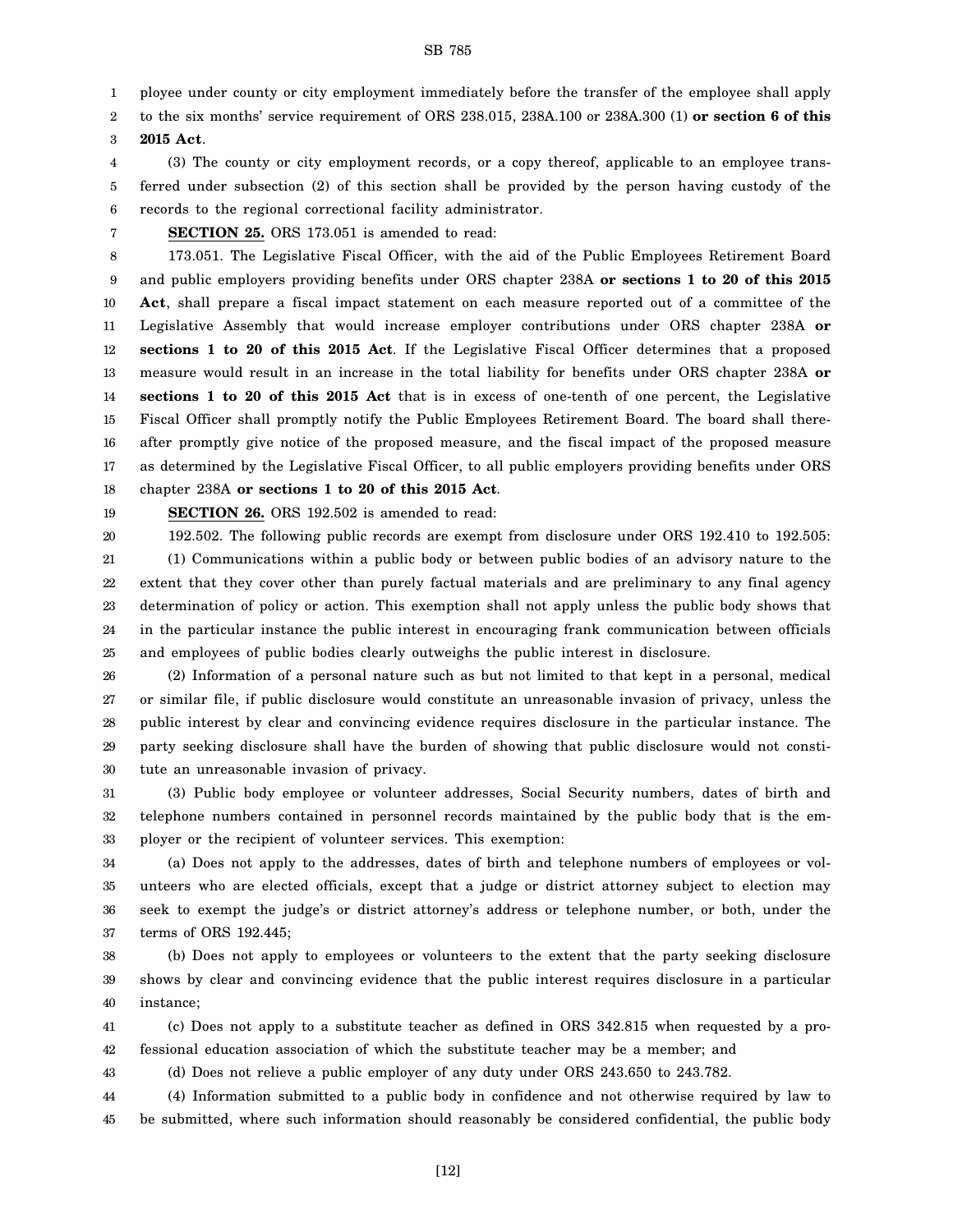1 2 has obliged itself in good faith not to disclose the information, and when the public interest would suffer by the disclosure.

3 4 5 6 7 (5) Information or records of the Department of Corrections, including the State Board of Parole and Post-Prison Supervision, to the extent that disclosure would interfere with the rehabilitation of a person in custody of the department or substantially prejudice or prevent the carrying out of the functions of the department, if the public interest in confidentiality clearly outweighs the public interest in disclosure.

8 9 10 11 12 (6) Records, reports and other information received or compiled by the Director of the Department of Consumer and Business Services in the administration of ORS chapters 723 and 725 not otherwise required by law to be made public, to the extent that the interests of lending institutions, their officers, employees and customers in preserving the confidentiality of such information outweighs the public interest in disclosure.

13 (7) Reports made to or filed with the court under ORS 137.077 or 137.530.

14 15 (8) Any public records or information the disclosure of which is prohibited by federal law or regulations.

16 17 (9)(a) Public records or information the disclosure of which is prohibited or restricted or otherwise made confidential or privileged under Oregon law.

18 19 (b) Subject to ORS 192.423, paragraph (a) of this subsection does not apply to factual information compiled in a public record when:

20 (A) The basis for the claim of exemption is ORS 40.225;

21 22 23 (B) The factual information is not prohibited from disclosure under any applicable state or federal law, regulation or court order and is not otherwise exempt from disclosure under ORS 192.410 to 192.505;

24 25 26 (C) The factual information was compiled by or at the direction of an attorney as part of an investigation on behalf of the public body in response to information of possible wrongdoing by the public body;

27 28 29 (D) The factual information was not compiled in preparation for litigation, arbitration or an administrative proceeding that was reasonably likely to be initiated or that has been initiated by or against the public body; and

30 31 32 (E) The holder of the privilege under ORS 40.225 has made or authorized a public statement characterizing or partially disclosing the factual information compiled by or at the attorney's direction.

33 34 35 36 (10) Public records or information described in this section, furnished by the public body originally compiling, preparing or receiving them to any other public officer or public body in connection with performance of the duties of the recipient, if the considerations originally giving rise to the confidential or exempt nature of the public records or information remain applicable.

37 38 (11) Records of the Energy Facility Siting Council concerning the review or approval of security programs pursuant to ORS 469.530.

39 40 41 (12) Employee and retiree address, telephone number and other nonfinancial membership records and employee financial records maintained by the Public Employees Retirement System pursuant to ORS chapters 238 and 238A **and sections 1 to 20 of this 2015 Act**.

42 43 44 45 (13) Records of or submitted to the State Treasurer, the Oregon Investment Council or the agents of the treasurer or the council relating to active or proposed publicly traded investments under ORS chapter 293, including but not limited to records regarding the acquisition, exchange or liquidation of the investments. For the purposes of this subsection:

[13]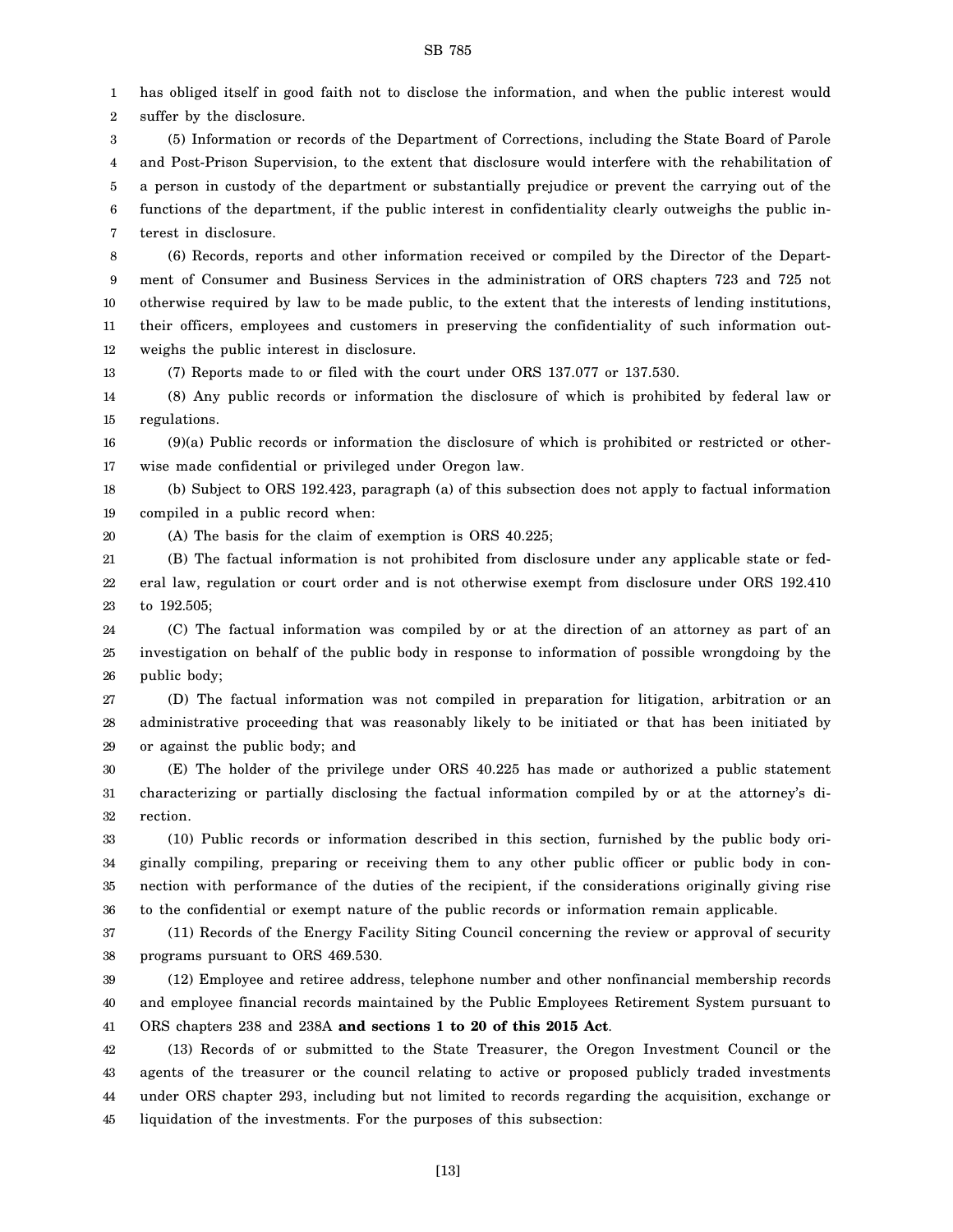1 (a) The exemption does not apply to:

2 3 (A) Information in investment records solely related to the amount paid directly into an investment by, or returned from the investment directly to, the treasurer or council; or

4 5 (B) The identity of the entity to which the amount was paid directly or from which the amount was received directly.

6 7 (b) An investment in a publicly traded investment is no longer active when acquisition, exchange or liquidation of the investment has been concluded.

8 9 10 11 12 (14)(a) Records of or submitted to the State Treasurer, the Oregon Investment Council, the Oregon Growth Board or the agents of the treasurer, council or board relating to actual or proposed investments under ORS chapter 293 or 348 in a privately placed investment fund or a private asset including but not limited to records regarding the solicitation, acquisition, deployment, exchange or liquidation of the investments including but not limited to:

13 14 (A) Due diligence materials that are proprietary to an investment fund, to an asset ownership or to their respective investment vehicles.

15 16 (B) Financial statements of an investment fund, an asset ownership or their respective investment vehicles.

17 18 (C) Meeting materials of an investment fund, an asset ownership or their respective investment vehicles.

19 20 (D) Records containing information regarding the portfolio positions in which an investment fund, an asset ownership or their respective investment vehicles invest.

21 22 (E) Capital call and distribution notices of an investment fund, an asset ownership or their respective investment vehicles.

23 (F) Investment agreements and related documents.

24 (b) The exemption under this subsection does not apply to:

25 (A) The name, address and vintage year of each privately placed investment fund.

26 27 (B) The dollar amount of the commitment made to each privately placed investment fund since inception of the fund.

28 29 (C) The dollar amount of cash contributions made to each privately placed investment fund since inception of the fund.

30 31 32 (D) The dollar amount, on a fiscal year-end basis, of cash distributions received by the State Treasurer, the Oregon Investment Council, the Oregon Growth Board or the agents of the treasurer, council or board from each privately placed investment fund.

33 34 35 (E) The dollar amount, on a fiscal year-end basis, of the remaining value of assets in a privately placed investment fund attributable to an investment by the State Treasurer, the Oregon Investment Council, the Oregon Growth Board or the agents of the treasurer, council or board.

36 37 (F) The net internal rate of return of each privately placed investment fund since inception of the fund.

38 (G) The investment multiple of each privately placed investment fund since inception of the fund.

39 40 (H) The dollar amount of the total management fees and costs paid on an annual fiscal year-end basis to each privately placed investment fund.

41 42 (I) The dollar amount of cash profit received from each privately placed investment fund on a fiscal year-end basis.

43 44 45 (15) The monthly reports prepared and submitted under ORS 293.761 and 293.766 concerning the Public Employees Retirement Fund and the Industrial Accident Fund may be uniformly treated as exempt from disclosure for a period of up to 90 days after the end of the calendar quarter.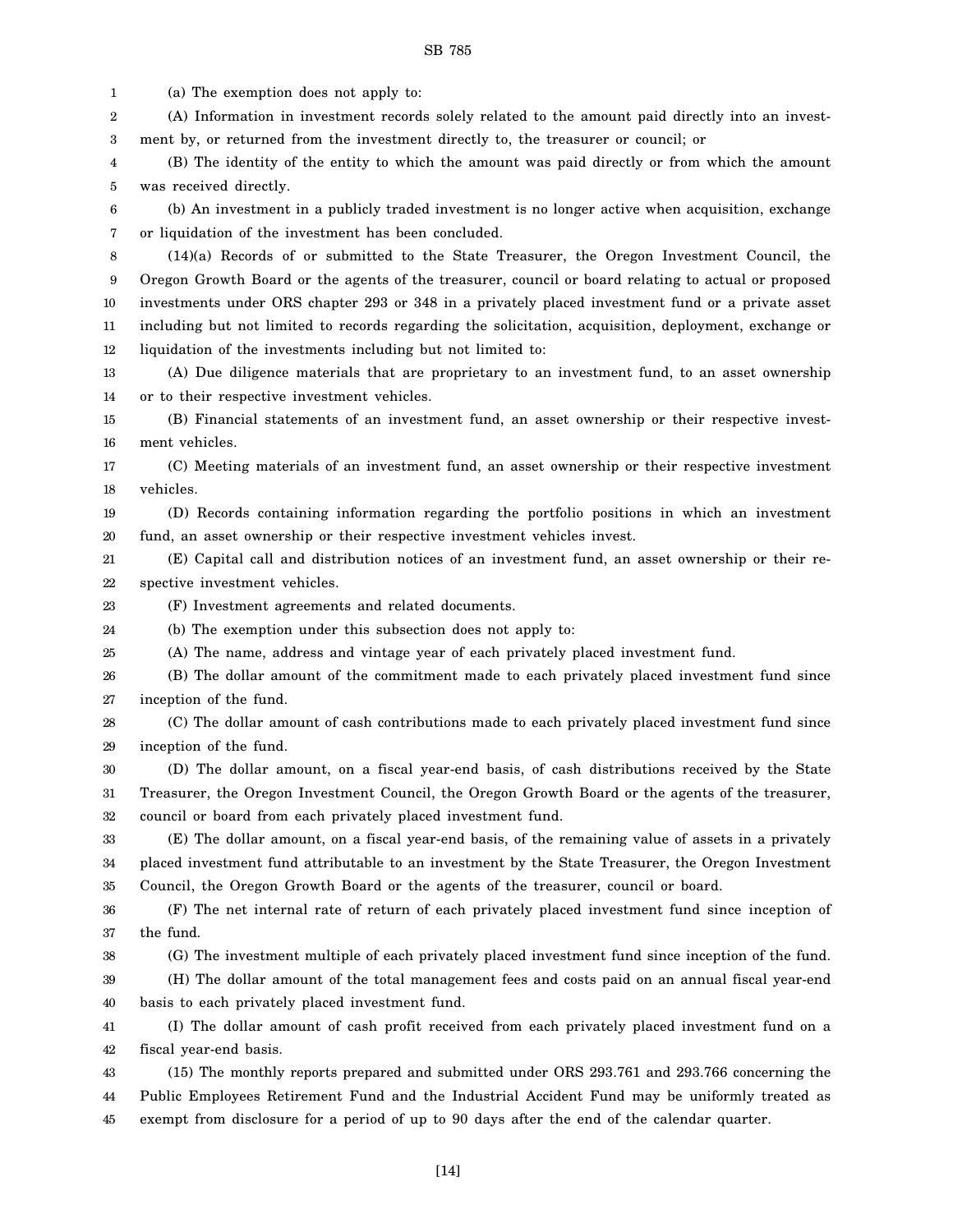1 2 (16) Reports of unclaimed property filed by the holders of such property to the extent permitted by ORS 98.352.

3 4 5 6 7 8 (17)(a) The following records, communications and information submitted to the Oregon Business Development Commission, the Oregon Business Development Department, the State Department of Agriculture, the Oregon Growth Board, the Port of Portland or other ports as defined in ORS 777.005, or a county or city governing body and any board, department, commission, council or agency thereof, by applicants for investment funds, grants, loans, services or economic development moneys, support or assistance including, but not limited to, those described in ORS 285A.224:

9 (A) Personal financial statements.

10 (B) Financial statements of applicants.

11 (C) Customer lists.

12 13 14 15 16 (D) Information of an applicant pertaining to litigation to which the applicant is a party if the complaint has been filed, or if the complaint has not been filed, if the applicant shows that such litigation is reasonably likely to occur; this exemption does not apply to litigation which has been concluded, and nothing in this subparagraph shall limit any right or opportunity granted by discovery or deposition statutes to a party to litigation or potential litigation.

17 (E) Production, sales and cost data.

18 19 (F) Marketing strategy information that relates to applicant's plan to address specific markets and applicant's strategy regarding specific competitors.

20 21 (b) The following records, communications and information submitted to the State Department of Energy by applicants for tax credits or for grants awarded under ORS 469B.256:

22 (A) Personal financial statements.

23 (B) Financial statements of applicants.

24 (C) Customer lists.

25 26 27 28 29 (D) Information of an applicant pertaining to litigation to which the applicant is a party if the complaint has been filed, or if the complaint has not been filed, if the applicant shows that such litigation is reasonably likely to occur; this exemption does not apply to litigation which has been concluded, and nothing in this subparagraph shall limit any right or opportunity granted by discovery or deposition statutes to a party to litigation or potential litigation.

30 (E) Production, sales and cost data.

31 32 (F) Marketing strategy information that relates to applicant's plan to address specific markets and applicant's strategy regarding specific competitors.

33 34 35 36 37 38 39 40 41 (18) Records, reports or returns submitted by private concerns or enterprises required by law to be submitted to or inspected by a governmental body to allow it to determine the amount of any transient lodging tax payable and the amounts of such tax payable or paid, to the extent that such information is in a form which would permit identification of the individual concern or enterprise. Nothing in this subsection shall limit the use which can be made of such information for regulatory purposes or its admissibility in any enforcement proceedings. The public body shall notify the taxpayer of the delinquency immediately by certified mail. However, in the event that the payment or delivery of transient lodging taxes otherwise due to a public body is delinquent by over 60 days, the public body shall disclose, upon the request of any person, the following information:

42 43 (a) The identity of the individual concern or enterprise that is delinquent over 60 days in the payment or delivery of the taxes.

44 (b) The period for which the taxes are delinquent.

45 (c) The actual, or estimated, amount of the delinquency.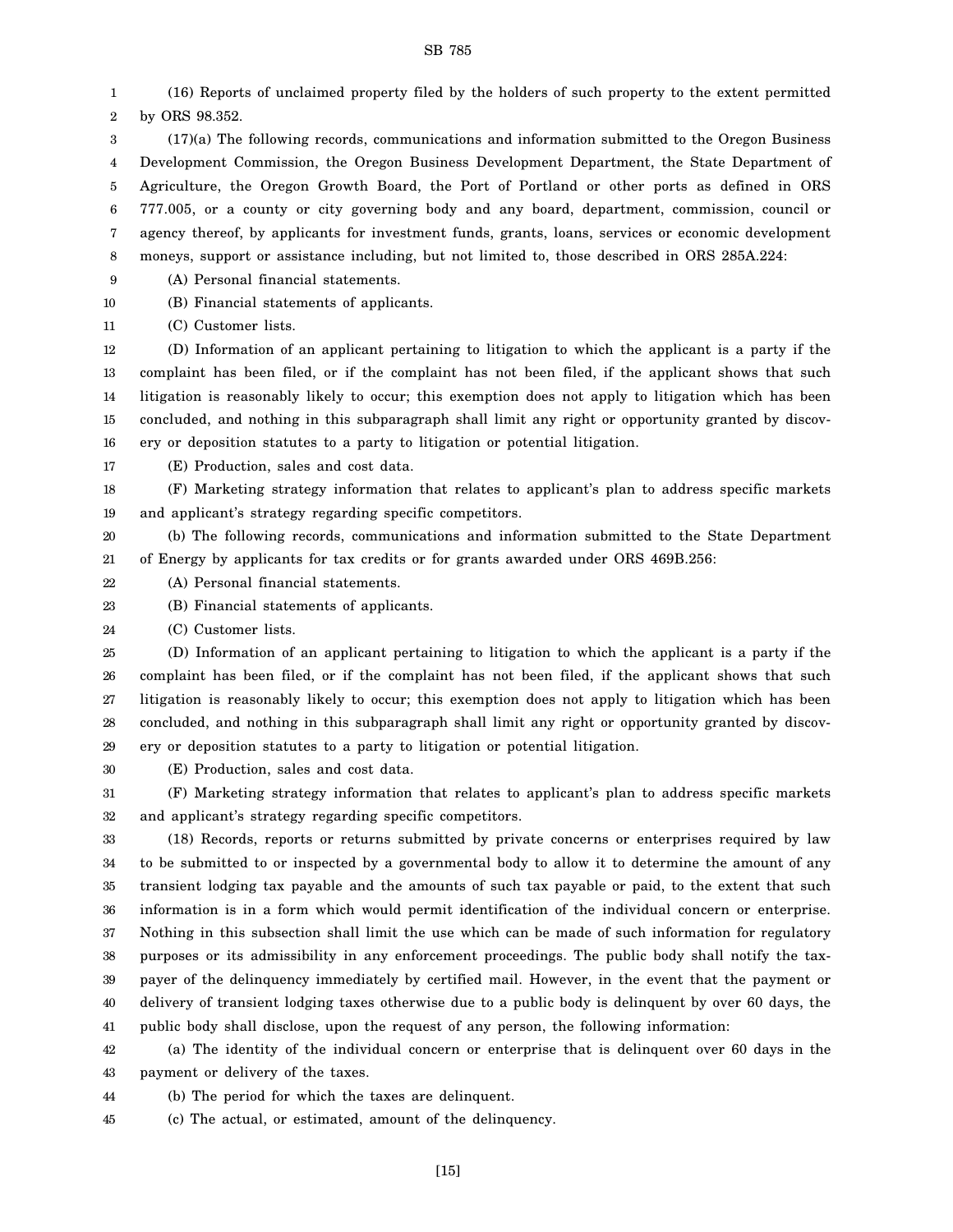1 2 3 4 5 6 7 8 9 10 11 12 13 14 15 16 17 18 19 20 21 22 23 24 25 26 27 28 29 30 31 32 33 34 35 36 37 38 39 40 41 42 43 44 45 (19) All information supplied by a person under ORS 151.485 for the purpose of requesting appointed counsel, and all information supplied to the court from whatever source for the purpose of verifying the financial eligibility of a person pursuant to ORS 151.485. (20) Workers' compensation claim records of the Department of Consumer and Business Services, except in accordance with rules adopted by the Director of the Department of Consumer and Business Services, in any of the following circumstances: (a) When necessary for insurers, self-insured employers and third party claim administrators to process workers' compensation claims. (b) When necessary for the director, other governmental agencies of this state or the United States to carry out their duties, functions or powers. (c) When the disclosure is made in such a manner that the disclosed information cannot be used to identify any worker who is the subject of a claim. (d) When a worker or the worker's representative requests review of the worker's claim record. (21) Sensitive business records or financial or commercial information of the Oregon Health and Science University that is not customarily provided to business competitors. (22) Records of Oregon Health and Science University regarding candidates for the position of president of the university. (23) The records of a library, including: (a) Circulation records, showing use of specific library material by a named person; (b) The name of a library patron together with the address or telephone number of the patron; and (c) The electronic mail address of a patron. (24) The following records, communications and information obtained by the Housing and Community Services Department in connection with the department's monitoring or administration of financial assistance or of housing or other developments: (a) Personal and corporate financial statements and information, including tax returns. (b) Credit reports. (c) Project appraisals, excluding appraisals obtained in the course of transactions involving an interest in real estate that is acquired, leased, rented, exchanged, transferred or otherwise disposed of as part of the project, but only after the transactions have closed and are concluded. (d) Market studies and analyses. (e) Articles of incorporation, partnership agreements and operating agreements. (f) Commitment letters. (g) Project pro forma statements. (h) Project cost certifications and cost data. (i) Audits. (j) Project tenant correspondence. (k) Personal information about a tenant. (L) Housing assistance payments. (25) Raster geographic information system (GIS) digital databases, provided by private forestland owners or their representatives, voluntarily and in confidence to the State Forestry Department, that is not otherwise required by law to be submitted. (26) Sensitive business, commercial or financial information furnished to or developed by a public body engaged in the business of providing electricity or electricity services, if the information is directly related to a transaction described in ORS 261.348, or if the information is directly related

SB 785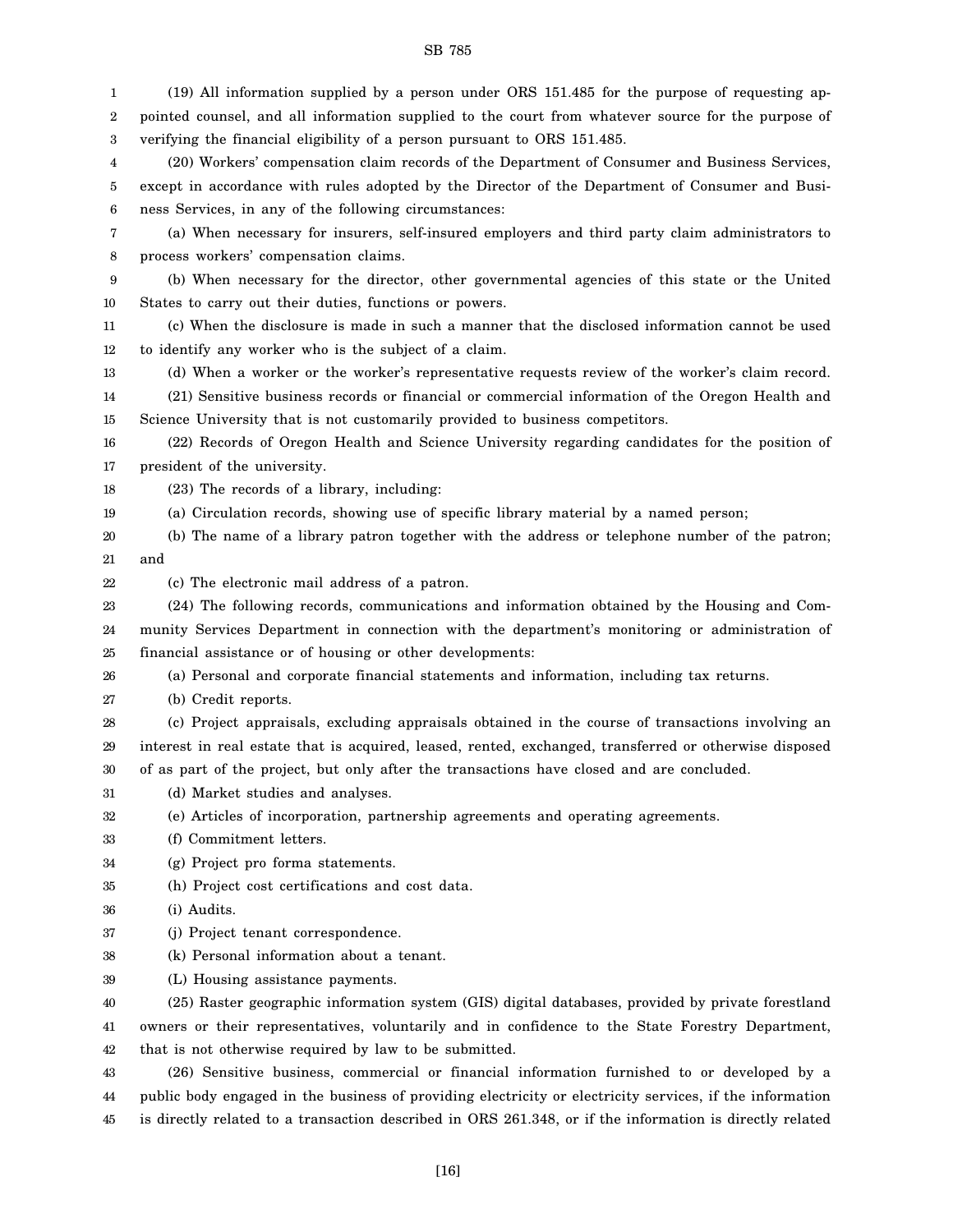to a bid, proposal or negotiations for the sale or purchase of electricity or electricity services, and

2 3 4 disclosure of the information would cause a competitive disadvantage for the public body or its retail electricity customers. This subsection does not apply to cost-of-service studies used in the development or review of generally applicable rate schedules.

5 6 7 8 9 10 (27) Sensitive business, commercial or financial information furnished to or developed by the City of Klamath Falls, acting solely in connection with the ownership and operation of the Klamath Cogeneration Project, if the information is directly related to a transaction described in ORS 225.085 and disclosure of the information would cause a competitive disadvantage for the Klamath Cogeneration Project. This subsection does not apply to cost-of-service studies used in the development or review of generally applicable rate schedules.

11 12 13 14 15 16 17 18 19 20 21 22 23 24 (28) Personally identifiable information about customers of a municipal electric utility or a people's utility district or the names, dates of birth, driver license numbers, telephone numbers, electronic mail addresses or Social Security numbers of customers who receive water, sewer or storm drain services from a public body as defined in ORS 174.109. The utility or district may release personally identifiable information about a customer, and a public body providing water, sewer or storm drain services may release the name, date of birth, driver license number, telephone number, electronic mail address or Social Security number of a customer, if the customer consents in writing or electronically, if the disclosure is necessary for the utility, district or other public body to render services to the customer, if the disclosure is required pursuant to a court order or if the disclosure is otherwise required by federal or state law. The utility, district or other public body may charge as appropriate for the costs of providing such information. The utility, district or other public body may make customer records available to third party credit agencies on a regular basis in connection with the establishment and management of customer accounts or in the event such accounts are delinquent.

25 26 (29) A record of the street and number of an employee's address submitted to a special district to obtain assistance in promoting an alternative to single occupant motor vehicle transportation.

27 28 (30) Sensitive business records, capital development plans or financial or commercial information of Oregon Corrections Enterprises that is not customarily provided to business competitors.

29 30 31 32 33 34 (31) Documents, materials or other information submitted to the Director of the Department of Consumer and Business Services in confidence by a state, federal, foreign or international regulatory or law enforcement agency or by the National Association of Insurance Commissioners, its affiliates or subsidiaries under ORS 86A.095 to 86A.198, 697.005 to 697.095, 697.602 to 697.842, 705.137, 717.200 to 717.320, 717.900 or 717.905, ORS chapter 59, 723, 725 or 726, the Bank Act or the Insurance Code when:

35 36 37 (a) The document, material or other information is received upon notice or with an understanding that it is confidential or privileged under the laws of the jurisdiction that is the source of the document, material or other information; and

38 39 (b) The director has obligated the Department of Consumer and Business Services not to disclose the document, material or other information.

40 (32) A county elections security plan developed and filed under ORS 254.074.

41 (33) Information about review or approval of programs relating to the security of:

42 (a) Generation, storage or conveyance of:

43 (A) Electricity;

1

44 (B) Gas in liquefied or gaseous form;

45 (C) Hazardous substances as defined in ORS 453.005 (7)(a), (b) and (d);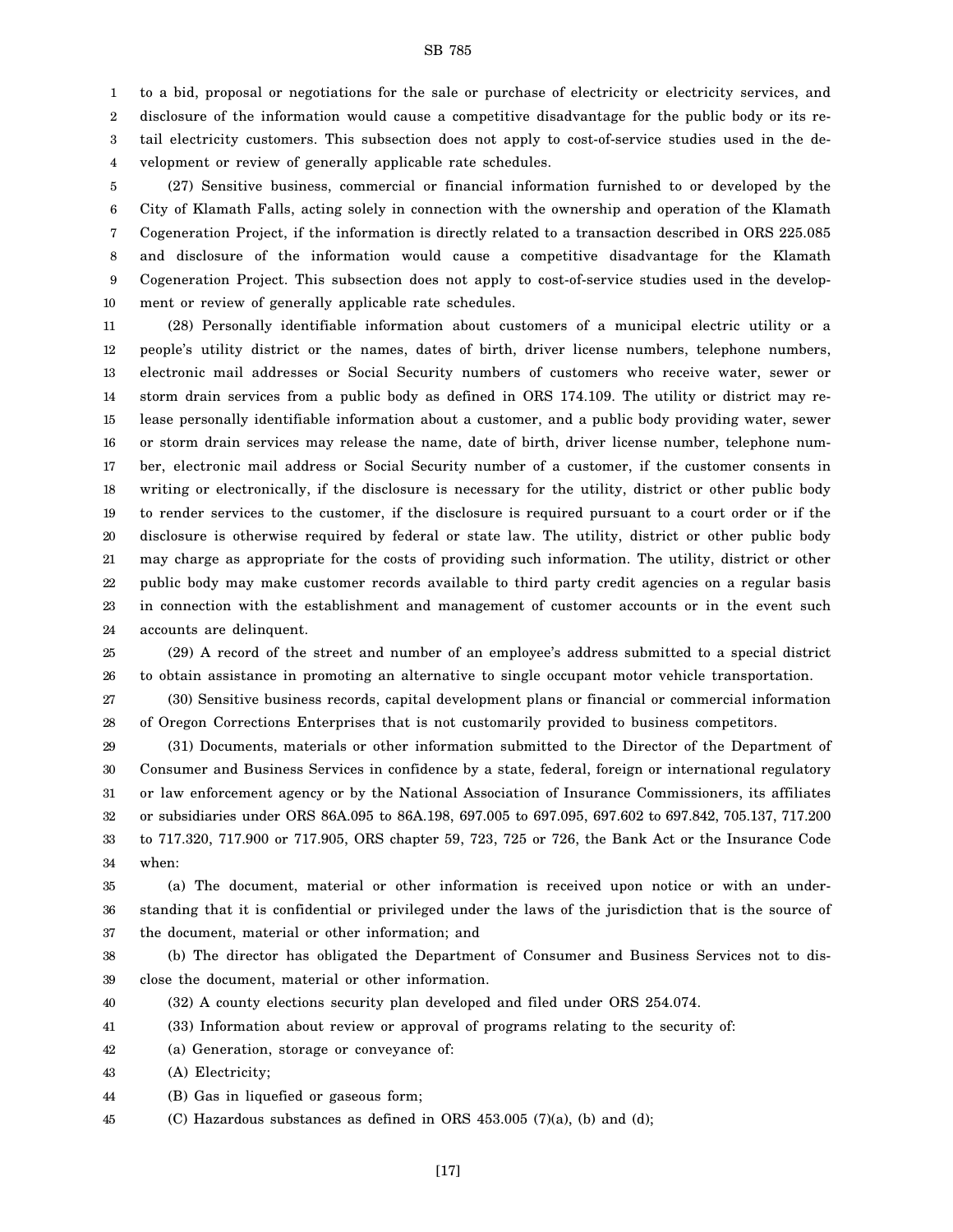1 (D) Petroleum products;

2 (E) Sewage; or

3 (F) Water.

4 (b) Telecommunication systems, including cellular, wireless or radio systems.

5 (c) Data transmissions by whatever means provided.

6 7 (34) The information specified in ORS 25.020 (8) if the Chief Justice of the Supreme Court designates the information as confidential by rule under ORS 1.002.

8

(35)(a) Employer account records of the State Accident Insurance Fund Corporation.

9 10 11 12 13 14 15 16 (b) As used in this subsection, "employer account records" means all records maintained in any form that are specifically related to the account of any employer insured, previously insured or under consideration to be insured by the State Accident Insurance Fund Corporation and any information obtained or developed by the corporation in connection with providing, offering to provide or declining to provide insurance to a specific employer. "Employer account records" includes, but is not limited to, an employer's payroll records, premium payment history, payroll classifications, employee names and identification information, experience modification factors, loss experience and dividend payment history.

17 18 (c) The exemption provided by this subsection may not serve as the basis for opposition to the discovery documents in litigation pursuant to applicable rules of civil procedure.

19

(36)(a) Claimant files of the State Accident Insurance Fund Corporation.

20 21 22 (b) As used in this subsection, "claimant files" includes, but is not limited to, all records held by the corporation pertaining to a person who has made a claim, as defined in ORS 656.005, and all records pertaining to such a claim.

23 24 (c) The exemption provided by this subsection may not serve as the basis for opposition to the discovery documents in litigation pursuant to applicable rules of civil procedure.

25 26 (37) Except as authorized by ORS 408.425, records that certify or verify an individual's discharge or other separation from military service.

27 28 29 30 31 32 33 (38) Records of or submitted to a domestic violence service or resource center that relate to the name or personal information of an individual who visits a center for service, including the date of service, the type of service received, referrals or contact information or personal information of a family member of the individual. As used in this subsection, "domestic violence service or resource center" means an entity, the primary purpose of which is to assist persons affected by domestic or sexual violence by providing referrals, resource information or other assistance specifically of benefit to domestic or sexual violence victims.

34 35 36 37 (39) Information reported to the Oregon Health Authority under ORS 431.964, except as provided in ORS 431.964 (2)(c) information disclosed by the authority under ORS 431.966 and any information related to disclosures made by the authority under ORS 431.966, including information identifying the recipient of the information.

38 39 40 (40)(a) Electronic mail addresses in the possession or custody of an agency or subdivision of the executive department, as defined in ORS 174.112, a local government or local service district, as defined in ORS 174.116, or a special government body, as defined in ORS 174.117.

41 42 (b) This subsection does not apply to electronic mail addresses assigned by a public body to public employees for use by the employees in the ordinary course of their employment.

43

**SECTION 27.** ORS 196.165 is amended to read:

44 45 196.165. (1) The Columbia River Gorge Commission established under ORS 196.150 may designate its employees as employees and the commission as an employer subject to the Oregon Public Em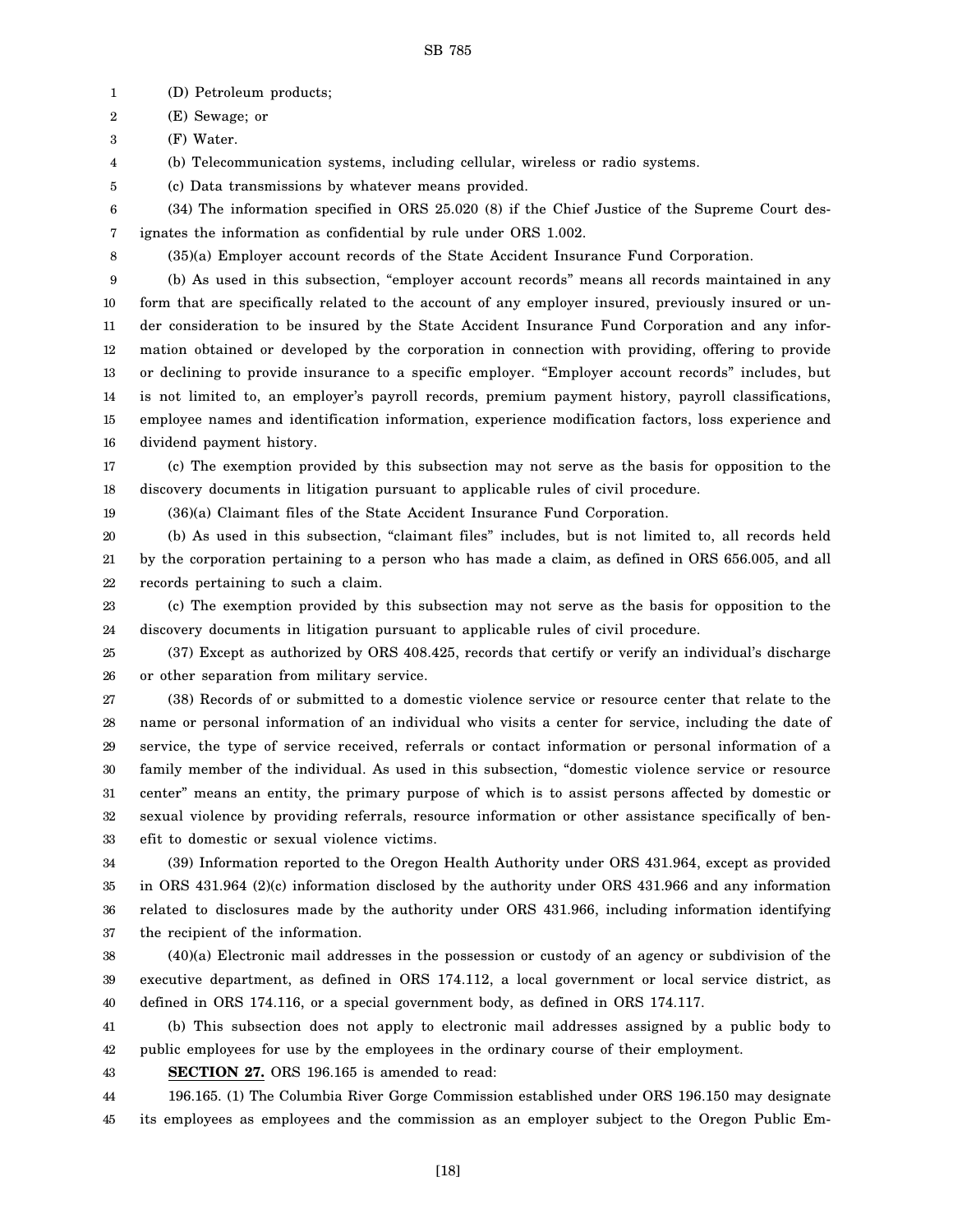1 ployees Retirement System under ORS chapters 238 and 238A **and sections 1 to 20 of this 2015**

2 3 **Act** or as an employer and employees subject to a retirement system provided by the State of Washington under the laws of the State of Washington.

4 5 6 (2) The commission may designate its employees as employees eligible under benefit plans provided under ORS 243.105 to 243.285 or under benefit plans provided under the laws of the State of Washington.

7

**SECTION 28.** ORS 237.620 is amended to read:

8 9 10 237.620. (1) Except as provided in this section, all public employers of police officers or firefighters shall provide retirement benefits to those employees under the Public Employees Retirement System.

11 12 13 14 15 16 (2) Notwithstanding subsection (1) of this section, a public employer of police officers or firefighters need not provide retirement benefits to those employees under the Public Employees Retirement System if the Public Employees Retirement Board determines that the public employer provides retirement benefits to each of the following classes of employees that are equal to or better than the retirement benefits that would be provided to the equivalent classes of employees under the Public Employees Retirement System:

17 18 19 (a) Police officers or firefighters who are entitled to receive benefits only under ORS chapter 238 and who established membership in the system before January 1, 1996, as described in ORS 238.430 (2);

20 21 22 (b) Police officers or firefighters who are entitled to receive benefits only under ORS chapter 238 and who established membership in the system on or after January 1, 1996, and before August 29, 2003, as described in ORS 238A.025 (4); and

23 24 (c) Police officers or firefighters who establish membership in the system on or after August 29, 2003, and are entitled to benefits only under the Oregon Public Service Retirement Plan.

25 26 27 **(d) Police officers or firefighters who establish membership in the system on or after the effective date of this 2015 Act, and are entitled to benefits only under sections 1 to 20 of this 2015 Act.**

28 29 30 31 32 33 34 35 36 37 38 (3) At such times as may be established by board rule, the Public Employees Retirement Board shall review the retirement benefits provided by a public employer of police officers or firefighters that does not provide retirement benefits for those employees under the Public Employees Retirement System. The review must be conducted at the expense of the public employer. Based on the review, the board shall determine whether the public employer complies with the requirements of subsection (2) of this section. If the board determines that the public employer does not comply with the requirements of subsection (2) of this section for any class of employees described in subsection (2) of this section, the public employer must provide that class of employees with retirement benefits adequate to meet the requirements of subsection (2) of this section. If the public employer fails to provide those benefits, any employee within the class may bring an action in circuit court to compel compliance with the requirements of this section.

39

**SECTION 29.** ORS 237.650 is amended to read:

40 41 42 43 44 45 237.650. (1) Except as provided in this section, a person who is appointed or elected as a member of the Legislative Assembly and who is a member of the Public Employees Retirement System at the time of the appointment or election may make a retirement plan election in the manner provided by this section. If a person who is permitted to make an election under this section does not make a retirement plan election under subsection (2), (3), (4)**,** [*or*] (5)**, (6) or (7)** of this section, the person is deemed to have elected a retirement plan as provided in subsection [*(6)*] **(8)** of this section.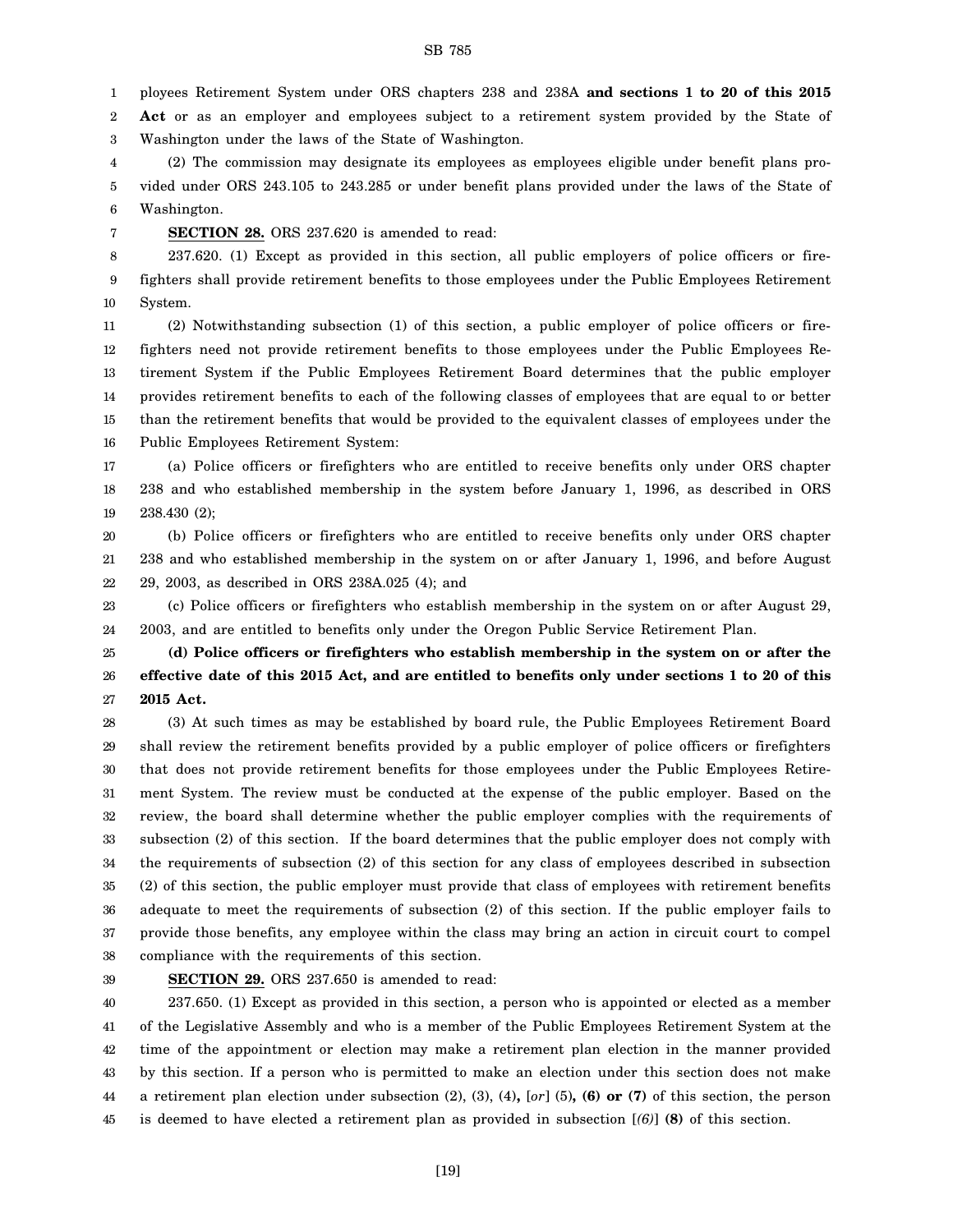1 2 3 (2) An active or inactive member of the Public Employees Retirement System who is appointed or elected as a member of the Legislative Assembly, and who established membership in the system before August 29, 2003, as described in ORS 238A.025, may:

4 5 (a) Elect to remain a member of the system under ORS chapter 238 for the purpose of service in the Legislative Assembly;

6 7 8 (b) Decline to remain a member of the system under ORS chapter 238 and elect to become a legislator member of the state deferred compensation plan under ORS 237.655 for the purpose of service in the Legislative Assembly; or

9 10 11 (c) Decline to remain a member of the system under ORS chapter 238 or to become a legislator member of the state deferred compensation plan under ORS 237.655 for the purpose of service in the Legislative Assembly.

12 13 14 (3) A retired member of the Public Employees Retirement System who is appointed or elected as a member of the Legislative Assembly, and who established membership in the system before August 29, 2003, as described in ORS 238A.025, may:

15 16 (a) Elect to become an active member of the system under ORS chapter 238 for the purpose of service in the Legislative Assembly;

17 18 19 (b) Decline to become an active member of the system under ORS chapter 238 and elect to become a legislator member of the state deferred compensation plan under ORS 237.655 for the purpose of service in the Legislative Assembly; or

20 21 22 (c) Decline to become an active member of the system under ORS chapter 238 or to become a legislator member of the state deferred compensation plan under ORS 237.655 for the purpose of service in the Legislative Assembly.

23 24 25 (4) An active or inactive member of the Public Employees Retirement System who is appointed or elected as a member of the Legislative Assembly, and who established membership in the system on or after August 29, 2003, as described in ORS 238A.025, **and before July 1, 2016,** may:

26 27 (a) Elect to remain a member of the system under ORS chapter 238A for the purpose of service in the Legislative Assembly;

28 29 30 (b) Decline to remain a member of the system under ORS chapter 238A and elect to become a legislator member of the state deferred compensation plan under ORS 237.655 for the purpose of service in the Legislative Assembly; or

31 32 33 (c) Decline to remain a member of the system under ORS chapter 238A or to become a legislator member of the state deferred compensation plan under ORS 237.655 for the purpose of service in the Legislative Assembly.

34 35 36 (5) A retired member of the Public Employees Retirement System who is appointed or elected as a member of the Legislative Assembly, and who established membership in the system on or after August 29, 2003, as described in ORS 238A.025, **and before July 1, 2016,** may:

37 38 (a) Elect to become an active member of the system under ORS chapter 238A for the purpose of service in the Legislative Assembly;

39 40 41 (b) Decline to become an active member of the system under ORS chapter 238A and elect to become a legislator member of the state deferred compensation plan under ORS 237.655 for the purpose of service in the Legislative Assembly; or

42 43 44 (c) Decline to become an active member of the system under ORS chapter 238A or to become a legislator member of the state deferred compensation plan under ORS 237.655 for the purpose of service in the Legislative Assembly.

45

**(6) An active or inactive member of the Public Employees Retirement System who is**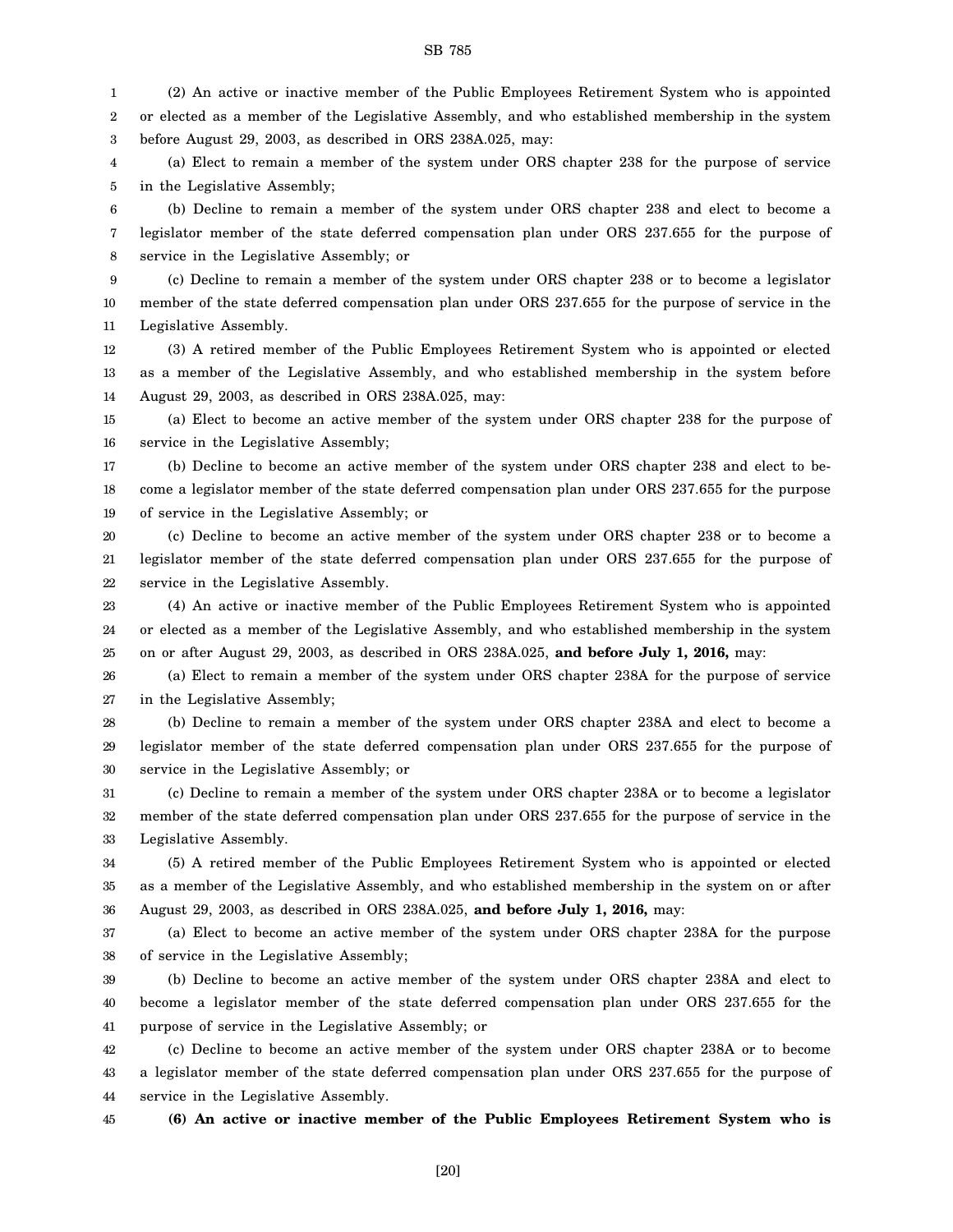2 3 4 5 6 7 8 9 **bership in the system on or after July 1, 2016, may: (a) Elect to remain a member of the system under sections 1 to 20 of this 2015 Act for the purpose of service in the Legislative Assembly; (b) Decline to remain a member of the system under sections 1 to 20 of this 2015 Act and elect to become a legislator member of the state deferred compensation plan under ORS 237.655 for the purpose of service in the Legislative Assembly; or (c) Decline to remain a member of the system under sections 1 to 20 of this 2015 Act or to become a legislator member of the state deferred compensation plan under ORS 237.655**

**for the purpose of service in the Legislative Assembly.**

11 12 13 **(7) A retired member of the Public Employees Retirement System who is appointed or elected as a member of the Legislative Assembly, and who established membership in the system on or after July 1, 2016, may:**

14 15 **(a) Elect to become an active member of the system under sections 1 to 20 of this 2015 Act for the purpose of service in the Legislative Assembly;**

16 17 18 **(b) Decline to become an active member of the system under sections 1 to 20 of this 2015 Act and elect to become a legislator member of the state deferred compensation plan under ORS 237.655 for the purpose of service in the Legislative Assembly; or**

19 20 21 **(c) Decline to become an active member of the system under sections 1 to 20 of this 2015 Act or to become a legislator member of the state deferred compensation plan under ORS 237.655 for the purpose of service in the Legislative Assembly.**

22 23 24 25 [*(6)*] **(8)** Written notice of an election under subsection (2), (3), (4) [*or*]**,** (5)**, (6) or (7)** of this section must be given to the Public Employees Retirement Board not more than 30 days after the person takes office. If the board does not receive written notice of the election within 30 days after the person takes office:

26 27 28 (a) A person described in subsection (2) of this section is deemed to have elected to remain a member of the Public Employees Retirement System under ORS chapter 238 for the purpose of service in the Legislative Assembly.

29 30 31 32 (b) A person described in subsection (3) of this section is deemed to have declined to become an active member of the system under ORS chapter 238 or to become a legislator member of the state deferred compensation plan under ORS 237.655, and remains a retired member of the system under ORS chapter 238 for the purpose of service in the Legislative Assembly.

33 34 35 (c) A person described in subsection (4) of this section is deemed to have elected to remain a member of the Public Employees Retirement System under ORS chapter 238A for the purpose of service in the Legislative Assembly.

36 37 38 39 (d) A person described in subsection (5) of this section is deemed to have declined to become an active member of the system under ORS chapter 238A or to become a legislator member of the state deferred compensation plan under ORS 237.655, and remains a retired member of the system under ORS chapter 238A for the purpose of service in the Legislative Assembly.

40 41 42 **(c) A person described in subsection (6) of this section is deemed to have elected to remain a member of the Public Employees Retirement System under sections 1 to 20 of this 2015 Act for the purpose of service in the Legislative Assembly.**

43 44 45 **(d) A person described in subsection (7) of this section is deemed to have declined to become an active member of the system under sections 1 to 20 of this 2015 Act or to become a legislator member of the state deferred compensation plan under ORS 237.655, and remains**

**appointed or elected as a member of the Legislative Assembly, and who established mem-**

1

10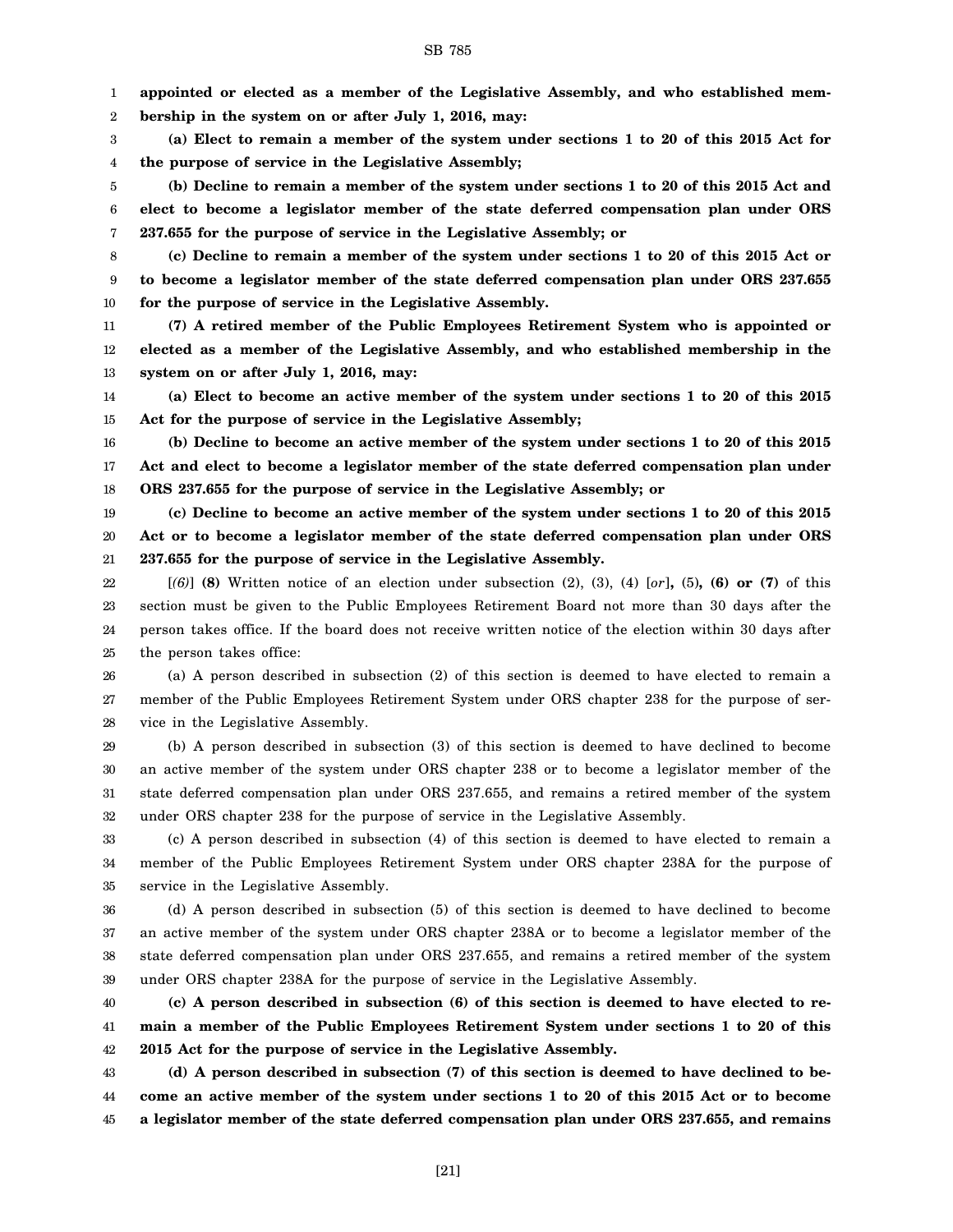1 2 **a retired member of the system under sections 1 to 20 of this 2015 Act for the purpose of service in the Legislative Assembly.**

3 4 5  $[(7)]$  (9) An election under subsection (3)(b) or (c)  $[or]$ , (5)(b) or (c) or (7)(b) or (c) of this section does not affect the status of a person as a retired member of the system and a recipient of retirement benefits under ORS chapter 238 or 238A **or sections 1 to 20 of this 2015 Act**.

6 7 8 9 [*(8)*] **(10)** An election under this section does not affect the ability of a person appointed or elected as a member of the Legislative Assembly to participate in the state deferred compensation plan in the manner provided by ORS 243.401 to 243.507 as other than a legislator member under ORS 237.655.

10

#### **SECTION 30.** ORS 238.105 is amended to read:

11 12 13 14 15 16 17 238.105. (1) Whenever, within five years after the employee is separated from all service entitling the employee to membership in the system, an employee who has withdrawn the amount credited to the member account of the member reenters the service of an employer participating in the system, the employee's rights in the system that were forfeited by the withdrawal shall be restored upon repaying to the board within one year after reentering the service of the employer, the full amount so withdrawn together with the interest that would have been accumulated on the sum had the amount not been withdrawn.

18 19 (2) Restoration of rights under this section does not affect any forfeiture of rights of a person by reason of:

20 (a) Withdrawal of an account established under ORS 238.440;

21 (b) Withdrawal from the pension program under ORS 238A.120; [*or*]

22 (c) Withdrawal of individual accounts pursuant to ORS 238A.375**; or**

#### 23 **(d) Withdrawal of member accounts under section 14 of this 2015 Act**.

24 **SECTION 31.** ORS 238.115 is amended to read:

25 26 27 28 29 30 31 32 238.115. (1)(a) A member of the system who, after separation from all service entitling the employee to membership in the system and withdrawal of the amount credited to the member account of the member, reenters the service of an employer participating in the system and serves as an active member of the system for 10 years after that reentry, and who has not otherwise obtained restoration of creditable service forfeited by the withdrawal, shall obtain restoration of one full month of creditable service forfeited by the withdrawal for each three full months of service as an active member after that reentry if the member, within 90 days before the effective date of retirement of the member:

33

(A) Applies in writing to the board for restoration of creditable service; and

34 35 36 37 (B) Pays to the board in a lump sum for credit to the member account of the member the amount withdrawn and interest on the amount withdrawn compounded annually for each year or portion of a year after the date of the withdrawal and before the effective date of retirement of the member. The interest shall be computed at the annual rate of 7.5 percent.

38 39 40 41 (b) If a member who obtains restoration of creditable service as provided in this subsection does not obtain restoration of all creditable service forfeited by the withdrawal pursuant to service after reentry, the payment under paragraph (a) of this subsection shall be reduced proportionately to reflect the percentage of creditable service restored.

42 43 (c) A member who obtains restoration of creditable service as provided in this subsection is not entitled to elect to receive the service retirement benefit described in ORS 238.305 (2) or (3).

44 45 (2) A member who forfeited creditable service rendered to a public employer before March 27, 1953, because under ORS 237.976 (2) the employee withdrew contributions of the employee to the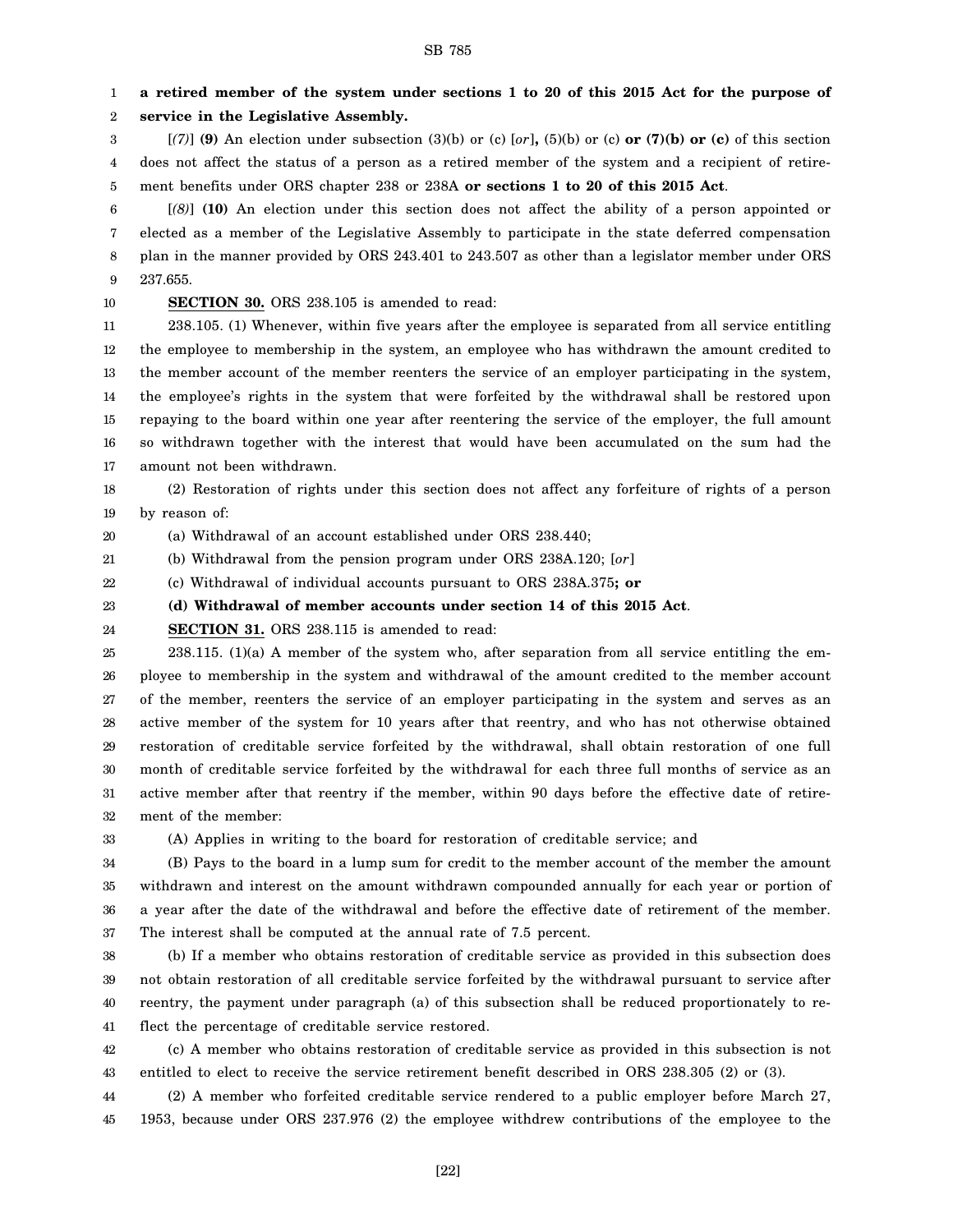1 Public Employees Retirement System established by chapter 401, Oregon Laws 1945, and who did

2 not obtain restoration of creditable service so forfeited as provided in chapter 857, Oregon Laws

3 1977, shall, upon retirement, receive restoration of creditable service so forfeited, if the member,

4 before the effective date of retirement of the member:

(a) Applies in writing to the board for the restoration of the creditable service; and

6 7 8 9 (b) Pays to the board in a lump sum for credit to the member account of the member an amount determined by the board to be equal to the full amount of contributions so withdrawn and the interest that would have accumulated to the regular account of the member had those contributions not been withdrawn.

10 11 12 13 14 15 16 17 18 19 (3)(a) A member of the Public Employees Retirement System who was a member of an association established pursuant to ORS chapter 239 (1997 Edition), but separated from all service entitling the employee to membership in the system of the association and withdrew the amount credited to the member account of the employee in the retirement fund of the association, and who, after that separation, entered the service of an employer in the field of education participating in the Public Employees Retirement System and served as an active member of that system for 10 years after that entry, and who has not otherwise obtained restoration of all creditable service forfeited by the withdrawal, shall obtain creditable service as a member of the Public Employees Retirement System equal to all creditable service forfeited by the withdrawal if the member within 90 days before the effective date of retirement of the member:

20

5

21 22 23 24 25 (A) Applies in writing to the Public Employees Retirement Board for that creditable service; and (B) Pays to the board in a lump sum for credit to the member account of the member the amount withdrawn and interest on the amount withdrawn compounded annually for each year or portion of a year after the date of the withdrawal and before the effective date of retirement or effective date of application of the member. The interest shall be computed at the rate actually credited to regular accounts for that period.

26 27 28 (b) This subsection provides a method of obtaining creditable service for forfeited creditable service described in this subsection that is in lieu of any application of subsection (1) of this section for that purpose.

29 30 (4) Restoration of creditable service under this section does not affect any forfeiture of rights of a person by reason of:

31 (a) Withdrawal of an account established under ORS 238.440;

32 (b) Withdrawal from the pension program under ORS 238A.120; [*or*]

33 (c) Withdrawal of individual accounts pursuant to ORS 238A.375**;**

34 **(d) Withdrawal of member accounts under section 14 of this 2015 Act**.

35 **SECTION 32.** ORS 238.265 is amended to read:

36 37 38 238.265. (1) Except as otherwise provided in this section, a member of the Public Employees Retirement System may withdraw from the Public Employees Retirement Fund the amount credited to the member account, if any, for the member if:

39

(a) The member is separated from all service with participating public employers;

40 41 (b) The member is separated from all service with employers who are treated as part of a participating public employer's controlled group under the federal laws and rules governing the status

42 of the system and the fund as a qualified governmental retirement plan and trust;

43 (c) The member has not attained earliest service retirement age; and

44 (d) The separation from service is not by reason of death or disability.

45 (2) If a member wishes to withdraw the member account, if any, of the member under this sec-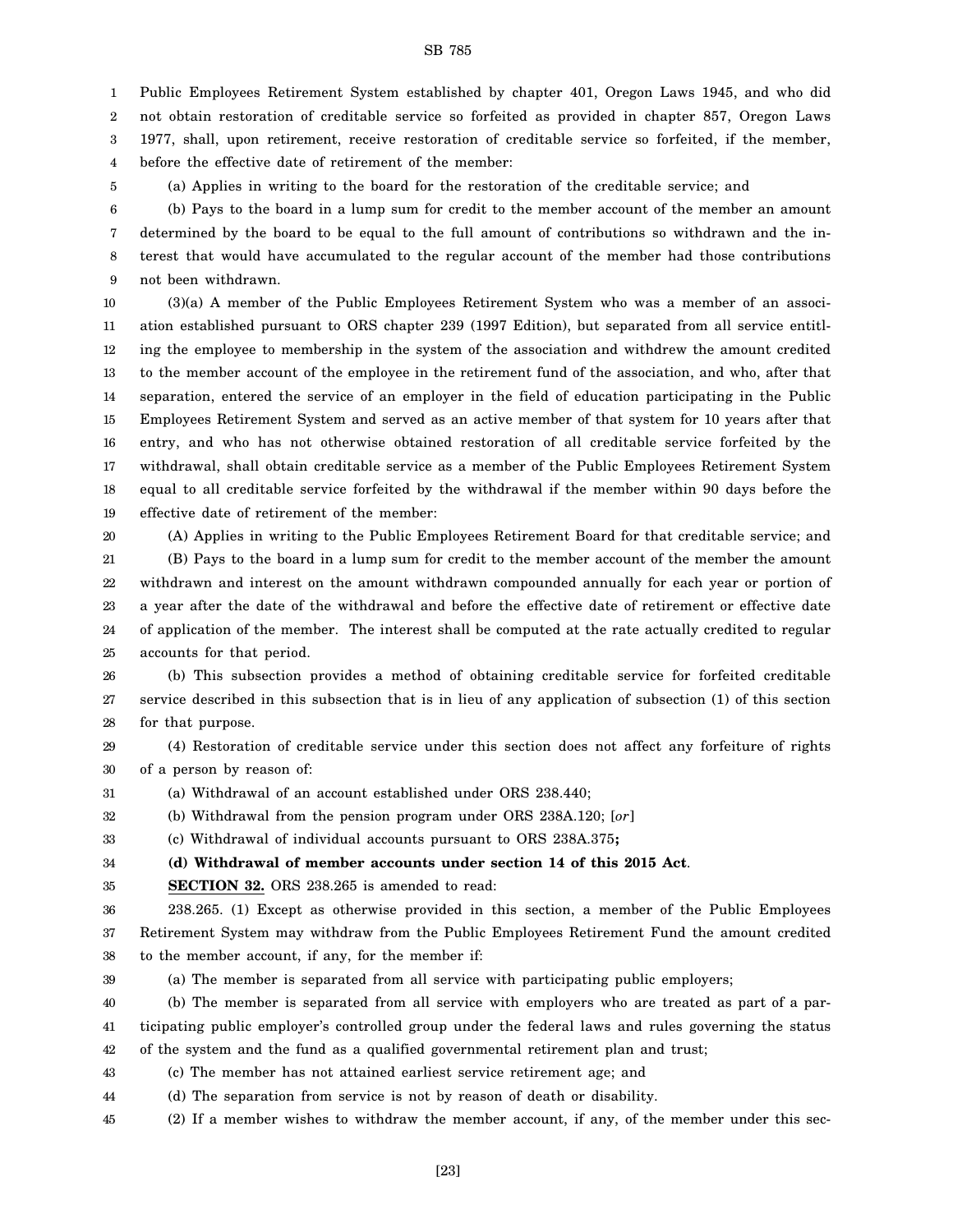1 2 tion, the member must transmit to the Public Employees Retirement Board a withdrawal request. The board shall deny the withdrawal, or shall take all reasonable steps to recover withdrawn

3 amounts, if:

4

(a) The board determines that the separation is not a bona fide separation; or

5 6 7 (b) The member fails to remain absent from the service of all employers described in subsection (1) of this section for at least one calendar month following the month in which the member separates from service.

8 9 10 11 12 13 (3) If a member has contributed to the fund in each of five calendar years and has separated from all service in the manner described in subsection (1) of this section before reaching earliest service retirement age, the member may elect to withdraw the member account of the member under this section at any time before reaching earliest service retirement age. If the inactive member does not make an election to withdraw under this section, the member shall be paid the benefits or retirement allowances described in ORS 238.425.

14 15 16 17 18 19 20 21 22 (4) A member who is vested in the pension program established under ORS chapter 238A and who is eligible to withdraw from the pension program under ORS 238A.120 may withdraw a member account under this section only if the member also withdraws from the pension program. A member who has an individual account or accounts in the individual account program established under ORS chapter 238A **or a member account under sections 1 to 20 of this 2015 Act,** may withdraw a member account under this section only if the member also withdraws all individual **and member** accounts pursuant to ORS 238A.375 **and section 14 of this 2015 Act**. A member who has an account established under ORS 238.440 may withdraw a member account under this section only if the member also withdraws the account established under ORS 238.440.

23 24 (5) Withdrawal of [*a member*] **an** account under this section cancels all membership rights in the system, including the right to claim credit for any employment before withdrawal.

25

**SECTION 33.** ORS 238.445 is amended to read:

26 27 28 29 30 31 32 33 34 238.445. (1) Except as provided in this section, the right of a person to a pension, an annuity or a retirement allowance, to the return of contribution, the pension, annuity or retirement allowance itself, any optional benefit or death benefit, or any other right accrued or accruing to any person under the provisions of this chapter or ORS chapter 238A **or sections 1 to 20 of this 2015 Act**, and the money in the various funds created by ORS 238.660 and 238.670, shall be exempt from garnishment and all state, county and municipal taxes heretofore or hereafter imposed, except as provided under ORS chapter 118, shall not be subject to execution, garnishment, attachment or any other process or to the operation of any bankruptcy or insolvency law heretofore or hereafter existing or enacted, and shall be unassignable.

35 36 (2) Subsection (1) of this section does not apply to state personal income taxation of amounts paid under this chapter and ORS chapter 238A **or sections 1 to 20 of this 2015 Act**.

37 38 39 40 41 (3) Unless otherwise ordered by a court under ORS 25.387, the exemption from execution or other process granted under this section applies to 50 percent of amounts paid under this chapter and ORS chapter 238A **or sections 1 to 20 of this 2015 Act** if the execution or other process is issued for a support obligation or an order or notice entered or issued under ORS chapter 25, 107, 108, 109, 110, 416, 419B or 419C.

42 **SECTION 34.** ORS 238.455 is amended to read:

43 44 45 238.455. (1)(a) Whenever a member of the system is retired for service and is entitled to receive a retirement allowance or benefit that is payable monthly, and the Public Employees Retirement Board is unable to calculate the amount of the monthly payment in time to allow mailing of the

[24]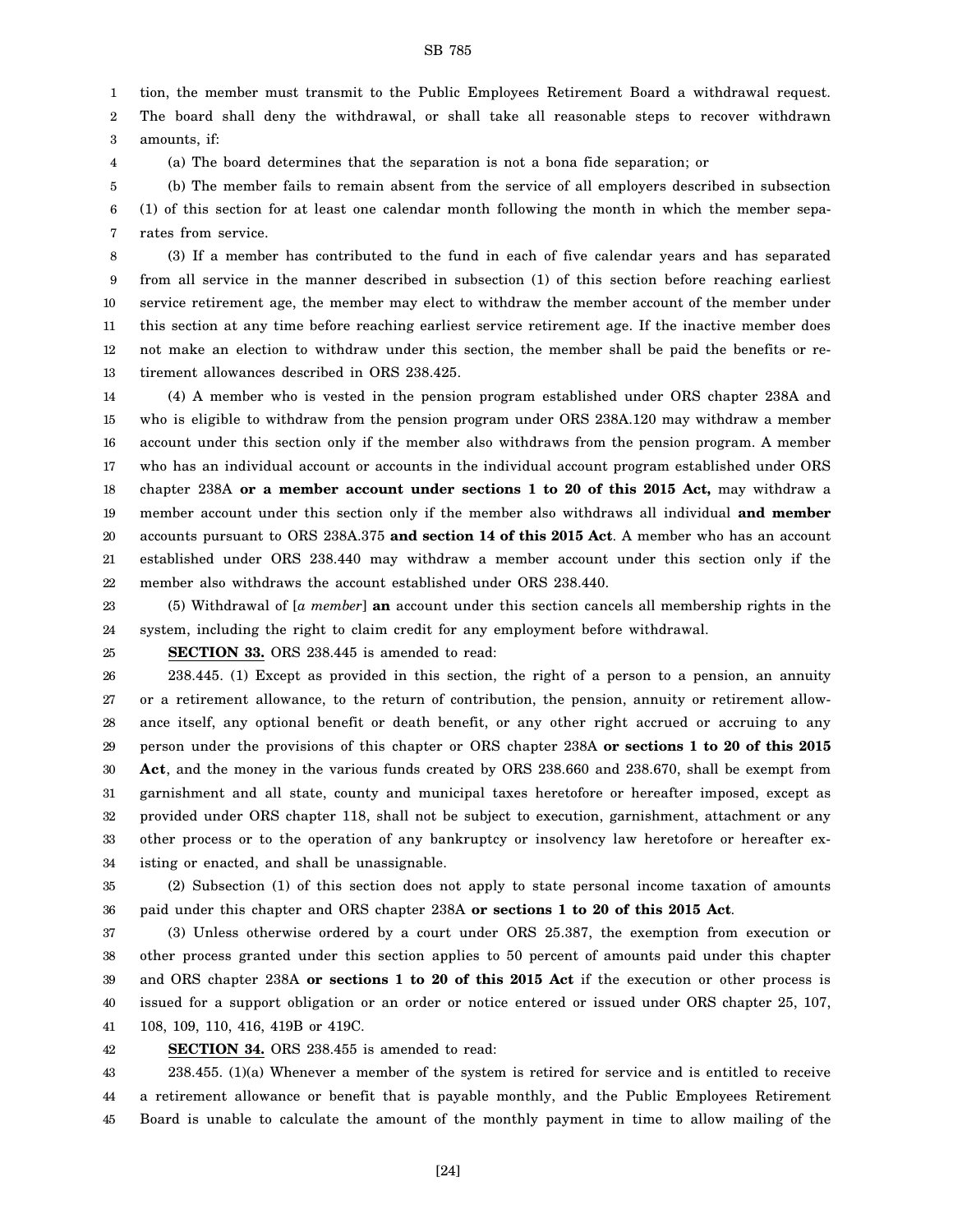monthly payment to the member within 62 days of the date the first monthly payment is due, the

2 board shall calculate an estimated amount for the monthly payment based on the information then

3 available to the board and shall mail that payment to the member within 62 days of the date the first

4 monthly payment is due.

1

5 6 7 8 9 10 11 12 13 (b) Whenever a member of the system is retired for disability and is entitled to receive a retirement allowance or benefit that is payable monthly, and the board is unable to calculate the amount of the monthly payment in time to allow mailing of the monthly payment to the member within 10 days of either the date the board approves the member's application or the date that the first monthly payment is due, whichever is later, the board shall calculate an estimated amount for the monthly payment based on the information then available to the board and shall mail that payment to the member within 10 days of the date the board approves the member's disability benefit, the date the board receives the member's election of one of the optional forms of disability retirement allowance or the date the first monthly payment is due, whichever is later.

14 15 (2) The board shall continue to mail estimated payments under subsection (1) of this section until such time as the correct amount of the monthly payment is determined.

16 17 18 (3) The board shall notify the member receiving an estimated payment under subsection (1) of this section that the payment is an estimated payment only. The board shall further notify the member of the provisions of subsection (4) of this section.

19 20 21 22 23 24 25 (4) If the board determines that any estimated payment made to the member under subsection (1) of this section resulted in payment to the member of an amount other than the correct amount due the member as a retirement allowance or benefit, the board shall immediately so notify the member. Thereafter, the board may increase or decrease the monthly payment to the member until such time as the total difference between the amount or amounts the member received and the amount or amounts the member should have received is accounted for. Thereafter the member shall receive the monthly payment as finally calculated by the board.

26 27 28 29 (5) If the estimated payment made to the member under subsection (1) of this section results in an underpayment to the member of \$10 or more a month, the board shall pay interest on the balance of such underpayment at a rate established by rule of the board until such time as the underpayment is paid to the member pursuant to subsection (4) of this section.

30 31 32 33 (6) No member shall have any right to any allowance or other benefit other than that provided for in this chapter [*and*] **or** ORS chapter 238A **or sections 1 to 20 of this 2015 Act** based on the board's estimate under this section or based on any other estimate made by the board for any other purpose under this chapter [*and*] **or** ORS chapter 238A **or sections 1 to 20 of this 2015 Act**.

34

**SECTION 35.** ORS 238.465 is amended to read:

35 36 37 38 39 40 41 42 43 44 45 238.465. (1) Notwithstanding ORS 238.445 or any other provision of law, payments under this chapter or ORS chapter 238A **or sections 1 to 20 of this 2015 Act** of any pension, annuity, retirement allowance, disability benefit, death benefit, refund benefit or other benefit that would otherwise be made to a person entitled thereto under this chapter or ORS chapter 238A **or sections 1 to 20 of this 2015 Act** shall be paid, in whole or in part, by the Public Employees Retirement Board to an alternate payee if and to the extent expressly provided for in the terms of any judgment of annulment or dissolution of marriage or of separation, or the terms of any court order or courtapproved property settlement agreement incident to any judgment of annulment or dissolution of marriage or of separation. Except as provided in subsection (5) of this section, the total value of benefits payable to a member and to an alternate payee under this section may not be greater than the value of the benefits the member would otherwise be eligible to receive. Any payment under this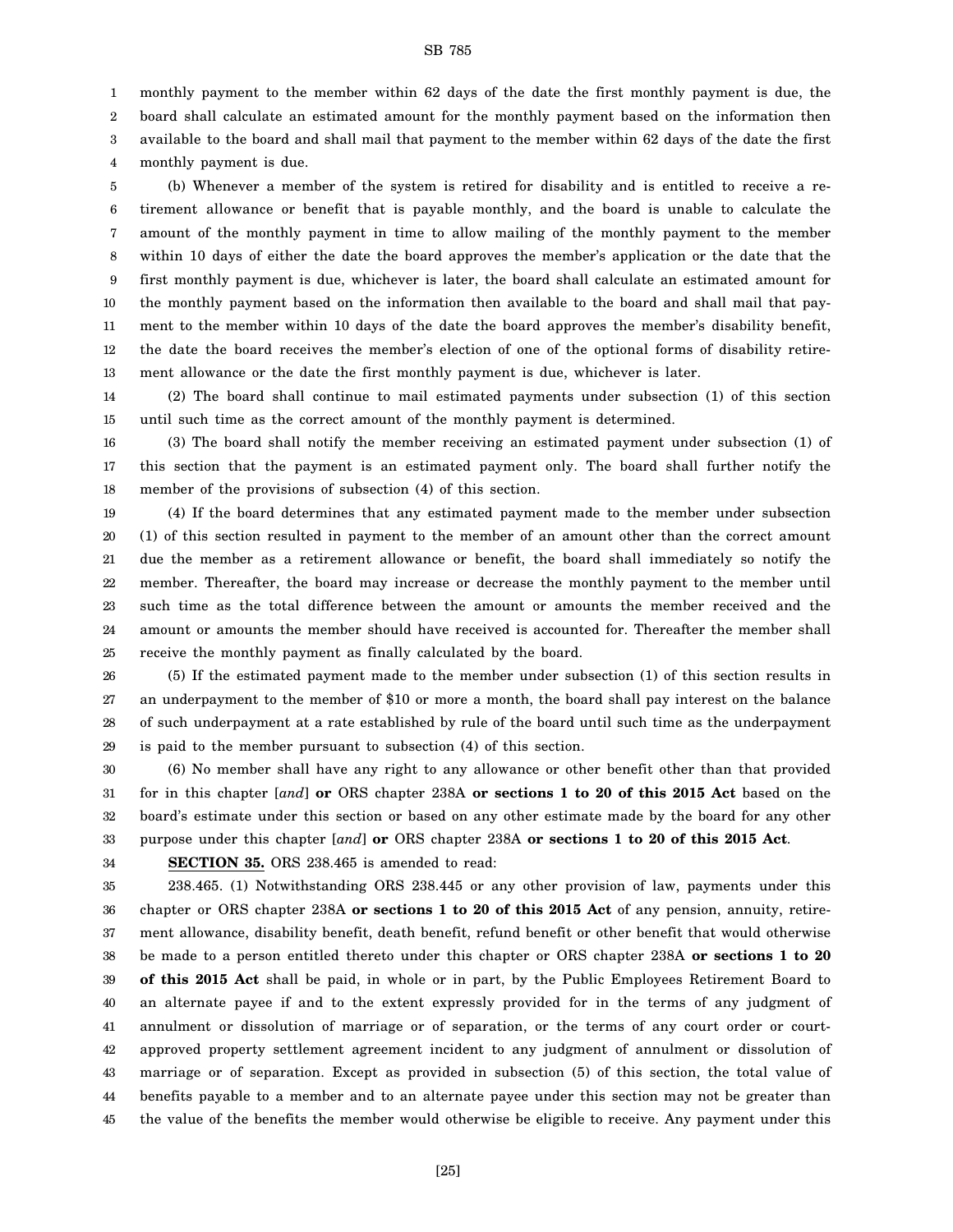1 subsection to an alternate payee bars recovery by any other person.

2 3 (2) A judgment, order or settlement providing for payment to an alternate payee under subsection (1) of this section may also provide:

4 5 (a) That payments to the alternate payee may commence, at the election of the alternate payee, at any time after the earlier of:

6 7 (A) The earliest date the member would be eligible to receive retirement benefits if the member separates from service; or

8 9 (B) The date the member actually separates from service due to death, disability, retirement or termination of employment.

10 11 12 13 14 15 (b) That the alternate payee may elect to receive payment in any form of pension, annuity, retirement allowance, disability benefit, death benefit, refund benefit or other benefit, except a benefit in the form of a joint and survivor annuity, that would be available to the member under this chapter or ORS chapter 238A **or sections 1 to 20 of this 2015 Act**, or that would be available to the member if the member retired or separated from service at the time of election by the alternate payee, without regard to the form of benefit elected by the member.

16 17 18 (c) That the alternate payee's life is the measuring life for the purpose of measuring payments to the alternate payee under the form of benefit selected by the alternate payee and for the purpose of determining necessary employer reserves.

19 20 21 22 23 24 25 26 27 28 (d) Except as provided in ORS 238.305 (10) and 238.325 (7), that any person designated by the member as a beneficiary under ORS 238.300, 238.305, 238.325, 238A.190 or 238A.400 **or section 15 of this 2015 Act** be changed, even though the member has retired and has begun receiving a retirement allowance or pension. If a change of beneficiary is ordered under this paragraph, the board shall adjust the anticipated benefits that would be payable to the member and the beneficiary to ensure that the cost to the system of providing benefits to the member and the new beneficiary does not exceed the cost that the system would have incurred to provide benefits to the member and the original beneficiary. The judgment, order or settlement may not provide for any change to the option selected by the retired member under ORS 238.300, 238.305, 238.320, 238.325, 238A.190 or 238A.400 as to the form of the retirement benefit.

29

(3) The board shall adopt rules that provide for:

30 31 32 (a) The creation of a separate account in the name of the alternate payee reflecting the judgment's, order's or agreement's distribution of the member's benefits under this chapter or ORS chapter 238A **or sections 1 to 20 of this 2015 Act**;

33 34 (b) The establishing of criteria to determine whether domestic relations judgments, orders and agreements comply with this section; and

35

(c) The definitions and procedures for the administration of this section.

36 37 38 39 40 41 42 43 44 45 (4) An alternate payee may designate a beneficiary for the purposes of death benefits payable under ORS 238.390 and 238.395 **and section 15 of this 2015 Act**. Subject to ORS 238A.410 (2), an alternate payee may designate a beneficiary for the purposes of death benefits payable under ORS 238A.410. If the alternate payee fails to designate a beneficiary for the purposes of death benefits payable under ORS 238.390 and 238.395 **and section 15 of this 2015 Act**, the benefits shall be paid as provided by ORS 238.390 (2) **and section 15 (2) of this 2015 Act**. If the alternate payee fails to designate a beneficiary for the purposes of death benefits payable under ORS 238A.410, the benefits shall be paid as provided by ORS 238A.410 (3). If a judgment, order or agreement awards an interest to an alternate payee, and if the alternate payee predeceases the member before the alternate payee has commenced receiving benefits, the alternate payee shall be considered a member of the system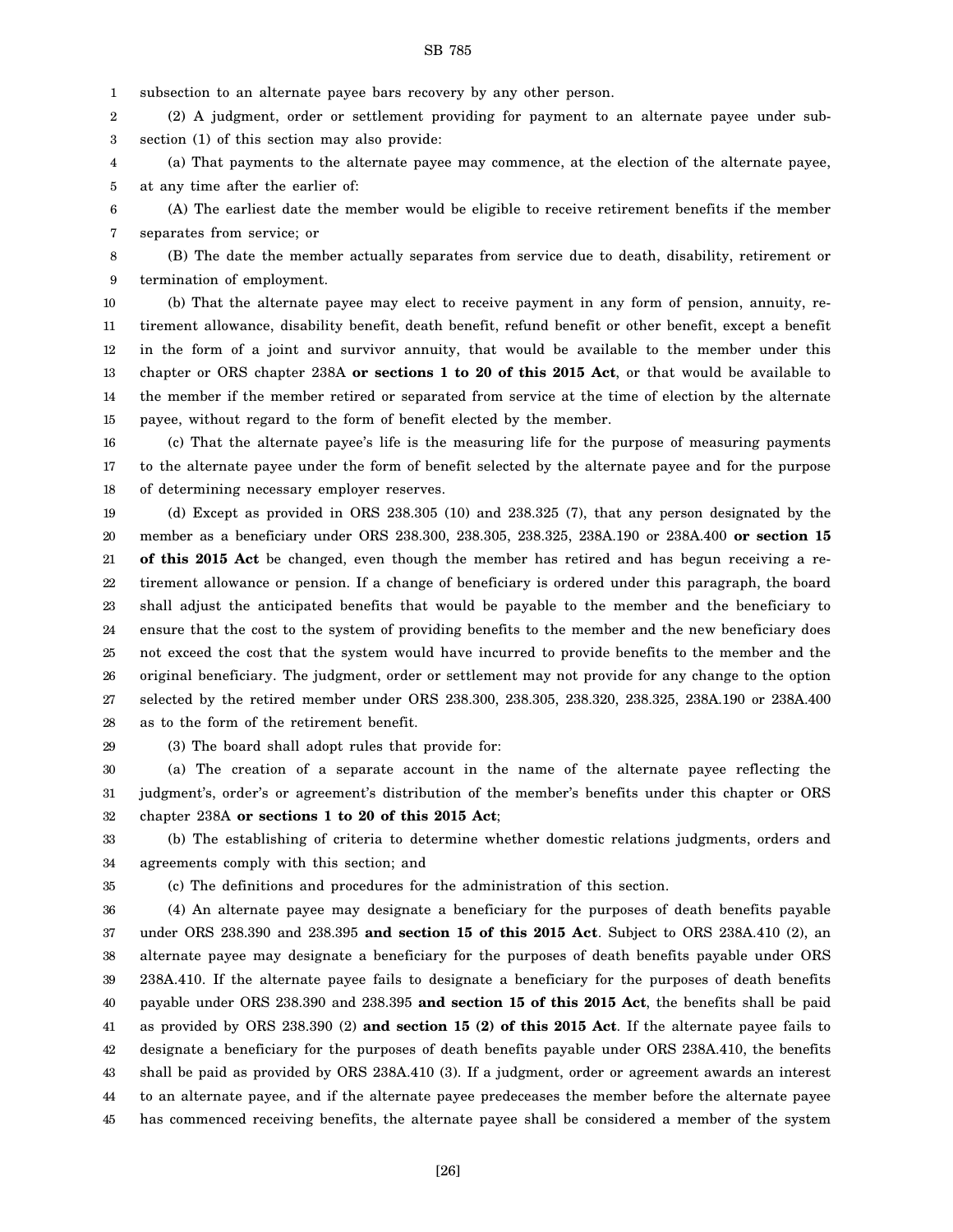1 2 3 4 5 6 7 8 who died before retiring for the purposes of the death benefits provided in ORS 238.390, 238.395, 238A.230 and 238A.410 **and section 15 of this 2015 Act**, but for purposes of the death benefits provided in ORS 238.395, the alternate payee shall be considered a member of the system who died before retiring only if the member would have been eligible for death benefits under ORS 238.395 had the member died at the same time as the alternate payee. Payment of the death benefits to the beneficiaries, estate or other persons entitled to receive the benefits under ORS 238.390, 238.395, 238A.230 and 238A.410 **and section 15 of this 2015 Act**, shall constitute payment in full of the alternate payee's interest under the judgment, order or agreement.

9 10 (5) Any increase in the retirement allowance provided to the member shall increase the amounts paid to the alternate payee in the same proportion, except that:

11 12 13 (a) An alternate payee is not entitled to receive cost-of-living adjustments under ORS 238.360 or any other retirement allowance increase until benefits are first paid from the system on behalf of the member; and

14 15 16 (b) Cost-of-living adjustments under ORS 238.360 or 238A.210 to the retirement allowance paid to an alternate payee shall be calculated on the basis of the amount of the alternate payee's yearly allowance or yearly pension or benefit, as those terms are defined in ORS 238.360 and 238A.210.

17 18 (6) An alternate payee under this section is not eligible to receive the benefits provided under ORS 238.410, 238.415, 238.420 and 238.440 by reason of the provisions of this section.

19 20 21 22 (7) An alternate payee who elects to begin receiving payments under subsection (1) of this section before the member's effective date of retirement is not eligible to receive any additional payment by reason of credit in the system acquired by the member after the alternate payee begins to receive payments.

23 24 25 (8) Subsection (1) of this section applies only to payments made by the board after the date of receipt by the board of written notice of the judgment, order or agreement and such additional information and documentation as the board may prescribe.

26 27 28 29 30 31 32 33 34 (9) Whenever the board is required to make payment to an alternate payee under the provisions of this section, the board shall charge and collect out of the benefits payable to the member and the alternate payee actual and reasonable administrative expenses and related costs incurred by the board in obtaining data and making calculations that are necessary by reason of the provisions of this section. The board may not charge more than \$300 for total administrative expenses and related costs incurred in obtaining data or making calculations that are necessary by reason of the provisions of this section. The board shall allocate expenses and costs charged under the provisions of this subsection between the member and the alternate payee based on the fraction of the benefit received by the member or alternate payee.

35 36 37 38 39 40 41 42 (10) Unless otherwise provided by the judgment, order or agreement, a member has no interest in the benefit payable to an alternate payee under this section. Upon the death of an alternate payee, the board shall make such payment to the beneficiary designated by the alternate payee as may be required under the form of benefit elected by the alternate payee. If a death benefit is payable under ORS 238.390 or 238.395 **or section 15 of this 2015 Act** by reason of the death of an alternate payee, payment of the death benefit shall be made to the beneficiary designated by the alternate payee under ORS 238.390 (1), or as otherwise provided by ORS 238.390 and 238.395 **and section 15 of this 2015 Act**.

43 44 (11) As used in this section, "court" means any court of appropriate jurisdiction of this or any other state or of the District of Columbia.

45 **SECTION 36.** ORS 238.630 is amended to read: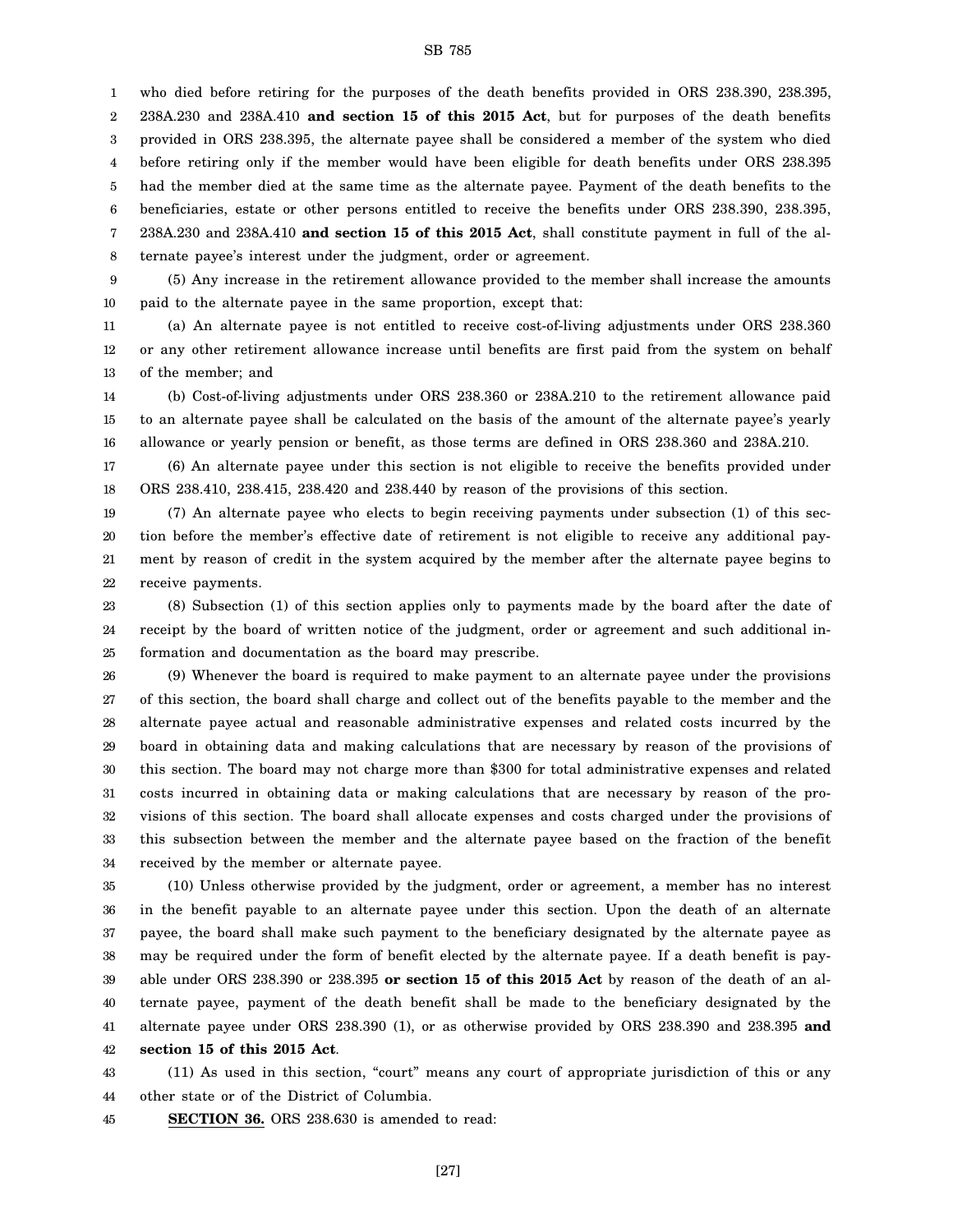[28]

SB 785

1 2 3 4 5 238.630. (1) The governing authority of the system shall be a board known as the Public Employees Retirement Board and consisting of five members appointed by the Governor subject to confirmation by the Senate in the manner provided in ORS 171.562 and 171.565. Except as otherwise provided in ORS 238.640, the term of each member shall be three years. The Governor shall designate one member to serve as chairperson, who shall serve as chairperson at the pleasure of the

6 Governor.

7 (2) The board shall have:

8 9 (a) The powers and privileges of a corporation, including the right to sue and be sued in its own name as such board; and

10 11 (b) The power and duty, subject to the limitations of this chapter and ORS chapter 238A **and sections 1 to 20 of this 2015 Act**, of managing the system.

12 (3) The board:

13 (a) Shall arrange for actuarial service for the system;

14 (b) Shall employ a director;

15 16 (c) Shall create such other positions as it deems necessary to sound and economical administration of the system, which positions the director shall fill by appointment;

17 18 19 (d) Shall, with the approval of the Director of the Oregon Department of Administrative Services, and as otherwise provided by law, fix the salaries of all persons employed for purposes of administering the system;

20 21 22 23 (e) Shall publish and distribute to all employer and employee members of the system an annual report including a summary of investments of moneys in the fund, investment earnings, significant legislative or administrative changes in the system and other pertinent information on the operation of the system for the preceding year;

24 25 26 (f) Shall determine the actuarial equivalency of optional forms of retirement allowances and pensions and adopt for that purpose the necessary actuarial equivalency factor tables in the manner provided by ORS 238.607, which shall constitute a part of the system; and

27 28 29 30 31 32 33 34 (g) Shall adopt rules and take all actions necessary to maintain qualification of the Public Employees Retirement System and the Public Employees Retirement Fund as a qualified governmental retirement plan and trust under the Internal Revenue Code and under regulations adopted pursuant to the Internal Revenue Code. Rules under this paragraph may impose limits on contributions to the system, limits on benefits payable from the system and other limitations or procedures required or imposed under federal law or regulation for the purpose of qualification of the Public Employees Retirement System and Public Employees Retirement Fund under the Internal Revenue Code as a governmental retirement plan and trust.

35 36 37 38 (4) The board established by this section shall succeed to all the duties and prerogatives of the Public Employees Retirement Board created by chapter 401, Oregon Laws 1945, in relation to the Public Employees Retirement Fund, and in addition shall perform all duties required of it by ORS 237.950 to 237.980, in regard to moneys payable to or from such fund.

39 40 41 42 (5) The board shall identify by rule those records that must be maintained by participating public employers for the purposes of subsection (3)(g) of this section. A participating public employer shall maintain records for all employees who are members of the system as required by board rules, and shall provide that information to the board upon request.

43 **SECTION 37.** ORS 238.645 is amended to read:

44 45 238.645. The system shall be administered, subject to the limitations of this chapter[*,*] **and** ORS chapter 238A **and sections 1 to 20 of this 2015 Act** and the budget prescribed by the board, by the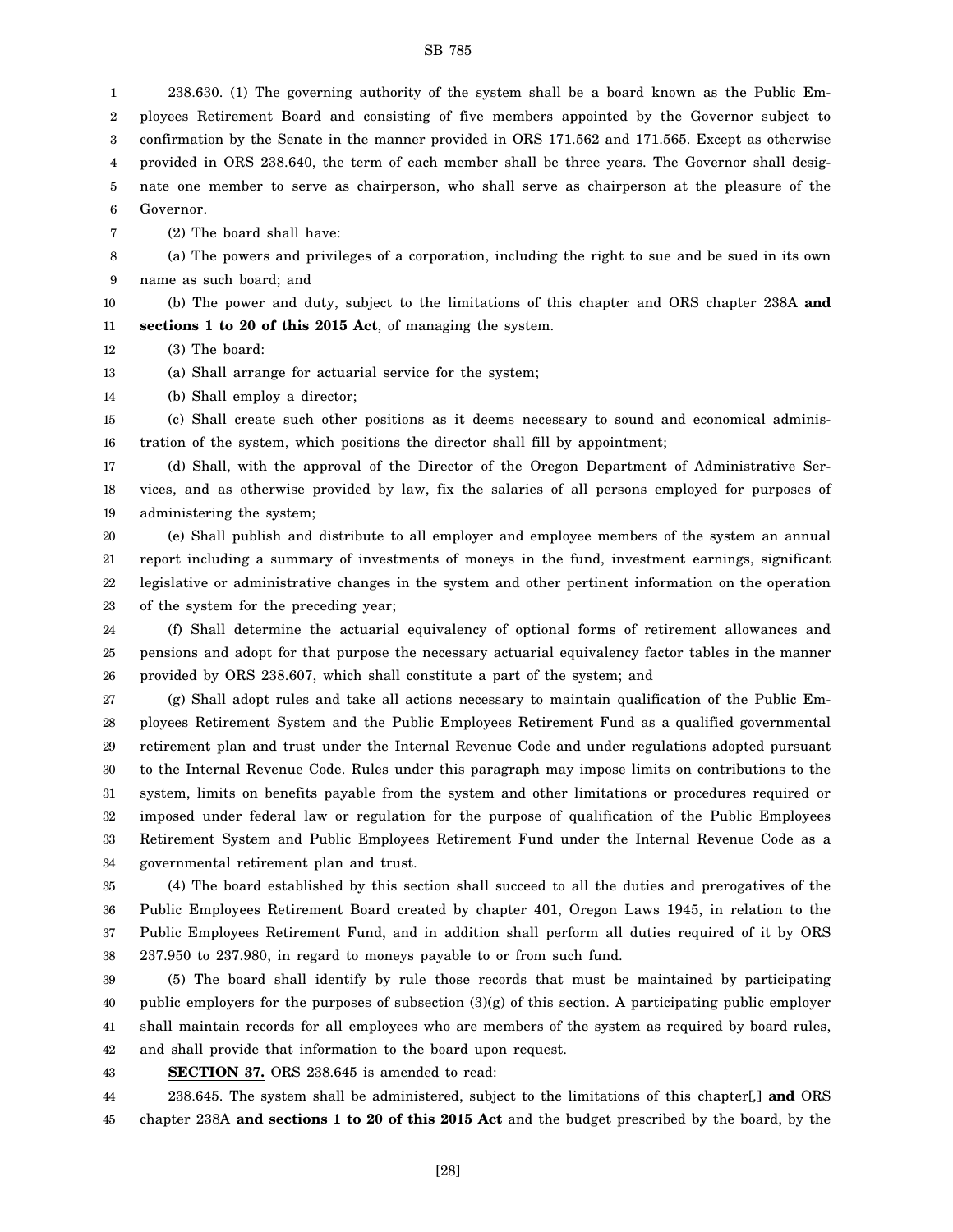1 2 3 4 5 6 7 director provided for by ORS 238.630 and by a staff [*which*] **that** the board authorizes and [*which*] **that** the director appoints. The director shall hold that position during the discretion of the board and the members of the staff shall hold their respective positions during the discretion of the director. No member of the staff may be removed from it, however, in a manner contrary to the laws of the state regarding civil service. The director shall furnish such bond as is required by the board. **SECTION 38.** ORS 238.650 is amended to read: 238.650. (1) Subject to the limitations of this chapter and ORS chapter 238A **and sections 1 to**

8 9 10 **20 of this 2015 Act**, the Public Employees Retirement Board shall, from time to time, establish rules for transacting its business and administering the system in accordance with the requirements of ORS chapter 183.

11 12 13 14 (2) All rules adopted by the board become part of the written plan document of the Public Employees Retirement System for the purpose of the status of the system and the Public Employees Retirement Fund as a qualified governmental retirement plan and trust under the Internal Revenue Code and under regulations adopted pursuant to the Internal Revenue Code.

15 **SECTION 39.** ORS 238.700 is amended to read:

16 17 18 238.700. All provisions of ORS 238.655, 238.705, 238.710 and 238.715 hereby are made applicable for enforcement of the requirements of this chapter and ORS chapter 238A **and sections 1 to 20 of this 2015 Act**.

19 **SECTION 40.** ORS 238.705 is amended to read:

20 21 22 238.705. (1) All public employers that are members of the system shall promptly and regularly remit to the Public Employees Retirement Board all contributions required of them by law and furnish all reports required by the board.

23 24 25 26 27 (2) Any public employer delinquent in remitting contributions shall be charged interest on the total amount of contributions due from it at the rate of one percent per month or fraction thereof during which the public employer is delinquent. Interest so paid shall be deposited in the Public Employees Retirement Fund and shall be used by the board in paying administrative expenses of the system.

28 29 30 31 32 33 34 35 36 37 38 (3) If any state officer or agency fails to remit any contribution or other obligation required by law, the Public Employees Retirement Board, within 30 days after the date the request therefor has been made by it by registered mail or by certified mail with return receipt, may certify to the Oregon Department of Administrative Services the fact of such failure and the amount of the delinquent contribution or obligation, together with its request that such amount be set over from funds of the delinquent officer or agency to the credit of the Public Employees Retirement Fund. A copy of such certification and request shall be furnished the delinquent officer or agency. The department shall, within 10 days after receipt of the request of the board, approve the payment of such amount by the delinquent officer or agency from funds allocated to the officer or agency for the current biennium and draw a warrant for payment of the amount of the contribution or obligation due out of funds in the State Treasury allocated to the use of the delinquent officer or agency.

39 40 41 42 43 44 45 (4) If any public employer other than a state agency fails to remit any contribution or pay any other obligation due under this chapter or ORS chapter 238A **or sections 1 to 20 of this 2015 Act**, the board may certify to the department the fact of such failure. Upon receipt of the certification the department shall withhold payment to the public employer of any revenues or funds in the State Treasury in which the public employer is entitled by law to share and which have been apportioned to the public employer until the board certifies to the department that the failure has been remedied. The board shall send a copy of each certification it makes under this subsection to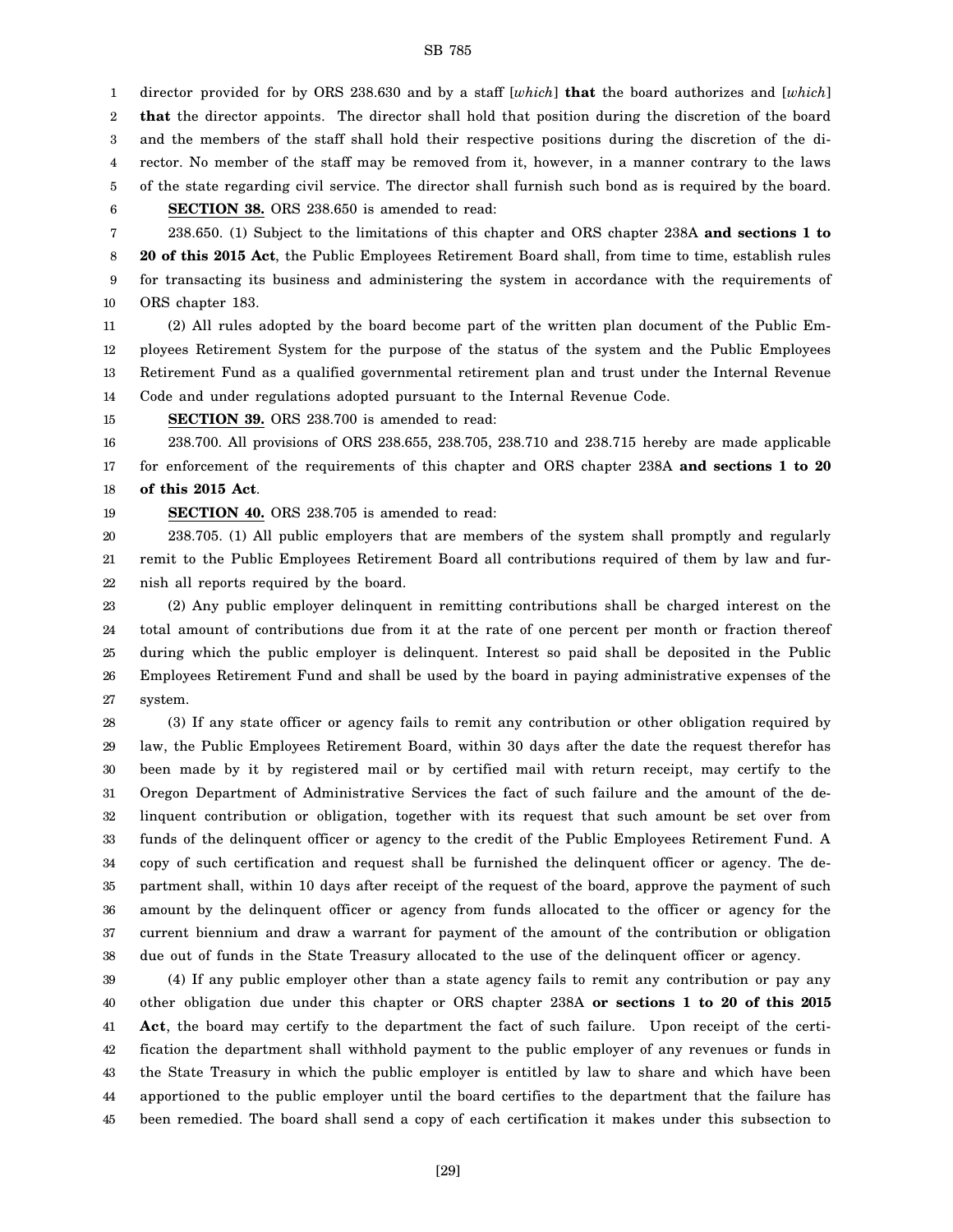1 the public employer affected.

2 3 4 5 6 7 8 (5) Any public employer delinquent in making reports or supplying information concerning its employees in the manner required by the board shall be charged a penalty of the lesser of \$2,000 or one percent of the total annual contributions, for each month or fraction thereof during which the employer is delinquent. In addition, the board may send an auditor to the office of the employer to examine its records and to obtain the necessary reports, the entire cost of such audit to be paid by the delinquent employer. Penalties and other charges so paid shall be used by the board in paying administrative expenses of the system.

9

#### **SECTION 41.** ORS 238.715 is amended to read:

10 11 12 13 14 238.715. (1) If the Public Employees Retirement Board determines that a member of the Public Employees Retirement System or any other person receiving a monthly payment from the Public Employees Retirement Fund has received any amount in excess of the amounts that the member or other person is entitled to under this chapter [*and*] **or** ORS chapter 238A **or sections 1 to 20 of this 2015 Act**, the board may recover the overpayment or other improperly made payment by:

15 16 17 (a) Reducing the monthly payment to the member or other person for as many months as may be determined by the board to be necessary to recover the overpayment or other improperly made payment; or

18 19 20 (b) Reducing the monthly payment to the member or other person by an amount actuarially determined to be adequate to recover the overpayment or other improperly made payment during the period during which the monthly payment will be made to the member or other person.

21 22 23 24 (2)(a) Any person who receives a payment from the Public Employees Retirement Fund and who is not entitled to receive that payment, including a member of the system who receives an overpayment, holds the improperly made payment in trust subject to the board's recovery of that payment under this section or by a civil action or other proceeding.

25 26 27 (b) The board may recover an improperly made payment in the manner provided by subsection (1) of this section from any person who receives an improperly made payment from the fund and who subsequently becomes entitled to receive a monthly payment from the fund.

28 29 30 31 (c) The board may recover an improperly made payment by reducing any lump sum payment in the amount necessary to recover the improperly made payment if a person who receives an improperly made payment from the fund subsequently becomes entitled to receive a lump sum payment from the fund.

32 33 34 35 (3) Unless the member or other person receiving a monthly payment from the fund authorizes a greater reduction, the board may not reduce the monthly payment made to a member or other person under the provisions of subsection (1) of this section by an amount that is equal to more than 10 percent of the monthly payment.

36 37 38 39 40 41 42 43 44 45 (4) Before reducing a benefit to recover an overpayment or erroneous payment, or pursuing any other collection action under this section, the board shall give notice of the overpayment or erroneous payment to the person who received the payment. The notice shall describe the manner in which the person who received the payment may appeal the board's determination that an overpayment or erroneous payment was made, the action the board may take if the person does not respond to the notice and the authority of the board to assess interest, penalties or costs of collection. (5) If the board determines that an overpayment or erroneous payment was not caused by the system or by a participating public employer, the board may assess interest in an amount equal to one percent per month on the balance of the improperly made payment until the payment is fully recovered. The board may also assess to the member or other person all costs incurred by the sys-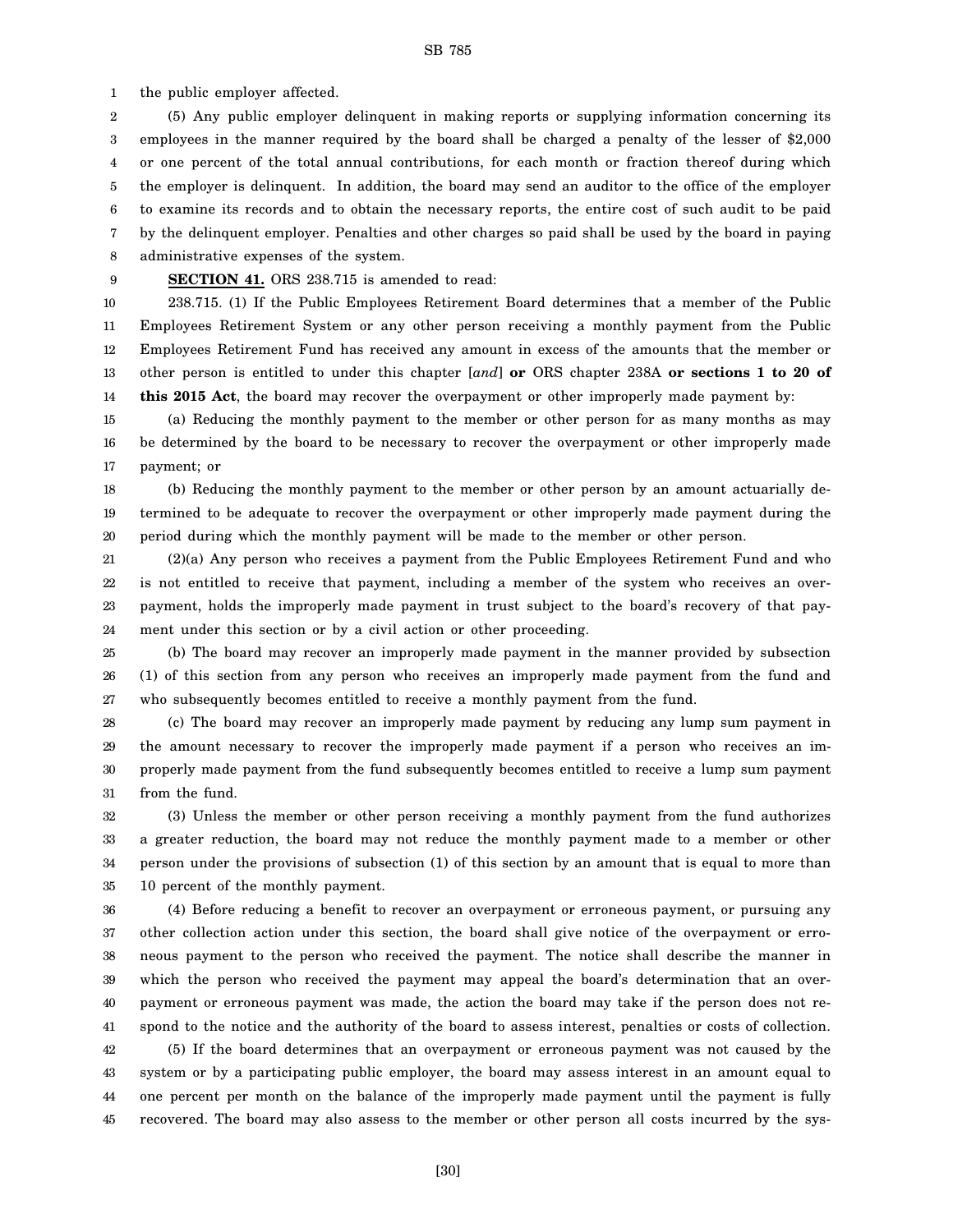1 2 3 tem in recovering the payment, including attorney fees. Interest and costs may be collected in the manner prescribed in subsections (1) and (2) of this section. The board may waive the interest and costs on an overpayment or other improperly made payment for good cause shown.

4 5 6 (6) Notwithstanding ORS 293.240, the board may waive the recovery of any payment or payments made to a person who was not entitled to receive the payment or payments if the total amount of the overpayment or other improperly made payments is less than \$50.

7 8 9 10 11 12 (7) A payment made to a person from the fund may not be recovered by the board unless within six years after the date that the payment was made the board has commenced proceedings to recover the payment. For the purposes of subsection (1) of this section, the board shall be considered to have commenced proceedings to recover the payment upon mailing of notice to the person receiving a monthly payment that the board has determined that an overpayment or other improperly made payment has been made.

13 14 15 (8) The remedies authorized under this section are supplemental to any other remedies that may be available to the board for recovery of amounts incorrectly paid from the fund to members of the system or other persons.

16 17 (9) The board shall adopt rules establishing the procedures to be followed by the board in recovering overpayments and erroneous payments under this section.

18

**SECTION 42.** ORS 243.800 is amended to read:

19 20 21 22 23 24 25 26 27 28 243.800. (1) Notwithstanding any provision of ORS chapter 238 or 238A or ORS 243.910 to 243.945 **or sections 1 to 20 of this 2015 Act**, the State Board of Higher Education and the governing board of a public university with a governing board listed in ORS 352.054 shall establish and administer an Optional Retirement Plan for administrative and academic employees of the Oregon University System or public university. The Optional Retirement Plan must be a qualified plan under the Internal Revenue Code, capable of accepting funds transferred under subsection (7) of this section without the transfer being treated as a taxable event under the Internal Revenue Code, and willing to accept those funds. Retirement and death benefits shall be provided under the plan by the purchase of annuity contracts, fixed or variable or a combination thereof, or by contracts for investments in mutual funds.

29 30 (2) An administrative or academic employee may elect to participate in the Optional Retirement Plan upon completion of:

31 32 (a) Six hundred hours of employment, or the equivalent as determined by the State Board of Higher Education or the governing board; and

33

(b) Six months of employment that is not interrupted by more than 30 consecutive working days.

34 35 36 37 (3) An administrative or academic employee may make an irrevocable election to participate in the Optional Retirement Plan within six months after being employed. An election under this subsection is effective on the first day of the month following the completion of the requirements of subsection (2) of this section.

38 39 (4) An administrative or academic employee who does not elect to participate in the Optional Retirement Plan:

40 41 (a) Remains or becomes a member of the Public Employees Retirement System in accordance with ORS [*chapters 238 and*] **chapter 238 or** 238A **or sections 1 to 20 of this 2015 Act**; or

42 43 (b) Continues to be assisted by the State Board of Higher Education or governing board under ORS 243.920 if the employee is being so assisted.

44 45 (5) Except as provided in subsection (6) of this section, employees who elect to participate in the Optional Retirement Plan are ineligible for active membership in the Public Employees Retirement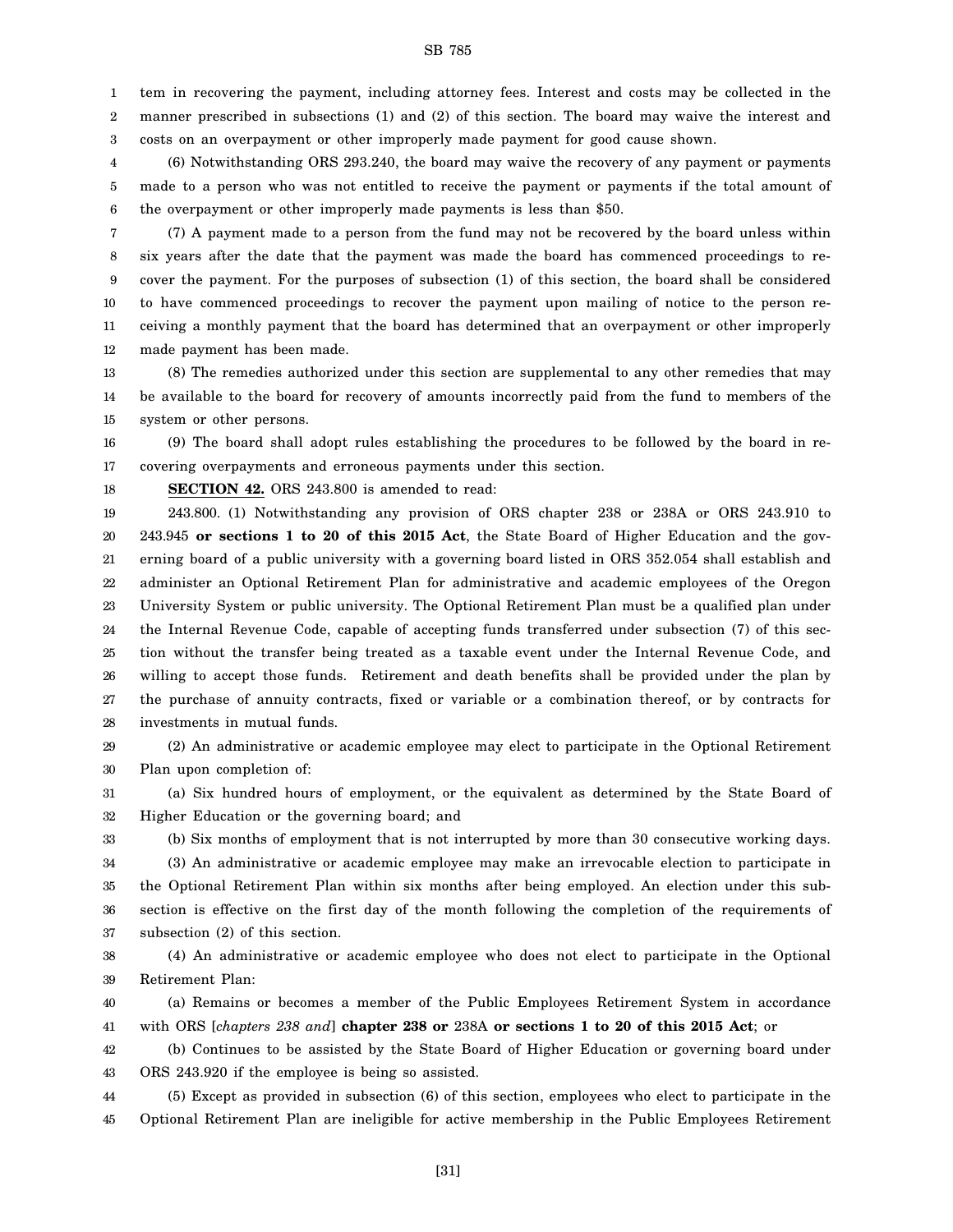1 System or for any assistance by the State Board of Higher Education or governing board under ORS

2 243.920 as long as those employees are employed in the Oregon University System or public uni-

3 versity and the plan is in effect.

4 5 6 7 8 9 10 (6)(a) An administrative or academic employee who elects to participate in the Optional Retirement Plan, who has creditable service under ORS chapter 238 as defined by ORS 238.005 and who is not vested shall be considered by the Public Employees Retirement Board to be a terminated member under the provisions of ORS 238.095 as of the effective date of the election, and the amount credited to the member account of the member shall be transferred directly to the Optional Retirement Plan by the Public Employees Retirement Board in the manner provided by subsection (7) of this section.

11 12 13 14 15 16 17 18 19 20 (b) An administrative or academic employee who elects to participate in the Optional Retirement Plan, who has creditable service under ORS chapter 238 as defined by ORS 238.005 and who is vested shall be considered to be an inactive member by the Public Employees Retirement Board and shall retain all the rights, privileges and options under ORS chapter 238 unless the employee makes a written request to the Public Employees Retirement Board for a transfer of the amounts credited to the member account of the member to the Optional Retirement Plan. A request for a transfer must be made at the time the member elects to participate in the Optional Retirement Plan. Upon receiving the request, the Public Employees Retirement Board shall transfer all amounts credited to the member account of the member directly to the Optional Retirement Plan, and shall terminate all rights, privileges and options of the employee under ORS chapter 238.

21 22 23 24 25 (c) An administrative or academic employee who elects to participate in the Optional Retirement Plan, and who is not a vested member of the pension program of the Oregon Public Service Retirement Plan as described in ORS 238A.115 on the date that the election becomes effective, shall be considered to be a terminated member of the pension program by the Public Employees Retirement Board as of the effective date of the election.

26 27 28 29 30 31 32 33 34 35 36 37 38 39 (d) An administrative or academic employee who elects to participate in the Optional Retirement Plan, and who is a vested member of the pension program of the Oregon Public Service Retirement Plan as described in ORS 238A.115 on the date that the election becomes effective, shall be considered an inactive member of the pension program by the Public Employees Retirement Board as of the effective date of the election. An employee who is subject to the provisions of this paragraph retains all the rights, privileges and options of an inactive member of the pension program. If the actuarial equivalent of the employee's benefit under the pension program at the time that the election becomes effective is \$5,000 or less, the employee may make a written request to the Public Employees Retirement Board for a transfer of the employee's interest under the pension program to the Optional Retirement Plan. The request must be made at the time the member elects to participate in the Optional Retirement Plan. Upon receiving the request, the Public Employees Retirement Board shall transfer the amount determined to be the actuarial equivalent of the employee's benefit under the pension program directly to the Optional Retirement Plan, and shall terminate the membership of the employee in the pension program.

40 41 42 43 44 45 (e) An administrative or academic employee who elects to participate in the Optional Retirement Plan, and who is a vested member of the individual account program of the Oregon Public Service Retirement Plan as described in ORS 238A.320 on the date that the election becomes effective, shall be considered an inactive member of the individual account program by the Public Employees Retirement Board as of the effective date of the election. An employee who is subject to the provisions of this paragraph retains all the rights, privileges and options of an inactive member of the indi-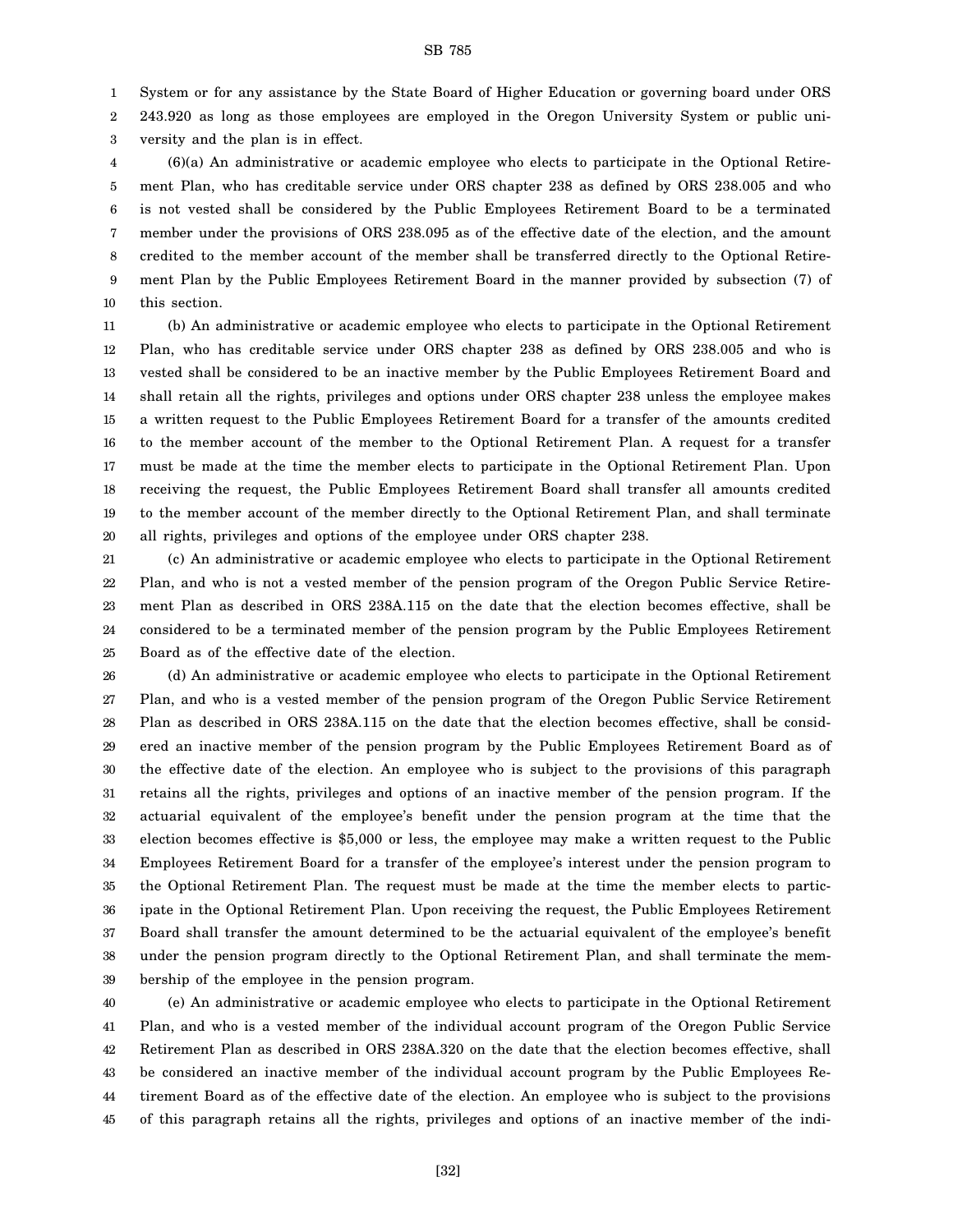1 2 3 4 5 6 7 8 9 vidual account program. An administrative or academic employee who elects to participate in the Optional Retirement Plan, and who is a member of the individual account program of the Oregon Public Service Retirement Plan, may make a written request to the Public Employees Retirement Board that all amounts in the member's employee account, rollover account and employer account, to the extent the member is vested in those accounts under ORS 238A.320, be transferred to the Optional Retirement Plan. The request must be made at the time the member elects to participate in the Optional Retirement Plan. Upon receiving the request, the Public Employees Retirement Board shall transfer the amounts directly to the Optional Retirement Plan, and shall terminate the membership of the employee in the individual account program upon making the transfer.

10 11 12 13 14 15 16 17 18 19 20 21 22 23 **(f) An administrative or academic employee who elects to participate in the Optional Retirement Plan, and who is a vested member of the Fair Retirement Plan on the date that the election becomes effective, shall be considered an inactive member of the Fair Retirement Plan as of the effective date of the election. An employee who is subject to the provisions of this paragraph retains all the rights, privileges and options of an inactive member of the Fair Retirement Plan. An administrative or academic employee who elects to participate in the Optional Retirement Plan, and who is a member of the Fair Retirement Plan, may make a written request to the Public Employees Retirement Board that all amounts in the member's account, to the extent the member is vested in those accounts under section 11 of this 2015 Act, be transferred to the Optional Retirement Plan. The request must be made at the time the member elects to participate in the Optional Retirement Plan. Upon receiving the request, the Public Employees Retirement Board shall transfer the amounts directly to the Optional Retirement Plan, and shall terminate the membership of the employee in the Fair Retirement Plan upon making the transfer.**

24 25 26 27 28 29 30 [*(f)*] **(g)** Notwithstanding paragraphs (b), (d) [*and*]**,** (e) **and (f)** of this subsection, the Public Employees Retirement Board may not treat any employee as an inactive member under the provisions of this subsection for the purpose of receiving any benefit under ORS chapter 238 or 238A **or sections 1 to 20 of this 2015 Act** that requires that the employee be separated from all service with participating public employers and with employers who are treated as part of a participating public employer's controlled group under the federal laws and rules governing the status of the system and the Public Employees Retirement Fund as a qualified governmental retirement plan and trust.

31 32 33 (7) Any amounts transferred from the Public Employees Retirement Fund under subsection (6) of this section shall be transferred directly to the Optional Retirement Plan by the Public Employees Retirement Board and may not be made available to the employee.

34 35 36 37 (8) An employee participating in the Optional Retirement Plan who was hired before July 1, 2014, shall contribute monthly an amount equal to the percentage of the employee's salary that the employee would otherwise have contributed as an employee contribution to the Public Employees Retirement System if the employee had not elected to participate in the Optional Retirement Plan.

38 39 40 41 42 43 (9) For an employee participating in the Optional Retirement Plan who was hired before July 1, 2014, the State Board of Higher Education or governing board shall contribute monthly to the Optional Retirement Plan the percentage of salary of the employee equal to the percentage of salary that would otherwise have been contributed as an employer contribution on behalf of the employee to the Public Employees Retirement System, before any offset under ORS 238.229 (2), if the employee had not elected to participate in the Optional Retirement Plan.

44 45 (10) For an employee participating in the Optional Retirement Plan who was hired on or after July 1, 2014, the State Board of Higher Education shall contribute monthly to the Optional Retire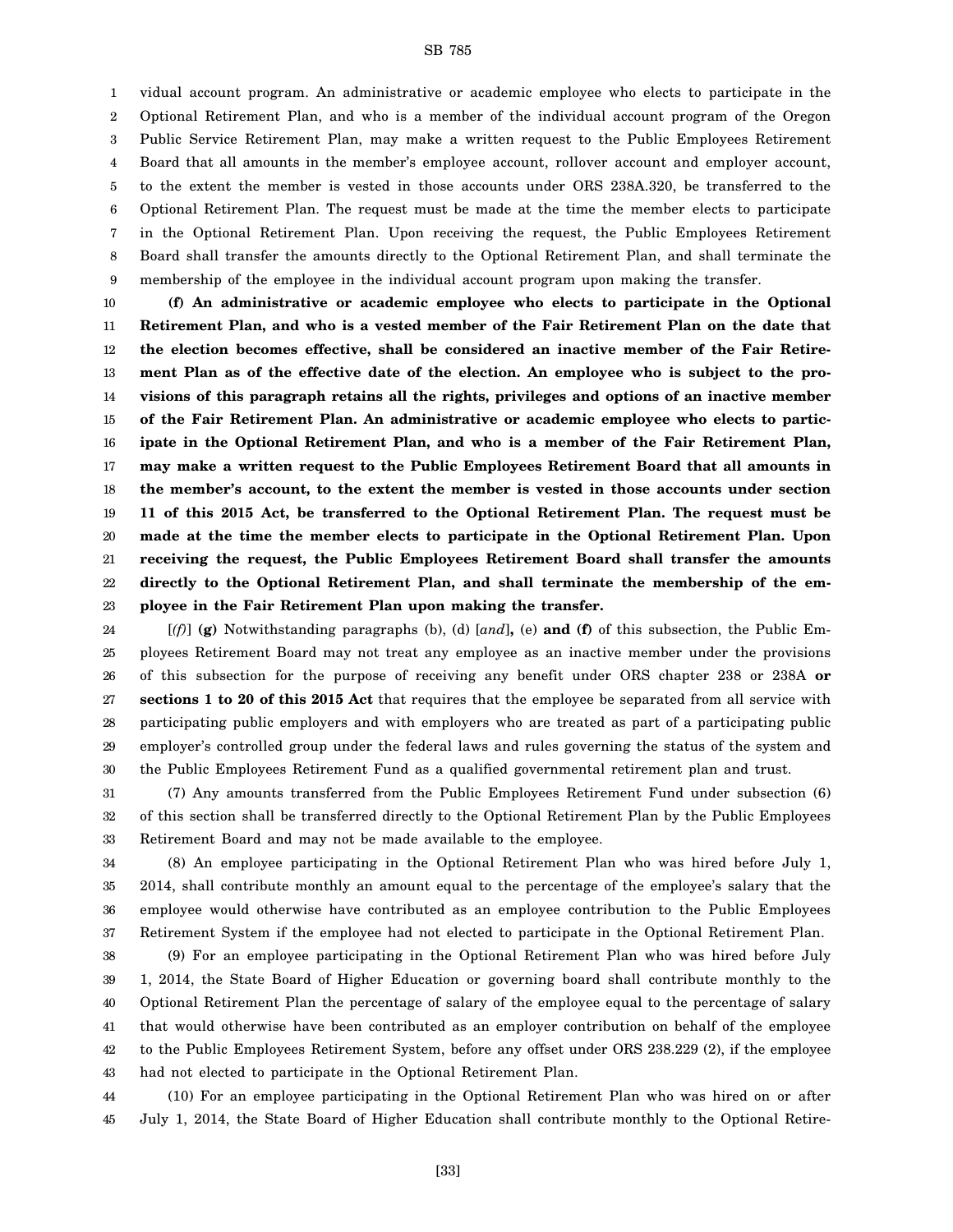1 ment Plan:

2 (a) Eight percent of the employee's salary; and

3 4 5 (b) A percentage of the employee's salary equal to the percentage of salary contributed by the employee to the Oregon University System Tax-Deferred Investment 403(b) Plan under ORS 243.820, up to four percent of the employee's salary in each pay period.

6 7 8 (11) Both employee and employer contributions to an Optional Retirement Plan shall be remitted directly to the companies that have issued annuity contracts to the participating employees or directly to the mutual funds.

9 10 11 12 13 14 (12) Benefits under the Optional Retirement Plan are payable to employees who elect to participate in the plan and their beneficiaries by the selected annuity provider or mutual fund in accordance with the terms of the annuity contracts or the terms of the contract with the mutual fund. Employees electing to participate in the Optional Retirement Plan agree that benefits payable under the plan are not obligations of the State of Oregon or of the Public Employees Retirement System. **SECTION 43.** ORS 243.830 is amended to read:

15 16 17 18 19 20 21 243.830. An agreement executed pursuant to ORS 243.820 by an employee who is subject to ORS chapter 238 or 238A **or sections 1 to 20 of this 2015 Act**, or a similar retirement program for public employees, in no way affects the contributions to be made or the benefits to be provided for such employee under ORS chapter 238 or 238A **or sections 1 to 20 of this 2015 Act** or the other similar program. Reduction of salary or forgoing a salary increase by a stated amount under ORS 243.820 shall not be deemed a reduction in salary for the purpose of such contributions and benefits. **SECTION 44.** ORS 268.240 is amended to read:

22 23 24 25 268.240. (1) A district that is not participating in the Public Employees Retirement System may, by application to the board, include any class of employees of the district in the system [*established by ORS chapters 238 and 238A*] without entering into a contract of integration with the board under ORS 238.680.

26 27 28 29 (2) The board shall consider an application received under this section to be an application to become a participating employer [*under ORS chapters 238 and 238A*] **in the Public Employees Retirement System,** but only to the extent of providing membership for the class of employees described in the application.

30 31 32 (3) The board, upon such terms as are set forth in a contract between the board and the employer, shall allow every employee in the specified class to become members of the Public Employees Retirement System [*in accordance with ORS chapters 238 and 238A*].

33 34 35 36 (4) When a district enters into a contract with the board under subsection (3) of this section, the district shall agree to eventually extend [*coverage under ORS chapters 238 and 238A*] **membership in the Public Employees Retirement System** to all eligible district employees through successive contracts with the board.

37 38 39 40 41 (5) All employees who have completed the period of service with the public employer that is required under ORS 238.015, 238A.100 or 238A.300 **or section 6 of this 2015 Act** shall become members of the **Public Employees Retirement** System on a date specified by the board. All other employees in the described class shall become members upon completion of the required period of service.

42 43 (6) As used in this section, "board" means the Public Employees Retirement Board established under ORS 238.630.

44 **SECTION 45.** ORS 338.135 is amended to read:

45 338.135. (1) Employee assignment to a public charter school shall be voluntary.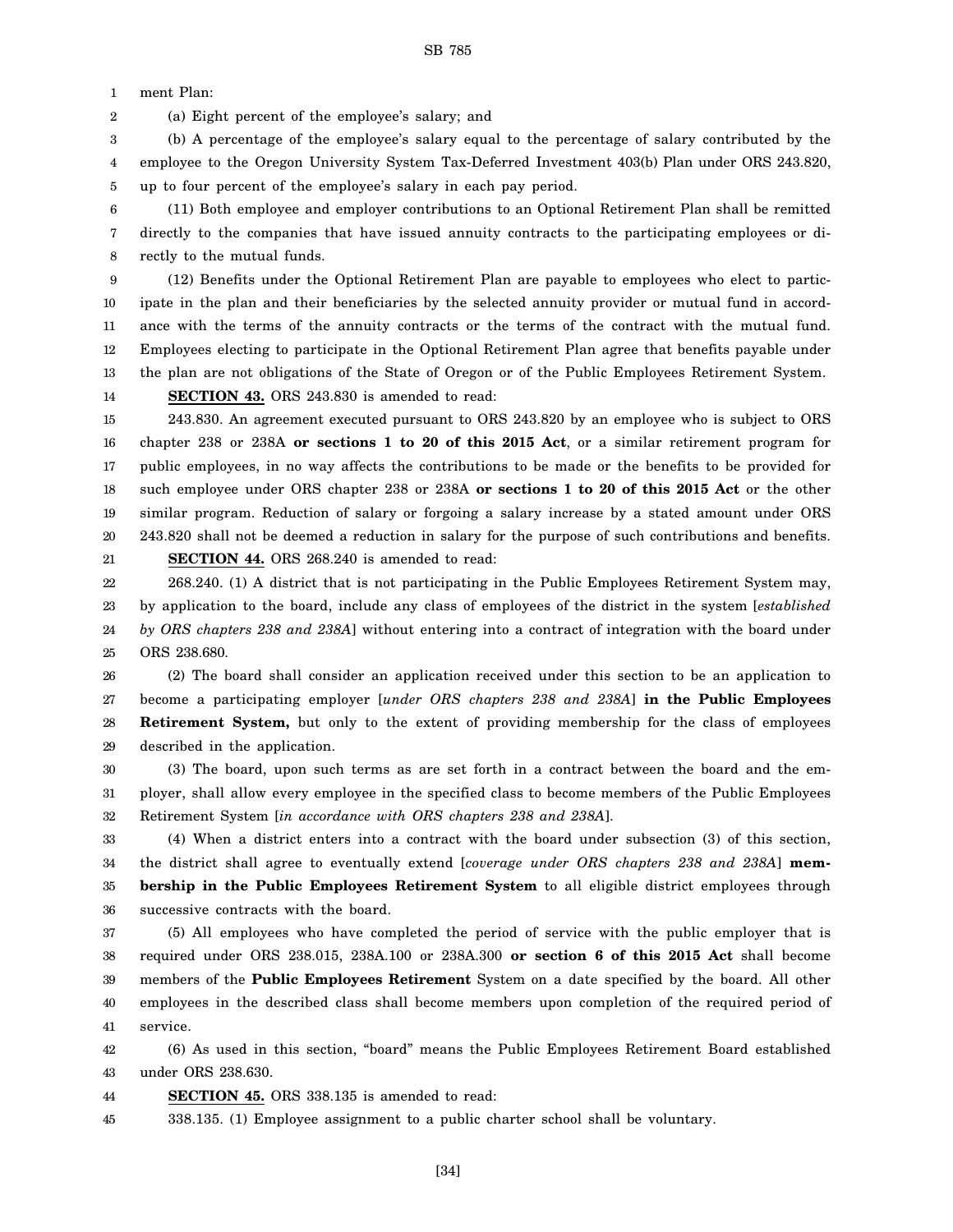1 2 3 4 5 6 (2)(a) A public charter school or the sponsor of the public charter school is considered the employer of any employees of the public charter school. If a school district board is not the sponsor of the public charter school, the school district board may not be the employer of the employees of the public charter school and the school district board may not collectively bargain with the employees of the public charter school. The public charter school governing body shall control the selection of employees at the public charter school.

7 8 9 10 (b) If a virtual public charter school or the sponsor of a virtual public charter school contracts with a for-profit entity to provide educational services through the virtual public charter school, the for-profit entity may not be the employer of any employees of the virtual public charter school unless:

11

(A) The employee is an administrator who does not have any teaching responsibilities; and

12 13 14 (B) Both the executive officer of the sponsor and the public charter school governing body approve employment by the for-profit entity. The executive officer or governing body may choose to grant approval under this subparagraph:

15 16 (i) For all employees of the for-profit entity who meet the description in subparagraph (A) of this paragraph;

17 18 (ii) Based on the job categories of the employees who meet the description in subparagraph (A) of this paragraph; or

19 20 (iii) On a case-by-case basis for each employee who meets the description in subparagraph (A) of this paragraph.

21 22 23 24 (3) The school district board of the school district within which the public charter school is located shall grant a leave of absence to any employee who chooses to work in the public charter school. The length and terms of the leave of absence shall be set by negotiated agreement or by board policy. However, the length of the leave of absence may not be less than two years unless:

25 26 (a) The charter of the public charter school is terminated or the public charter school is dissolved or closed during the leave of absence; or

27 28 (b) The employee and the school district board have mutually agreed to a different length of time.

29 30 31 32 33 34 (4) An employee of a public charter school operating within a school district who is granted a leave of absence from the school district and returns to employment with the school district shall retain seniority and benefits as an employee pursuant to the terms of the leave of absence. Notwithstanding ORS 243.650 to 243.782, a school district that was the employer of an employee of a public charter school not operating within the school district may make provisions for the return of the employee to employment with the school district.

35 36 37 (5) For purposes of ORS chapters 238 and 238A **and sections 1 to 20 of this 2015 Act**, a public charter school shall be considered a public employer and as such shall participate in the Public Employees Retirement System.

38 39 (6) For teacher licensing, employment experience in public charter schools shall be considered equivalent to experience in public schools.

40 41 (7)(a) Any person employed as an administrator in a public charter school shall be licensed or registered to administer by the Teacher Standards and Practices Commission.

42 43 (b) Any person employed as a teacher in a public charter school shall be licensed or registered to teach by the commission.

44 45 (c) Notwithstanding paragraph (a) or (b) of this subsection, at least one-half of the total full-time equivalent (FTE) teaching and administrative staff at the public charter school shall be licensed by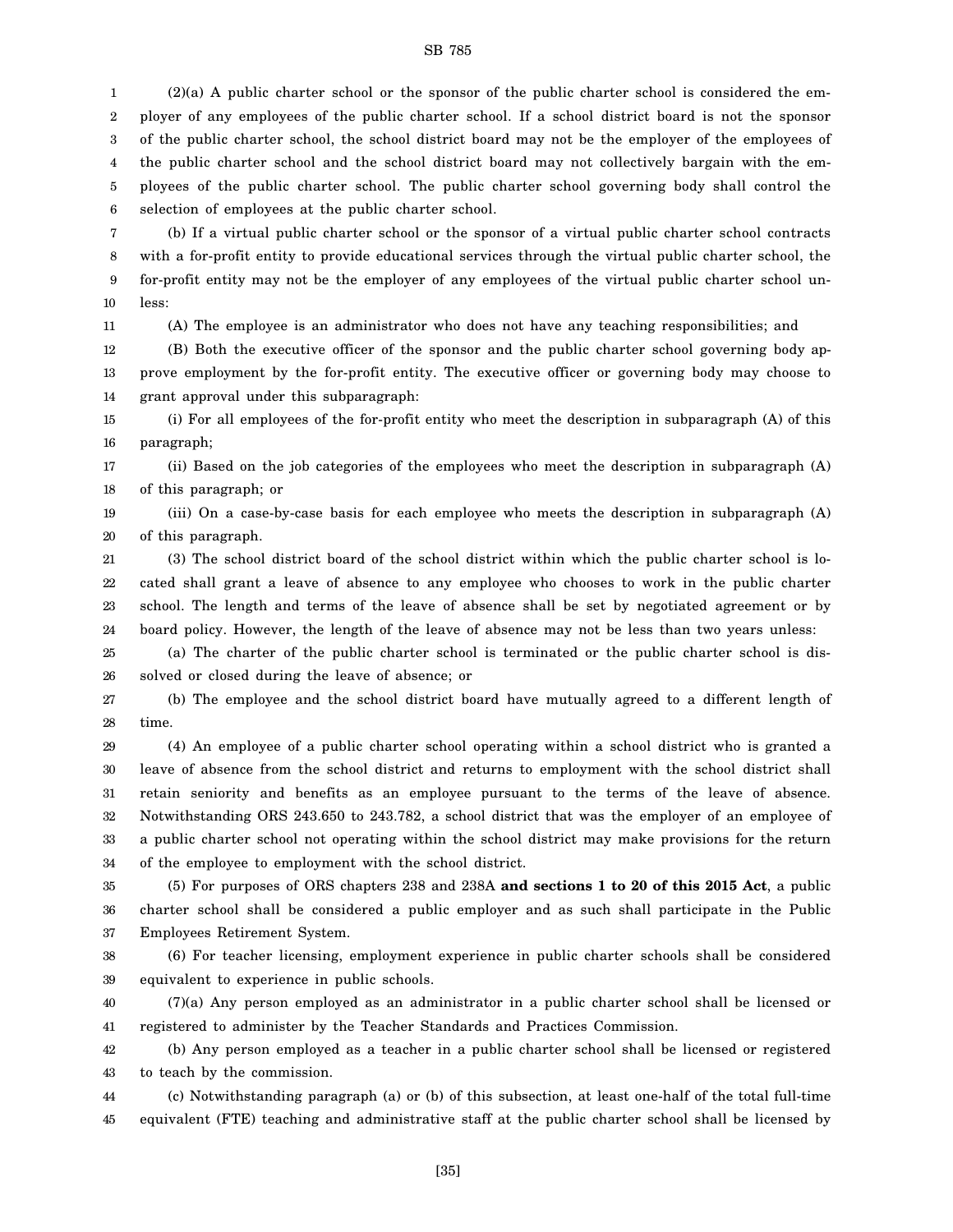1 the commission pursuant to ORS 342.135, 342.136, 342.138 or 342.140.

2 3 4 5 6 7 8 (8) Notwithstanding ORS 243.650, a public charter school shall be considered a school district for purposes of ORS 243.650 to 243.782. An employee of a public charter school may be a member of a labor organization or organize with other employees to bargain collectively. Bargaining units at the public charter school may be separate from other bargaining units of the sponsor or of the school district in which the public charter school is located. Employees of a public charter school may be part of the bargaining units of the sponsor or of the school district in which the public charter school is located.

9 10 (9) An entity described in ORS 338.005 (5) may not waive the right to sponsor a public charter school in a collective bargaining agreement.

11 12 **SECTION 46.** ORS 338.135, as amended by section 7, chapter 327, Oregon Laws 2013, is amended to read:

338.135. (1) Employee assignment to a public charter school shall be voluntary.

13

14 15 16 17 18 19  $(2)(a)$  A public charter school or the sponsor of the public charter school is considered the employer of any employees of the public charter school. If a school district board is not the sponsor of the public charter school, the school district board may not be the employer of the employees of the public charter school and the school district board may not collectively bargain with the employees of the public charter school. The public charter school governing body shall control the selection of employees at the public charter school.

20 21 22 (b) If a virtual public charter school or the sponsor of a virtual public charter school contracts with a for-profit entity to provide educational services through the virtual public charter school, the for-profit entity may not be the employer of any employees of the virtual public charter school.

23 24 25 26 (3) The school district board of the school district within which the public charter school is located shall grant a leave of absence to any employee who chooses to work in the public charter school. The length and terms of the leave of absence shall be set by negotiated agreement or by board policy. However, the length of the leave of absence may not be less than two years unless:

27 28 (a) The charter of the public charter school is terminated or the public charter school is dissolved or closed during the leave of absence; or

29 30 (b) The employee and the school district board have mutually agreed to a different length of time.

31 32 33 34 35 36 (4) An employee of a public charter school operating within a school district who is granted a leave of absence from the school district and returns to employment with the school district shall retain seniority and benefits as an employee pursuant to the terms of the leave of absence. Notwithstanding ORS 243.650 to 243.782, a school district that was the employer of an employee of a public charter school not operating within the school district may make provisions for the return of the employee to employment with the school district.

37 38 39 (5) For purposes of ORS chapters 238 and 238A **and sections 1 to 20 of this 2015 Act**, a public charter school shall be considered a public employer and as such shall participate in the Public Employees Retirement System.

40 41 (6) For teacher licensing, employment experience in public charter schools shall be considered equivalent to experience in public schools.

42 43 (7)(a) Any person employed as an administrator in a public charter school shall be licensed or registered to administer by the Teacher Standards and Practices Commission.

44 45 (b) Any person employed as a teacher in a public charter school shall be licensed or registered to teach by the commission.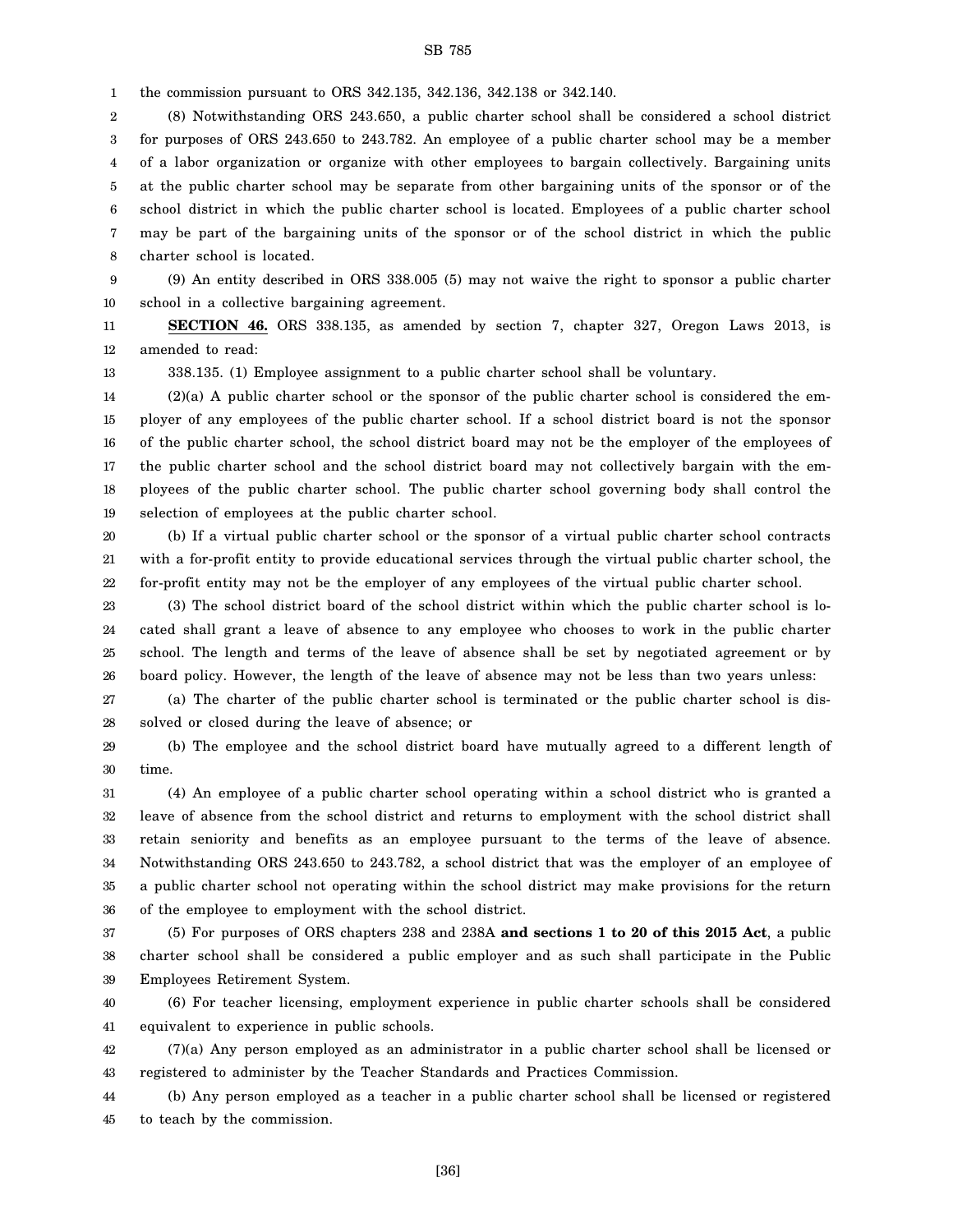1 2 3 (c) Notwithstanding paragraph (a) or (b) of this subsection, at least one-half of the total full-time equivalent (FTE) teaching and administrative staff at the public charter school shall be licensed by the commission pursuant to ORS 342.135, 342.136, 342.138 or 342.140.

4 5 6 7 8 9 10 (8) Notwithstanding ORS 243.650, a public charter school shall be considered a school district for purposes of ORS 243.650 to 243.782. An employee of a public charter school may be a member of a labor organization or organize with other employees to bargain collectively. Bargaining units at the public charter school may be separate from other bargaining units of the sponsor or of the school district in which the public charter school is located. Employees of a public charter school may be part of the bargaining units of the sponsor or of the school district in which the public charter school is located.

11 12 (9) An entity described in ORS 338.005 (5) may not waive the right to sponsor a public charter school in a collective bargaining agreement.

13

**SECTION 47.** ORS 341.290 is amended to read:

14 15 16 17 341.290. The board of education of a community college district shall be responsible for the general supervision and control of any and all community colleges operated by the district. Consistent with any applicable rules of the Higher Education Coordinating Commission, the board of education of a community college district may:

18 19 20 (1) Subject to ORS chapters 238 and 238A **and sections 1 to 20 of this 2015 Act**, employ administrative officers, professional personnel and other employees, define their duties, terms and conditions of employment and prescribe compensation therefor, pursuant to ORS 243.650 to 243.782.

21 22 (2) Enact rules for the government of the community college, including professional personnel and other employees and students of the community college.

23 (3) Prescribe the educational program.

24 25 (4) Control use of and access to the grounds, buildings, books, equipment and other property of the district.

26 27 28 29 (5) Acquire, receive, hold, control, convey, sell, manage, operate, lease, lease-purchase, lend, invest, improve and develop any and all property of whatever nature given to or appropriated for the use, support or benefit of any activity under the control of the board, according to the terms and conditions of the gift or appropriation.

30 31 (6) Purchase real property upon a contractual basis when the period of time allowed for payment under the contract does not exceed 30 years.

32 33 34 35 (7) Fix standards of admission to the community college, prescribe and collect tuition for admission to the community college, including fixing different tuition rates for students who reside in the district, students who do not reside in the district but are residents of the state and students who do not reside in the state.

36 37 (8) Prescribe and collect fees and expend funds so raised for special programs and services for the students and for programs for the cultural and physical development of the students.

38 39 (9) Provide and disseminate to the public information relating to the program, operation and finances of the community college.

40

(10) Establish or contract for advisory and consultant services.

41 42 43 44 (11) Take, hold and dispose of mortgages on real and personal property acquired by way of gift or arising out of transactions entered into in accordance with the powers, duties and authority of the board and institute, maintain and participate in suits and actions and other judicial proceedings in the name of the district for the foreclosure of the mortgages.

45 (12) Maintain programs, services and facilities, and, in connection therewith, cooperate and en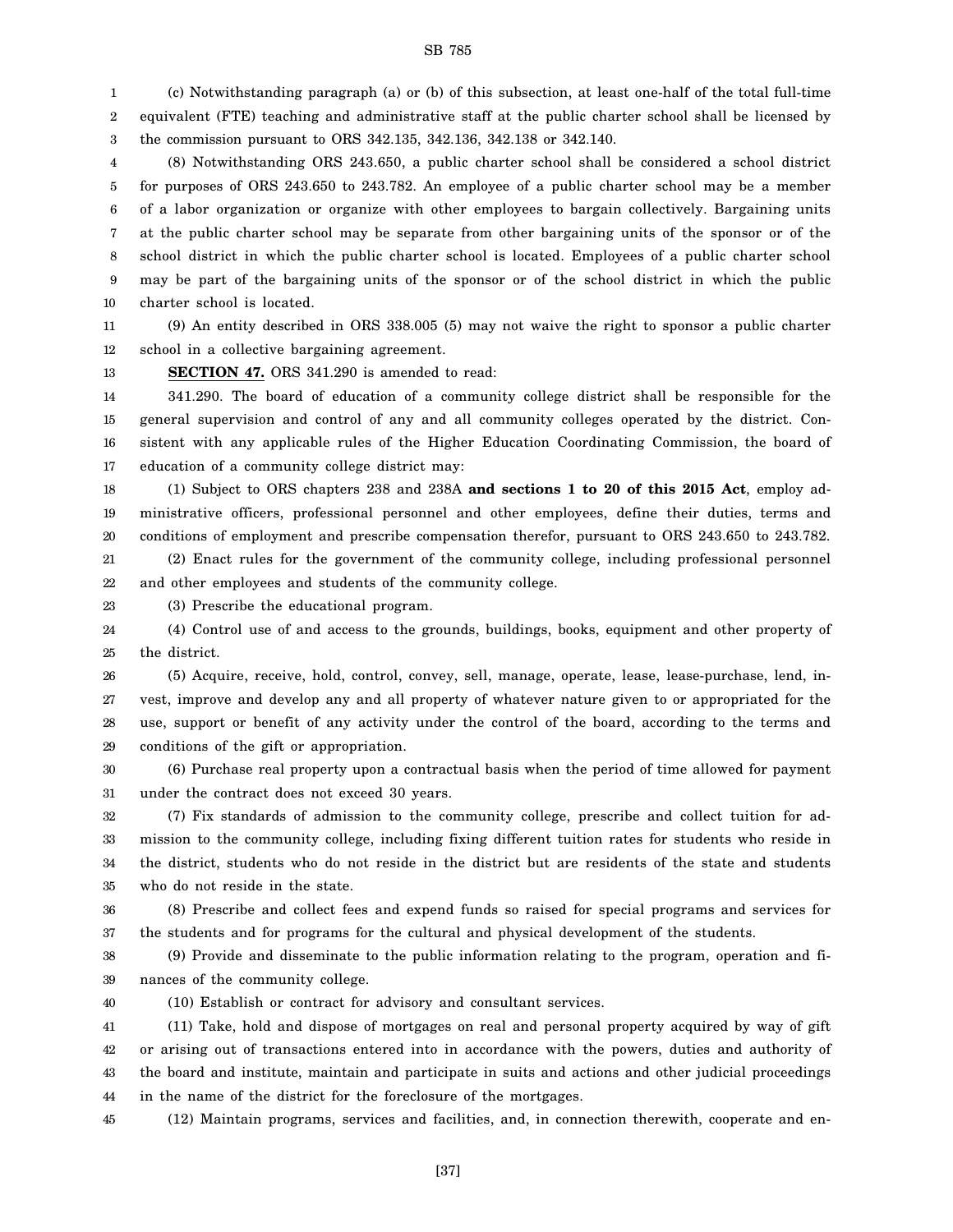1 ter into agreements with any person or public or private agency.

2 3 (13) Provide student services including health, guidance, counseling and placement services, and contract therefor.

4 5 (14) Join appropriate associations and pay any required dues therefor from resources of the district.

6 7 (15) Apply for federal funds and accept and enter into any contracts or agreements for the receipt of the funds from the federal government or its agencies for educational purposes.

8 9 (16) Exercise any other power, duty or responsibility necessary to carry out the functions under this section or required by law.

10 11 12 13 14 15 16 17 18 (17) Prescribe rules for the use and access to public records of the district that are consistent with ORS 192.420, and education records of students under applicable state and federal law and rules of the commission. Whenever a student has attained 18 years of age or is attending an institution of post-secondary education, the permission or consent required of and the rights accorded to a parent of the student regarding education records shall thereafter be required of and accorded to only the student. However, faculty records relating to matters such as conduct, personal and academic evaluations, disciplinary actions, if any, and other personal matters shall not be made available to public inspection for any purpose except with the consent of the person who is the subject of the record or upon order of a court of competent jurisdiction.

19 20 21 22 23 (18) Enter into contracts for the receipt of cash or property, or both, and establish charitable gift annuities pursuant to ORS 731.038; and, commit, appropriate, authorize and budget for the payment of or other disposition of general funds to pay, in whole or in part, sums due under an agreement for a charitable gift annuity, and to provide the necessary funding for reserves or other trust funds pursuant to ORS 731.038.

24 25 (19) Encourage gifts to the district by faithfully devoting the proceeds of the gifts to the district purposes for which intended.

26 27 28 29 30 31 (20) Build, furnish, equip, repair, lease, purchase and raze facilities; and locate, buy and acquire lands for all district purposes. Financing may be by any prudent method including but not limited to loans, contract purchase or lease. Leases authorized by this section include lease-purchase agreements under which the district may acquire ownership of the leased property at a nominal price. The financing agreements may be for a term of up to 30 years except for lease arrangements which may be for a term of up to 50 years.

32 33 34 35 (21) Participate in an educational consortium with public and private institutions that offer upper division and graduate instruction. Community colleges engaged in consortiums may expend money, provide facilities and assign staff to assist those institutions offering upper division and graduate instruction.

36 37 (22) Enter into contracts of insurance or medical and hospital service contracts or may operate a self-insurance program as provided in ORS 341.312.

**SECTION 48.** ORS 353.117 is amended to read:

38

39 40 41 42 353.117. (1) Pursuant to ORS 353.050, Oregon Health and Science University may create and maintain an entity that is exempt from federal income tax under section  $501(c)(3)$  of the Internal Revenue Code, as amended, for the purpose of conducting clinical care and practice and advancing other university missions by the faculty.

43 (2) Any entity created by the university under subsection (1) of this section shall be considered:

44 45 (a) A public employer for purposes of ORS 236.605 to 236.640 and ORS chapters 238 and 238A **and sections 1 to 20 of this 2015 Act**;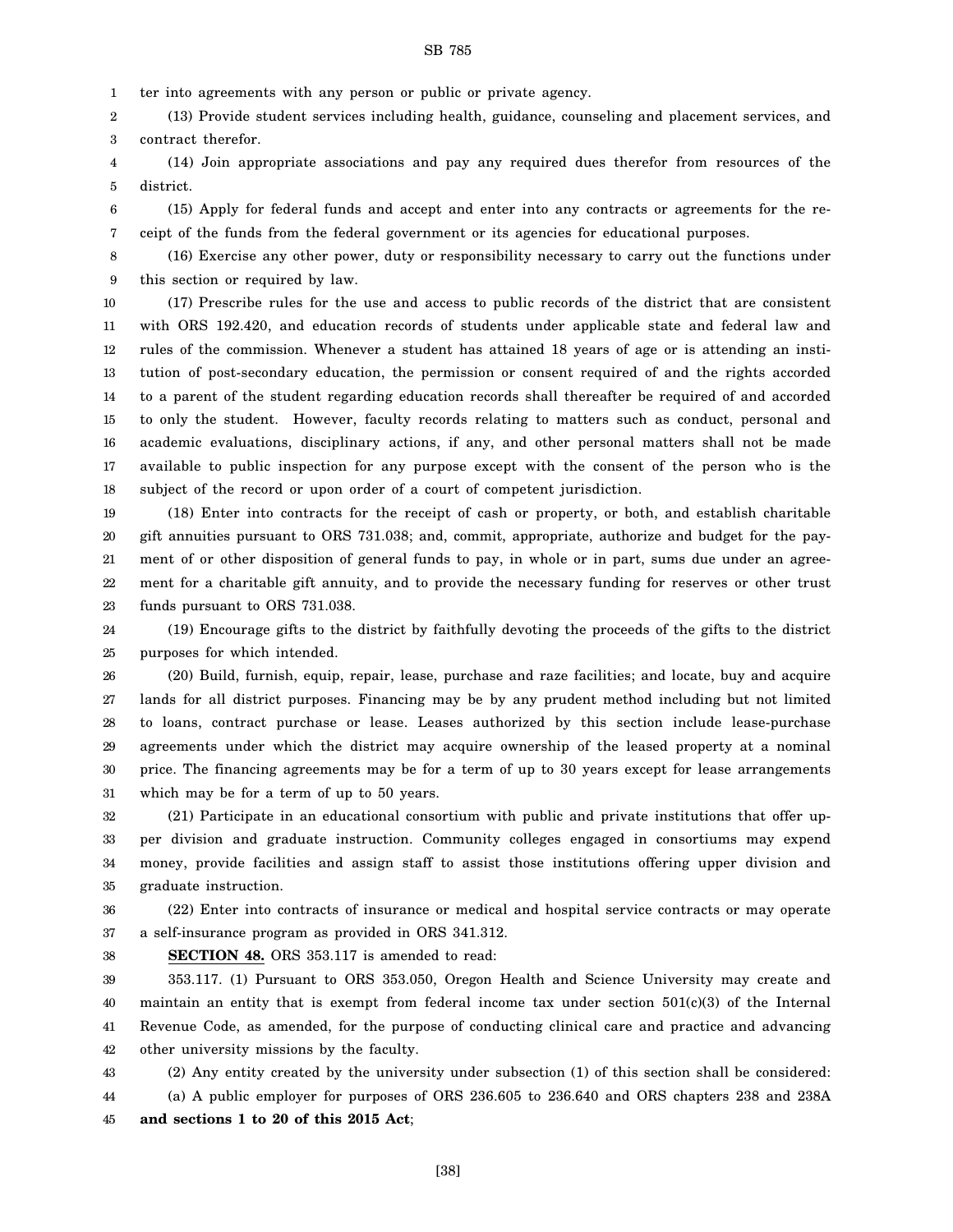1 (b) A unit of local government for purposes of ORS 190.003 to 190.130;

2 (c) A public body for purposes of ORS 30.260 to 30.300 and 307.112;

3 (d) A public agency for purposes of ORS 200.090; and

4 (e) A public corporation for purposes of ORS 307.090.

5 **SECTION 49.** ORS 377.836 is amended to read:

6 7 8 9 10 11 12 13 377.836. (1) Except as otherwise provided by law, and except as provided in subsection (2) of this section, the provisions of ORS 279.835 to 279.855 and 283.085 to 283.092 and ORS chapters 240, 276, 279A, 279B, 279C, 282, 283, 291, 292 and 293 do not apply to the Travel Information Council. The council is subject to all other statutes governing a state agency that do not conflict with ORS 377.700 to 377.844, including the tort liability provisions of ORS 30.260 to 30.300 and the provisions of ORS chapter 183. Subject to the requirements of ORS chapters 238 and 238A **and sections 1 to 20 of this 2015 Act**, the council's employees are members of the Public Employees Retirement System.

- 14 (2) The following shall apply to the council:
- 15 (a) ORS 279A.250 to 279A.290;

16 (b) ORS 282.210 to 282.230; and

17 (c) ORS 293.235, 293.240, 293.245, 293.611, 293.625 and 293.630.

18 **SECTION 50.** ORS 396.330 is amended to read:

19 20 21 22 23 24 396.330. (1) State employees of the Oregon Military Department who are not otherwise members of the Oregon National Guard may be required as a condition of employment to obtain membership in the Oregon State Defense Force when in the judgment of the Adjutant General the membership maintains or enhances the readiness and stability of the department to provide services if the need for Oregon State Defense Force assistance should arise. The decision of the Adjutant General shall be carried out by written regulation and shall not be subject to collective bargaining.

25 26 27 (2) Members of the Oregon National Guard or Oregon State Defense Force who are ordered to state active duty under the provisions of ORS chapter 399 shall be considered as being in the military service of the state and shall be considered temporary employees of the military department.

28 29 30 31 (3) State employees of the military department may be ordered to state active duty under ORS chapter 399 without jeopardizing their status as regular employees. Employees so ordered must be in an authorized leave status from their regular military department employment during the period served on active duty.

32 33 (4) State employees of the military department shall be subject to ORS chapter 240 or 243 when performing as regular employees.

34 35 36 37 38 39 (5) Members of the Oregon National Guard who are serving under Title 10 or Title 32 of the United States Code are not eligible, by reason of that service, for the rights or benefits of public employees granted or authorized by ORS chapter 236, 237, 238, 238A, 240 or 243 **or sections 1 to 20 of this 2015 Act**. Except as required by federal law or regulation, ORS chapters 652, 653, 654, 656, 657, 659, 659A, 661 and 663 do not apply to members of the Oregon National Guard who are serving under Title 10 or Title 32 of the United States Code.

40

**SECTION 51.** ORS 576.306 is amended to read:

41 42 43 44 45 576.306. (1) A commodity commission may contract with an independent contractor for the performance of any services. However, the commission may not contract with an independent contractor to perform the discretionary functions of the commission. ORS 279.835 to 279.855 and ORS chapters 240, 279A, 279B and 279C do not apply to the commission in obtaining such services, except that a contract for such services may not take effect until approved by the State Department of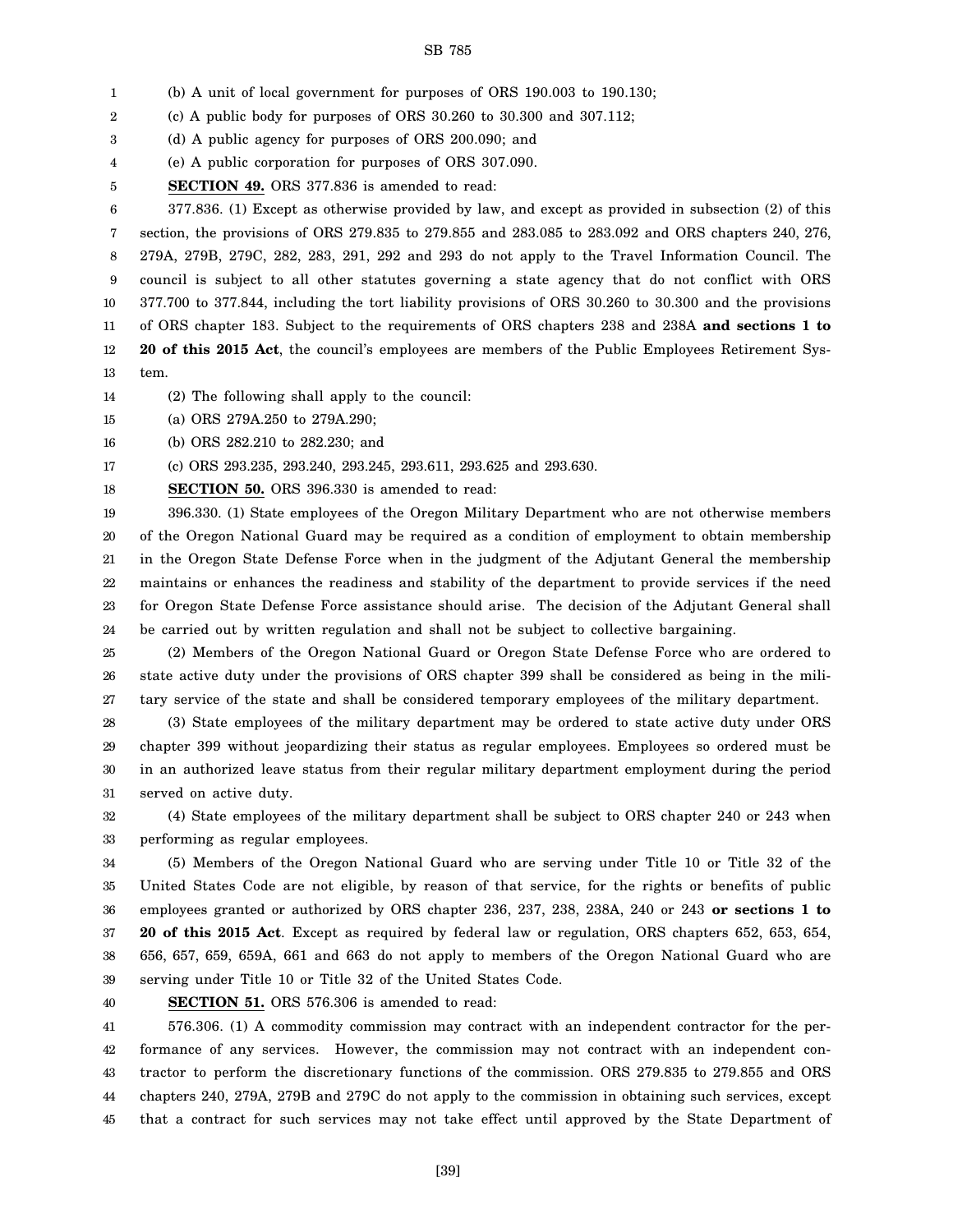1 Agriculture as provided in subsection (7) of this section.

2 3 4 (2) The commission may rent space or acquire supplies and equipment from any contractor as described in subsection (1) of this section. ORS chapters 276, 278, 279A, 279B, 279C and 283 and ORS 279.835 to 279.855, 283.085 to 283.092 and 291.038 do not apply to such rentals or acquisitions.

5 6 7 8 (3) Except as provided in this section, a contractor described in subsection (1) of this section shall be considered an independent contractor and not an employee, eligible employee, public employee or employee of the state for purposes of Oregon law, including ORS chapters 236, 238, 238A, 240, 243, 291, 292, 316 and 652 **and sections 1 to 20 of this 2015 Act**.

9 10 11 (4) Nothing in this section precludes the state or a commission from being considered the employer of the contractor described in subsection (1) of this section for purposes of unemployment compensation under ORS chapter 657 and ORS 670.600.

12 13 (5) A contractor described in subsection (1) of this section shall be considered an independent contractor and not a worker for purposes of ORS chapter 656 and ORS 670.600.

14 15 16 (6) A contractor described in subsection (1) of this section may not be considered a public official, public officer, state officer or executive official for purposes of Oregon law, including ORS chapters 236, 244, 292, 295 and 297 and ORS 171.725 to 171.785.

17 18 19 20 21 22 (7) The State Department of Agriculture shall review the contract described in subsection (1) of this section for the adequacy of the clauses pertaining to statement of work, starting and ending dates, consideration, subcontracts, funds authorized in the budget, amendments, termination, compliance with applicable law, assignment and waiver, access to records, indemnity, ownership of work product, nondiscrimination, successors in interest, attorney fees, tax certification or merger or any other clause the department deems necessary.

23 24 25 (8) The Oregon Department of Administrative Services, in consultation with the State Department of Agriculture, shall adopt rules necessary for the screening and selection of independent contractors under this section.

26 27 (9) Except as provided in subsection (8) of this section, the State Department of Agriculture may promulgate any rules necessary for the administration and enforcement of this section.

28 **SECTION 52.** ORS 777.775 is amended to read:

29 30 31 32 777.775. (1) An export trading corporation is not a contracting agency for the purposes of ORS 279A.055, 279A.065, 279A.070, 279A.075, 279A.100, 279A.105, 279A.120, 279C.005, 279C.100 to 279C.125, 279C.300 to 279C.470 and 279C.570 and ORS chapter 279B, except ORS 279B.025, 279B.235, 279B.240, 279B.270, 279B.275 and 279B.280.

33 34 (2) An export trading corporation is not a public employer for the purposes of ORS chapters 238 and 238A **and sections 1 to 20 of this 2015 Act**.

35

#### **SECTION 53.** ORS 351.704 is amended to read:

36 37 38 39 40 41 42 351.704. (1) Subject to ORS 351.094 and any group health and welfare insurance benefit plan developed under ORS 351.094, a part-time faculty member at a public institution of higher education is eligible for the same health care benefits as full-time faculty members if the part-time faculty member is eligible for membership in the Public Employees Retirement System or another plan authorized under ORS chapter 238 or 238A **or sections 1 to 20 of this 2015 Act** by teaching either at a single public institution of higher education or in aggregate at multiple public institutions of higher education during the prior year.

43 44 45 (2) A part-time faculty member at a public institution of higher education shall pay all insurance premiums for health care benefits unless otherwise provided for by the policy of the institution or by collective bargaining at the institution.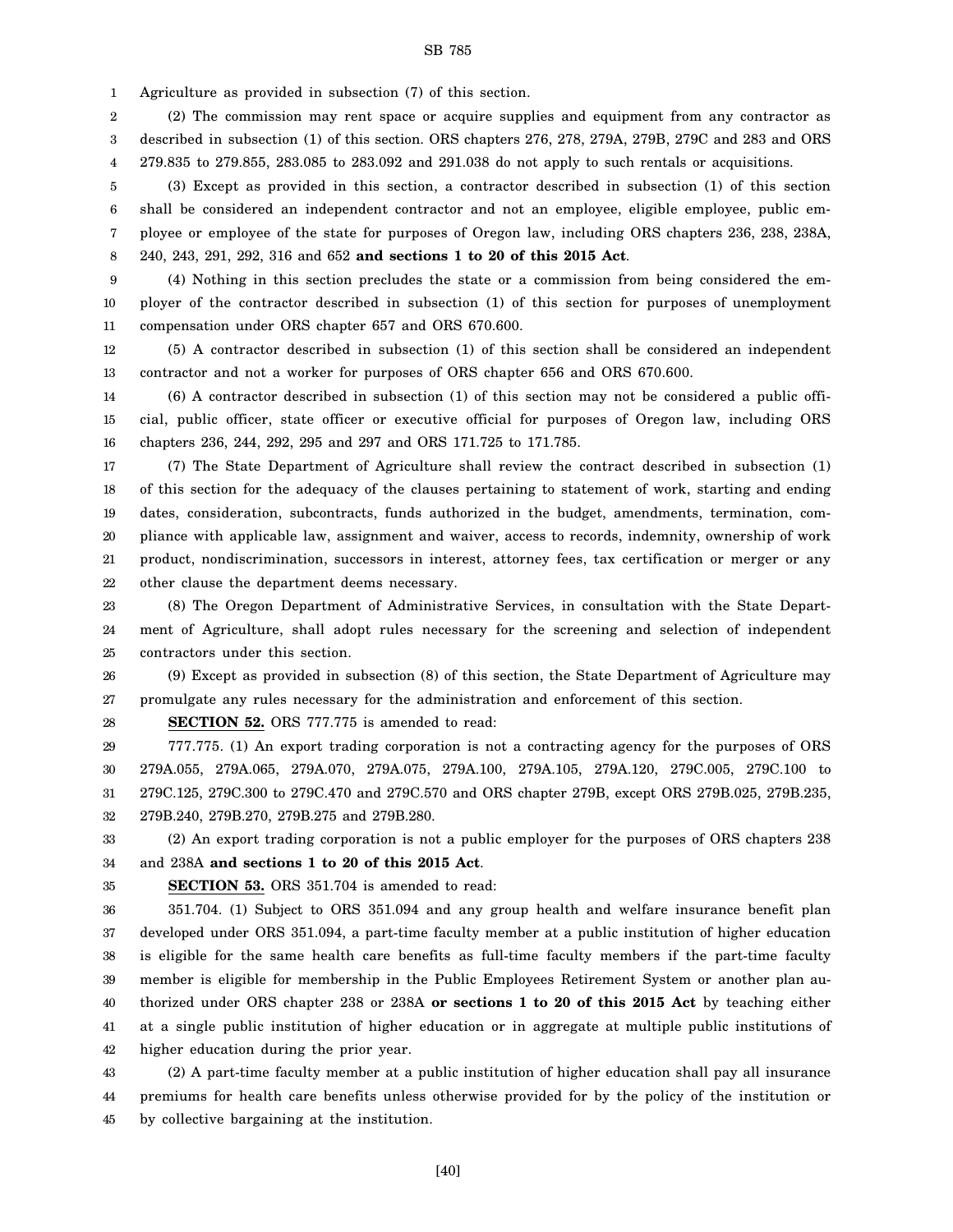1 2 **SECTION 54.** ORS 410.614, as amended by section 9, chapter 116, Oregon Laws 2014, is amended to read:

3 4 5 410.614. (1) Notwithstanding ORS 243.650 (19) and (20), the Home Care Commission shall be considered a public employer and home care workers shall be considered public employees governed by ORS 243.650 to 243.782.

6 7 8 9 10 (2) Home care workers have the right to form, join and participate in the activities of labor organizations of their own choosing for the purpose of representation and collective bargaining with the commission on matters concerning employment relations. These rights shall be exercised in accordance with the rights granted to public employees with mediation and interest arbitration under ORS 243.742 as the method of concluding the collective bargaining process.

11 12 13 (3) Home care workers are not public employees with respect to the Public Employees Retirement System, the Oregon Public Service Retirement Plan**, sections 1 to 20 of this 2015 Act** or the Public Employees' Benefit Board.

14 (4) Home care workers do not have the right to strike.

15 **SECTION 55.** ORS 741.201 is amended to read:

16 17 18 19 741.201. (1) The Oregon Health Insurance Exchange Corporation is under the supervision of an executive director appointed by the corporation board of directors. The executive director serves at the pleasure of the board. The executive director shall be paid a salary as prescribed by the board.

20

(2) Before assuming the duties of the office, the executive director shall:

21 22 23 24 (a) Give to the state a fidelity bond, with one or more corporate sureties authorized to do business in this state, in a penal sum prescribed by the Director of the Oregon Department of Administrative Services, but not less than \$50,000. The premium for the bond shall be paid from an account established under ORS 741.101.

25 26 27 28 (b) Subscribe to an oath that the executive director faithfully and impartially will discharge the duties of the office and that the executive director will support the Constitution of the United States and the Constitution of the State of Oregon. The executive director shall file a copy of the signed oath with the Secretary of State.

29 30 (3) The executive director has such other powers as are necessary to carry out the duties of the corporation, subject to policy direction by the board.

31 32 33 34 (4) The executive director may employ, supervise and terminate the employment of such staff as the executive director deems necessary. The executive director shall prescribe their duties and fix their compensation, in accordance with the personnel policies adopted by the board. Employees of the corporation may not be individuals who are:

35 (a) Employed by, consultants to or members of a board of directors of:

36 (A) An insurer or third party administrator;

37 (B) An insurance producer; or

38 (C) A health care provider, health care facility or health clinic;

39 (b) Members, board members or employees of a trade association of:

- 40 (A) Insurers or third party administrators; or
- 41 (B) Health care providers, health care facilities or health clinics; or

42 43 (c) Health care providers, unless they receive no compensation for rendering services as health care providers and do not have ownership interests in professional health care practices.

44 45 (5)(a) The board shall adopt personnel policies, subject to ORS 236.605 to 236.640, for any transferred public employees. The board may elect to provide for participation in a health benefit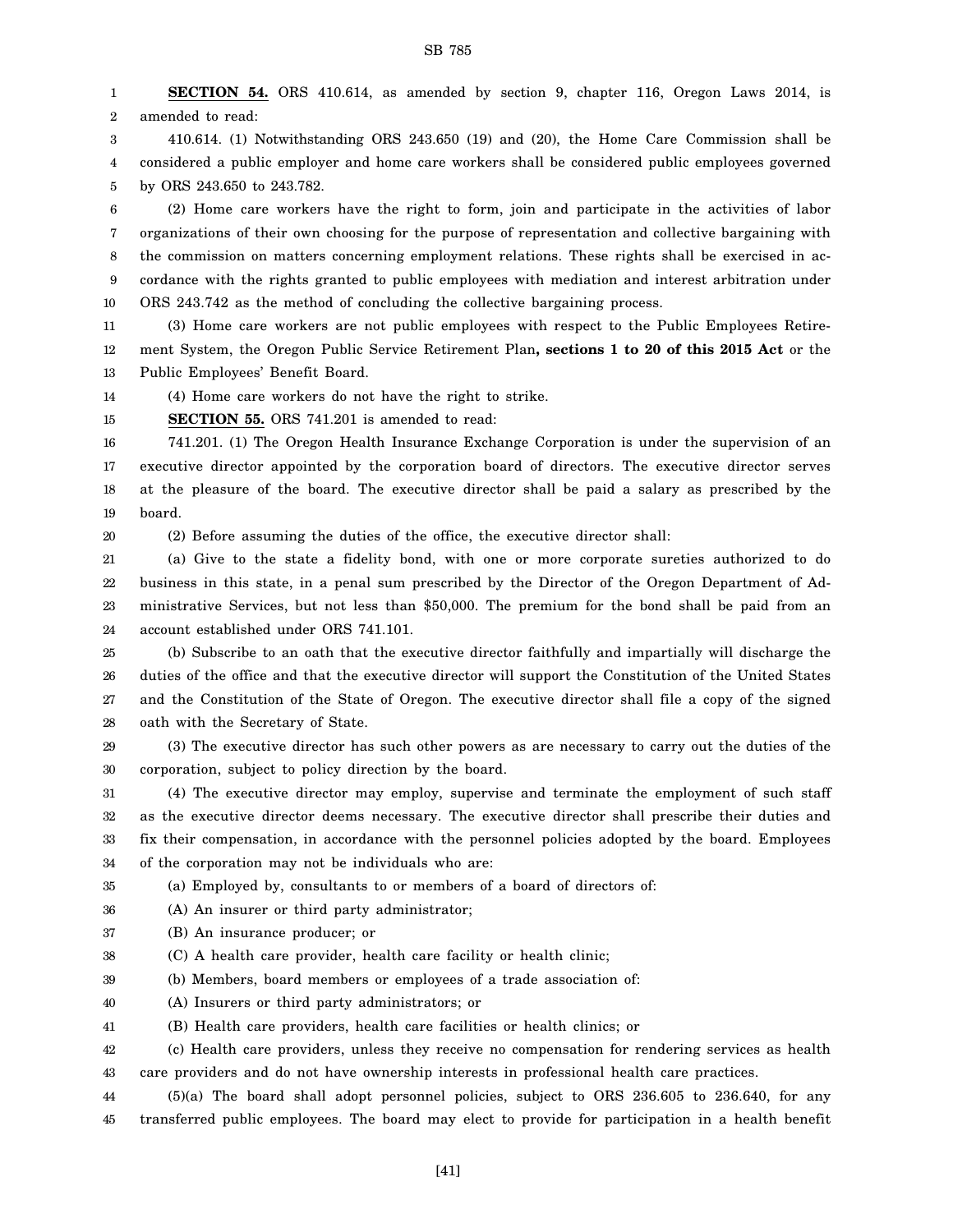1 2 3 4 plan available to state employees pursuant to ORS 243.105 to 243.285 and may elect to participate in the state deferred compensation plan established under ORS 243.401 to 243.507. If the board so elects, employees of the corporation shall be considered eligible employees for purposes of ORS 243.105 to 243.285 and eligible state employees for purposes of ORS 243.401 to 243.507.

5 6 7 8 9 (b) In order to facilitate the development of innovative health benefit plans, the board or the executive director may contract with one or more carriers to offer to employees of the Oregon Health Insurance Exchange Corporation proof of concept health benefit plans approved by the Director of the Department of Consumer and Business Services. A plan offered under this paragraph is not subject to ORS 743.730 to 743.773.

10 11 12 (6) With respect to the Public Employees Retirement System, employees of the corporation shall be considered employees for purposes of ORS chapter 238 **and sections 1 to 20 of this 2015 Act** and eligible employees for purposes of ORS chapter 238A.

13 14 (7) Employees of the corporation may participate in collective bargaining in accordance with ORS 243.650 to 243.782.

15

**SECTION 56.** ORS 238.447 is amended to read:

16 17 18 19 20 21 238.447. (1) Notwithstanding ORS 238.445, any retirement allowance, pension payment, lump sum payment or other distribution payable under this chapter or ORS chapter 238A **or sections 1 to 20 of this 2015 Act** to a person convicted of a felony is subject to execution, garnishment, attachment or other process to collect, and may be assigned to satisfy, the portion of a money award described in subsection (2) of this section that is included in a judgment entered in the criminal action as provided in ORS 18.048.

22 23 (2) Subsection (1) of this section applies only to the amount of a money award attributable to restitution ordered under ORS 137.106 or a compensatory fine ordered under ORS 137.101.

24 **SECTION 57.** ORS 238.460 is amended to read:

25 26 27 28 29 30 31 32 238.460. (1) If receipt in full by a person of a retirement allowance or other benefit under this chapter or ORS chapter 238A **or sections 1 to 20 of this 2015 Act** would prevent such person from receiving in full any other governmental pension to which the person is entitled, such person may waive for a calendar year sufficient monthly payments, or portions thereof, of retirement allowance or other benefit under this chapter or ORS chapter 238A **or sections 1 to 20 of this 2015 Act** to permit the person to receive in full the other governmental pension. The waiver shall be made in writing and filed with the Public Employees Retirement Board not less than 15 days before the first day of the month to which the waiver applies.

33 34 35 (2) If for any month the waiver does not apply to the full retirement allowance due under this chapter, the waiver applies first to all or the necessary portion of prior service pension, then to all or to the necessary portion of current service pension, and then to the necessary portion of annuity.

36 37 38 39 (3) The waiver may be revoked at any time, but no retirement allowance or other benefit waived for the period of time in which the waiver is in effect shall be paid. The revocation shall be made in writing and filed with the board. If a person dies during the period of time in which the waiver is in effect, the waiver is considered revoked on the date of such death.

40

**SECTION 58.** ORS 341.551 is amended to read:

41 42 43 44 45 341.551. (1) Notwithstanding any provision of ORS chapter 238 or 238A **or sections 1 to 20 of this 2015 Act**, the Department of Community Colleges and Workforce Development may establish and administer an optional retirement plan for administrative employees of community college districts who are eligible for membership in the Public Employees Retirement System. Any community college district may participate in the plan by giving written notice to the department.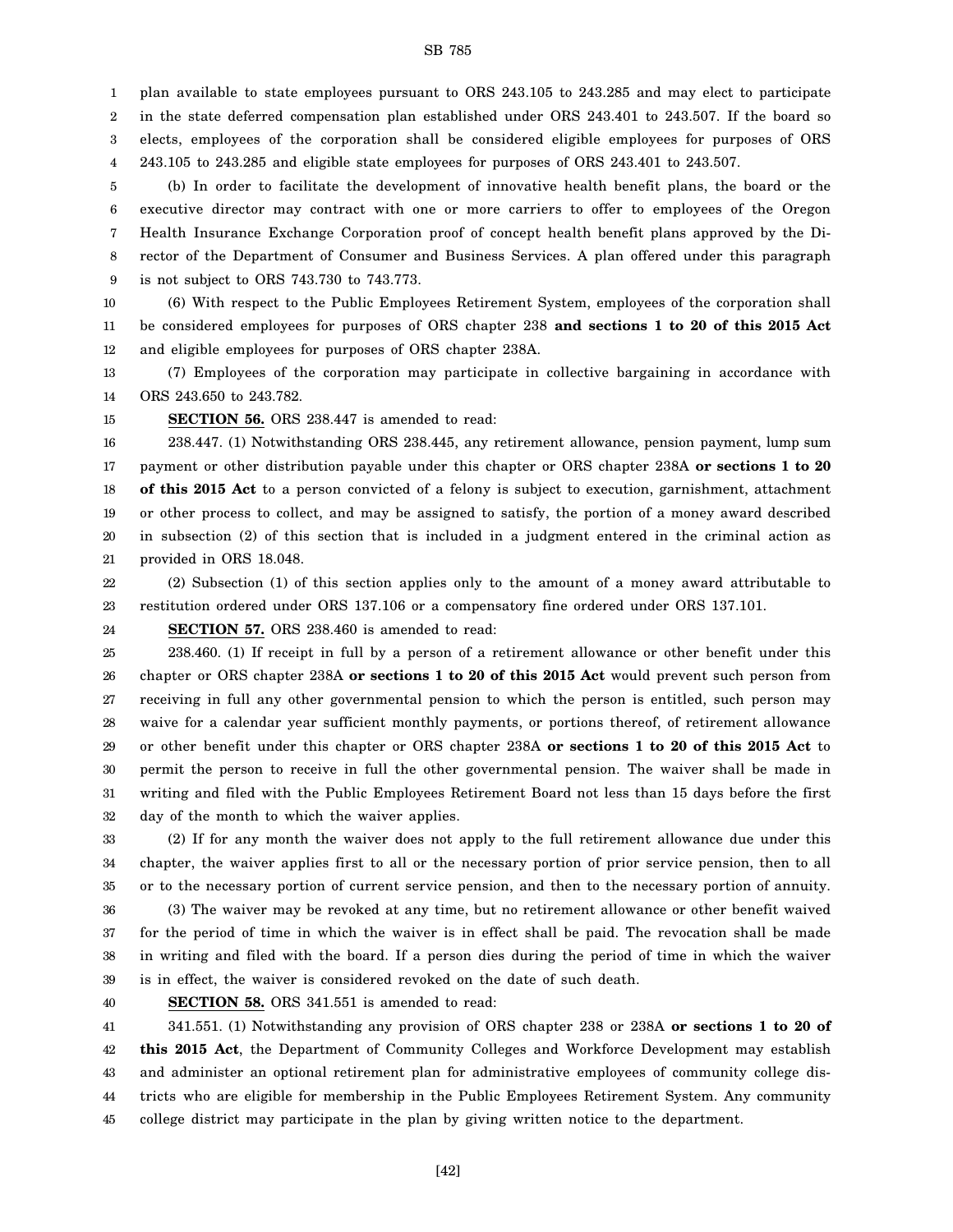1 2 3 (2) An administrative employee may make an election to participate in the optional retirement plan if the community college district that employs the employee is participating in the plan. The election must be made in the following manner:

4 5 6 7 (a) An administrative employee who is an active member of the Public Employees Retirement System may make an election to participate in the plan within 180 days after the community college district commences participation in the plan, effective on the first day of the month following the election.

8 9 10 (b) An administrative employee who is hired after the community college district commences participation in the plan may make an election to participate in the plan within the first six months of employment, effective on the first day of the month following six full months of employment.

11 12 13 (3) An administrative employee who does not elect to participate in the optional retirement plan remains or becomes a member of the Public Employees Retirement System in accordance with ORS [*chapters 238 and*] **chapter 238 or** 238A **or sections 1 to 20 of this 2015 Act**.

14 15 16 17 18 19 20 21 (4) An administrative employee may elect to participate in the optional retirement plan only if at the time the election becomes effective the employee is not concurrently employed in a position with any participating public employer other than the community college district in a position that entitles the employee to membership in the Public Employees Retirement System. Except as provided in subsection (9) of this section, employees who elect to participate in the optional retirement plan are ineligible for active membership in the Public Employees Retirement System for as long as those employees are employed by a community college district that participates in the plan, whether by reason of employment by the district or any other participating public employer.

22 23 24 25 26 27 (5)(a) An administrative employee who elects to participate in the optional retirement plan, who has creditable service under ORS chapter 238 as defined by ORS 238.005 and who is not vested shall be considered by the Public Employees Retirement Board to be a terminated member under the provisions of ORS 238.095 as of the effective date of the election, and the amount credited to the member account of the member shall be transferred directly to the optional retirement plan by the Public Employees Retirement Board in the manner provided by subsection (6) of this section.

28 29 30 31 32 33 34 35 36 37 (b) An administrative employee who elects to participate in the optional retirement plan, who has creditable service under ORS chapter 238 as defined by ORS 238.005 and who is vested shall be considered to be an inactive member by the Public Employees Retirement Board and shall retain all the rights, privileges and options under ORS chapter 238 unless the employee makes a written request to the Public Employees Retirement Board for a transfer of the amounts credited to the member account of the member to the optional retirement plan. A request for a transfer must be made at the time the member elects to participate in the optional retirement plan. Upon receiving the request, the Public Employees Retirement Board shall transfer all amounts credited to the member account of the member directly to the optional retirement plan and shall terminate all rights, privileges and options of the employee under ORS chapter 238.

38 39 40 41 42 (c) An administrative employee who elects to participate in the optional retirement plan and who is not a vested member of the pension program of the Oregon Public Service Retirement Plan as described in ORS 238A.115 on the date that the election becomes effective shall be considered to be a terminated member of the pension program by the Public Employees Retirement Board as of the effective date of the election.

43 44 45 (d) An administrative employee who elects to participate in the optional retirement plan and who is a vested member of the pension program of the Oregon Public Service Retirement Plan as described in ORS 238A.115 on the date that the election becomes effective shall be considered an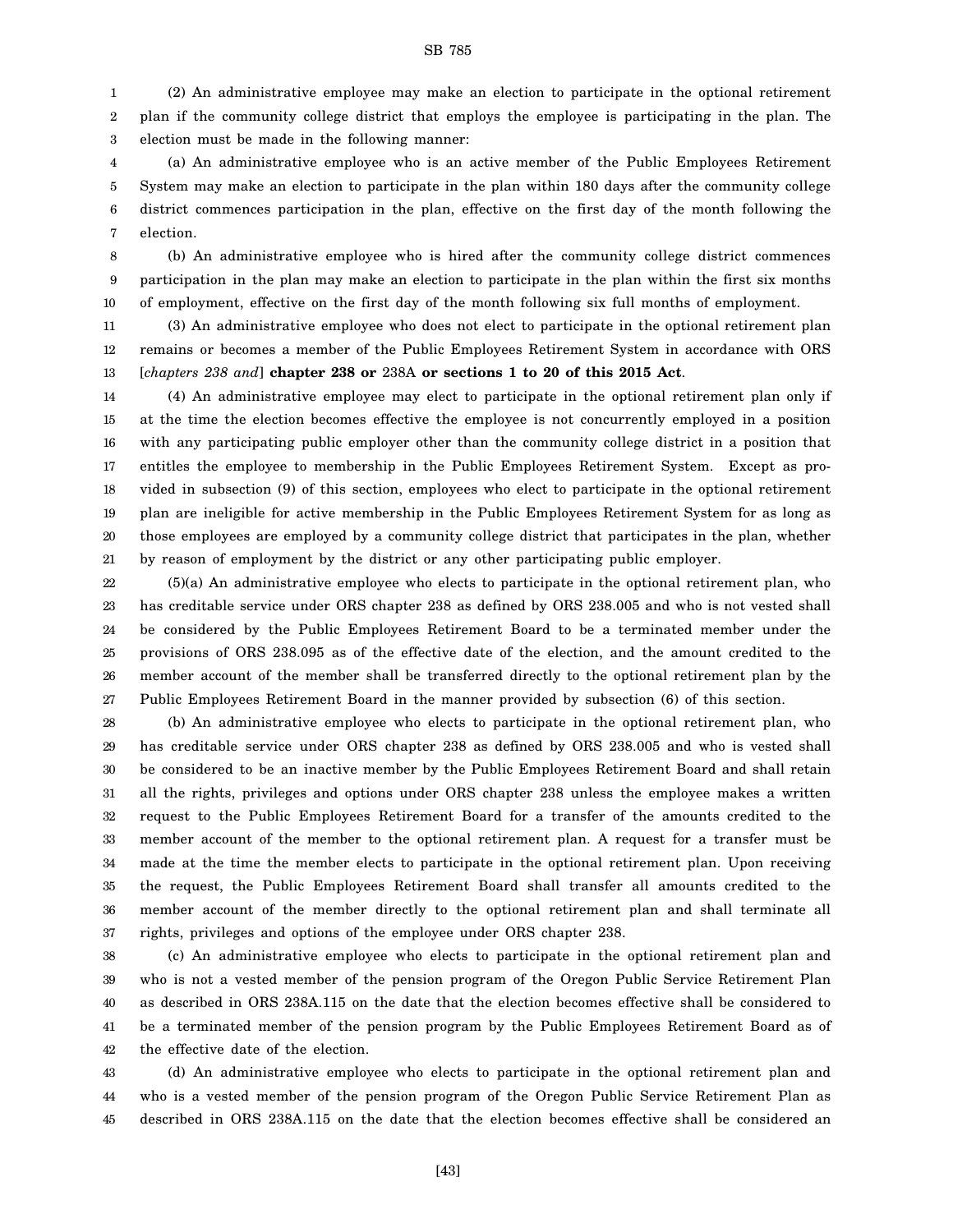1 2 3 4 5 6 7 8 9 10 11 inactive member of the pension program by the Public Employees Retirement Board as of the effective date of the election. An employee who is subject to the provisions of this paragraph retains all the rights, privileges and options of an inactive member of the pension program. If the actuarial equivalent of the employee's benefit under the pension program at the time that the election becomes effective is \$5,000 or less, the employee may make a written request to the Public Employees Retirement Board for a transfer of the employee's interest under the pension program to the optional retirement plan. The request must be made at the time the member elects to participate in the optional retirement plan. Upon receiving the request, the Public Employees Retirement Board shall transfer the amount determined to be the actuarial equivalent of the employee's benefit under the pension program directly to the optional retirement plan and shall terminate the membership of the employee in the pension program.

12 13 14 15 16 17 18 19 20 21 22 23 24 25 26 (e) An administrative employee who elects to participate in the optional retirement plan and who is a vested member of the individual account program of the Oregon Public Service Retirement Plan as described in ORS 238A.320 on the date that the election becomes effective shall be considered an inactive member of the individual account program by the Public Employees Retirement Board as of the effective date of the election. An employee who is subject to the provisions of this paragraph retains all the rights, privileges and options of an inactive member of the individual account program. An administrative employee who elects to participate in the optional retirement plan and who is a member of the individual account program of the Oregon Public Service Retirement Plan may make a written request to the Public Employees Retirement Board that all amounts in the member's employee account, rollover account and employer account, to the extent the member is vested in those accounts under ORS 238A.320, be transferred to the optional retirement plan. The request must be made at the time the member elects to participate in the optional retirement plan. Upon receiving the request, the Public Employees Retirement Board shall transfer the amounts directly to the optional retirement plan and shall terminate the membership of the employee in the individual account program.

27 28 29 30 31 32 33 34 35 36 37 38 39 40 **(f) An administrative employee who elects to participate in the optional retirement plan and who is a member of the Fair Retirement Plan under section 6 of this 2015 Act on the date that the election becomes effective shall be considered an inactive member of the Fair Retirement Plan by the Public Employees Retirement Board as of the effective date of the election. An employee who is subject to the provisions of this paragraph retains all the rights, privileges and options of an inactive member of the Fair Retirement Plan. An administrative employee who elects to participate in the optional retirement plan and who is a member of the Fair Retirement Plan under section 6 of this 2015 Act may make a written request to the Public Employees Retirement Board that all amounts in the member's member account be transferred to the optional retirement plan. The request must be made at the time the member elects to participate in the optional retirement plan. Upon receiving the request, the Public Employees Retirement Board shall transfer the amounts directly to the optional retirement plan and shall terminate the membership of the employee in the Fair Retirement Plan.**

41 42 43 44 45 [*(f)*] **(g)** Notwithstanding paragraphs (b), (d)**,** [*and*] (e) **and (f)** of this subsection, the Public Employees Retirement Board shall not treat any employee as an inactive member under the provisions of this subsection for the purpose of receiving any benefit under ORS chapter 238 or 238A **or sections 1 to 20 of this 2015 Act** that requires that the employee be separated from all service with participating public employers and with employers who are treated as part of a participating public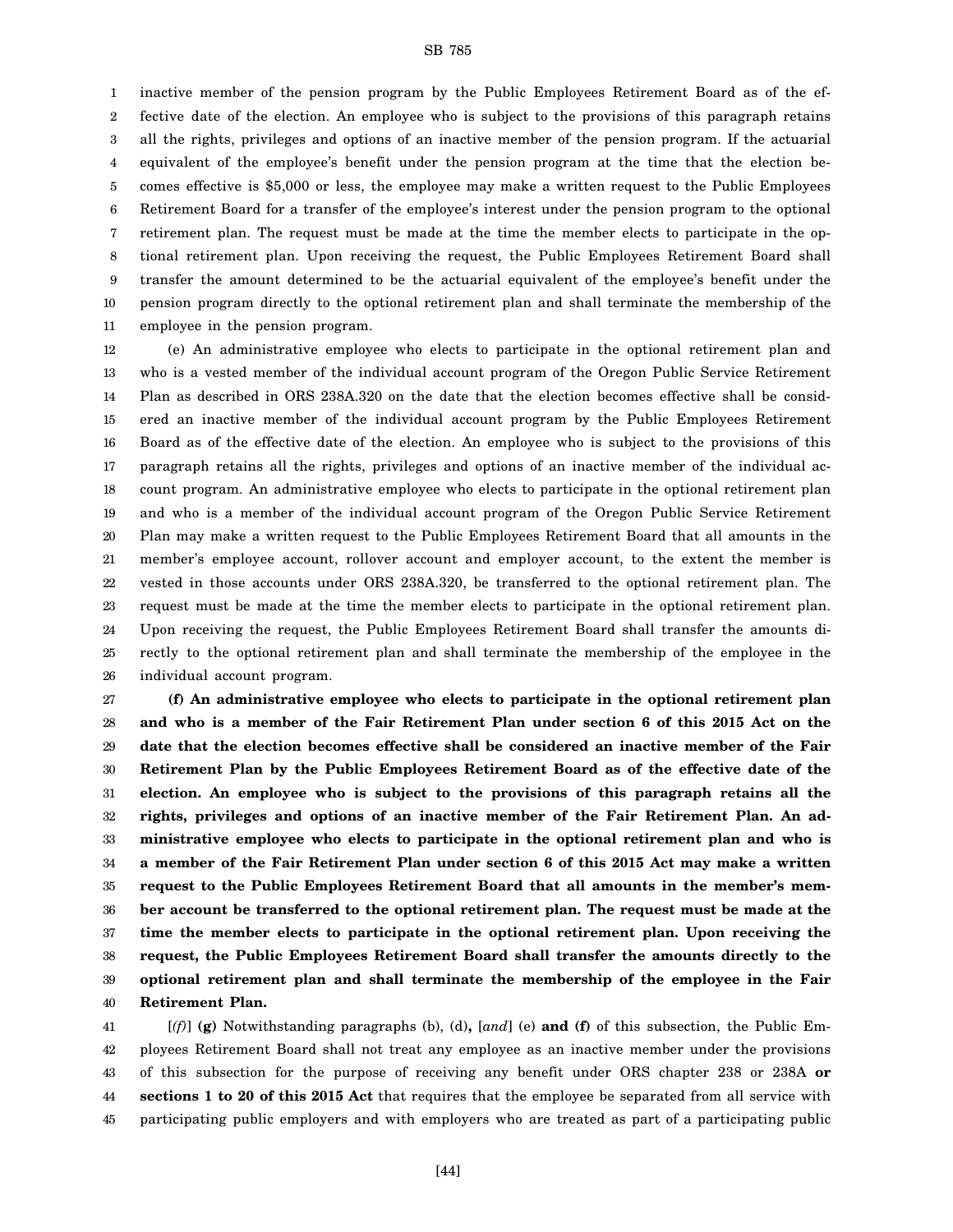1 employer's controlled group under the federal laws and rules governing the status of the Public

2 3 Employees Retirement System and the Public Employees Retirement Fund as a qualified governmental retirement plan and trust.

4 5 6 (6) Any amounts transferred from the Public Employees Retirement Fund under subsection (5) of this section shall be transferred directly to the optional retirement plan by the Public Employees Retirement Board and shall not be made available to the employee.

7 8 9 10 (7) An employee participating in the optional retirement plan shall contribute monthly an amount equal to the percentage of the employee's salary that the employee would otherwise have contributed as an employee contribution to the Public Employees Retirement System if the employee had not elected to participate in the optional retirement plan.

11 12 13 14 15 16 17 (8) A participating community college district shall contribute monthly to the optional retirement plan the percentage of salary for each employee participating in the plan that is equal to the percentage of salary that is required to be made as the employer contribution under ORS 238A.220, less any contributions made by reason of unfunded liabilities. The district may make contributions under this subsection only during periods of time in which the employee would be eligible for membership in the Public Employees Retirement System if the employee had not elected to participate in the optional retirement plan.

18 19 20 (9) An administrative employee who elects to participate in the optional retirement plan may make an election to withdraw from the plan. An employee may make an election under this subsection only once. Upon withdrawing from the plan:

21 22 (a) All contributions made to the plan before the effective date of the withdrawal remain credited to the employee;

23 24 25 26 (b) The employee becomes a member of the [*Public Employees Retirement System under ORS chapter 238A*] **Fair Retirement Plan under sections 1 to 20 of this 2015 Act** if the member meets all requirements for membership under [*ORS chapter 238A*] **sections 1 to 20 of this 2015 Act**; and (c) The employee is barred from ever again electing to participate in the optional retirement

27 28 29 plan. (10) For the purposes of this section, "administrative employee" means a president, vice president or dean, or a person holding a position that is the equivalent of a president, vice president or

31 32 **SECTION 59.** ORS 352.138, as amended by section 6, chapter 113, Oregon Laws 2014, and section 17, chapter 121, Oregon Laws 2014, is amended to read:

33 352.138. (1) The following entities are not subject to any provision of law enacted after January

34 1, 2013, that is unique to governmental entities unless the following entities are expressly named:

35

30

dean.

(a) A university with a governing board; and

36 37 38 (b) Any not-for-profit organization or other entity if the equity of the entity is owned or controlled exclusively by a university with a governing board and if the organization or entity is created by the university to advance any of the university's statutory missions.

39 40 41 42 (2) Notwithstanding subsection (1) of this section, the provisions of ORS 30.260 to 30.460, 33.710, 33.720, 200.005 to 200.025, 200.045 to 200.090, 236.605 to 236.640, 279.835, 279.840, 279.850 and 297.040 and ORS chapters 35, 190, 192 and 244 apply to a university with a governing board under the same terms as they apply to public bodies other than the state.

43 44 45 (3) Except as otherwise provided by law, the provisions of ORS 35.550 to 35.575, 180.060, 180.210 to 180.235, 184.305 to 184.345, 190.480, 190.490, 200.035, 243.696, 357.805 to 357.895 and 656.017 (2) and ORS chapters 182, 183, 240, 270, 273, 276, 278, 279A, 279B, 279C, 282, 283, 291, 292, 293, 294, 295

[45]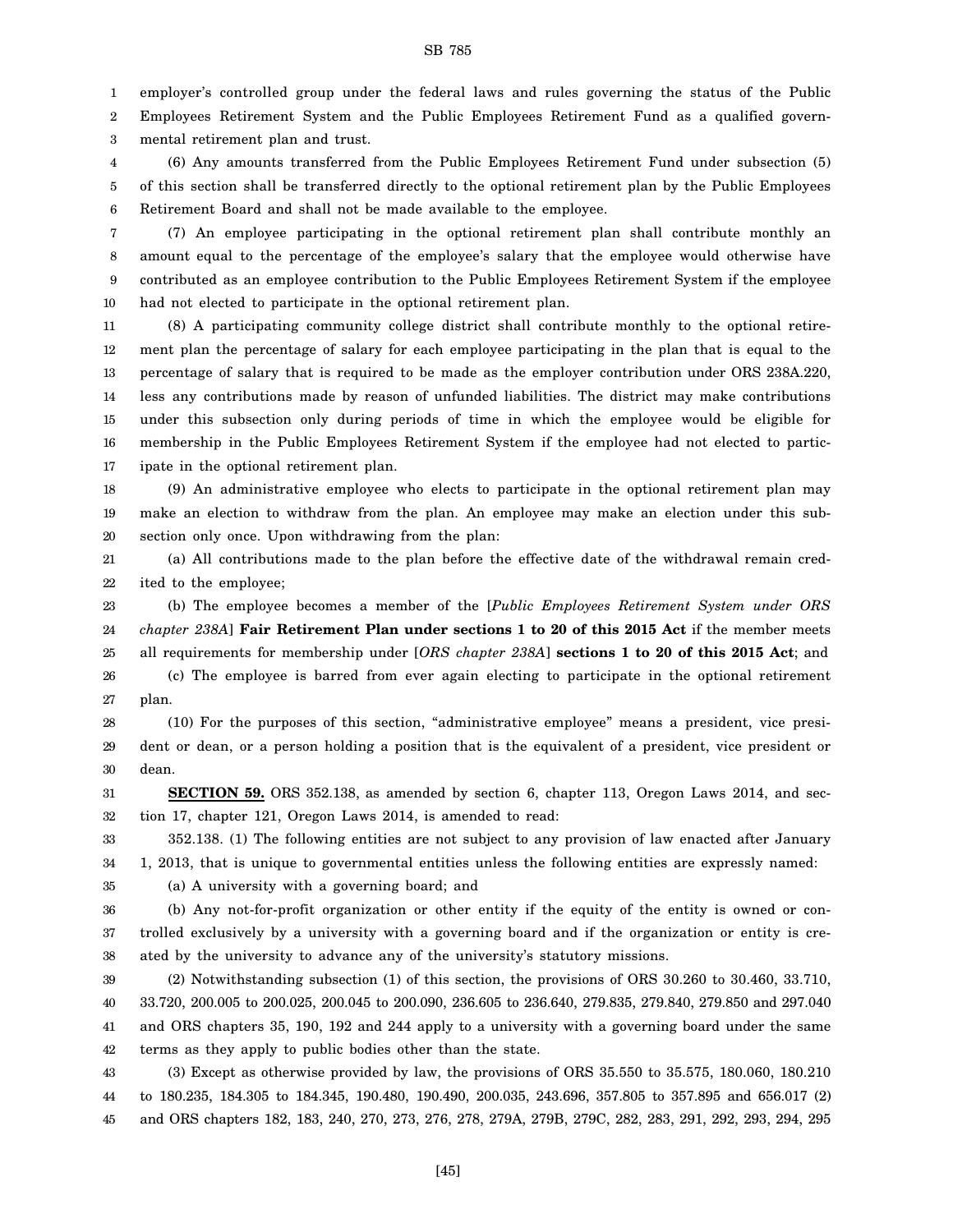1 and 297 do not apply to a university with a governing board.

2 3 4 5 (4) Notwithstanding subsections (1) and (3) of this section, ORS 240.167, 279C.600 to 279C.625, 279C.800, 279C.810, 279C.825, 279C.830, 279C.835, 279C.840, 279C.845, 279C.850, 279C.855, 279C.860, 279C.865, 279C.870 and 292.043 apply to a university with a governing board under the same terms as they apply to public bodies other than the state.

6 7 8 (5) Notwithstanding subsection (2) of this section, ORS 190.430 and 192.105 do not apply to a university with a governing board or any organization or other entity described in subsection (1) of this section.

9 10 11 (6) Except as set forth in subsection (3) of this section, ORS 243.650 to 243.782 and 276.073 to 276.090 and ORS chapters 238 and 238A **and sections 1 to 20 of this 2015 Act** apply to a university with a governing board under the same terms as they apply to the state.

12 13 14 15 (7) ORS 351.065, 351.067, 351.642, 351.643, 351.644, 351.646, 351.656, 351.658, 352.012 and 352.375 apply to a university with a governing board, except that the board or university shall exercise the responsibilities and authorities of the State Board of Higher Education, the Higher Education Coordinating Commission or the Oregon University System.

16 17 18 19 (8) A university with a governing board and its agents and employees remain subject to all statutes and administrative rules of this state that create rights, benefits or protections in favor of military veterans, service members and families of service members to the same extent as an agency of this state would be subject to such statutes and administrative rules.

20 21 22 23 24 25 26 (9) ORS 351.692, 351.695 and 351.697 apply to a governing board, except that the board has the responsibilities and authorities with respect to the university it governs that the State Board of Higher Education and the Oregon University System have with respect to the public universities identified in ORS 351.011. A university with a governing board may not issue a tax credit certificate under ORS 351.692, 351.695 and 351.697 that will cause the public universities listed in ORS 352.002 to owe the General Fund more than \$6 million at any one time under ORS 351.692, 351.695 and 351.697.

27 28 29 30 (10) If state bonds are issued for the benefit of a university with a governing board, the university shall have the powers and duties of a related agency, as defined in ORS 286A.001, to the extent necessary for the issuance of the state bonds and the administration of the proceeds of the state bonds.

31 32 33 34 (11) If state bonds are issued for the benefit of a university with a governing board under Article XI-Q of the Oregon Constitution, the university shall have the powers and duties of a project agency, as defined in ORS 286A.816, to the extent necessary for the issuance of the state bonds and the administration of the proceeds of the state bonds.

35 36 (12) Nothing in this section may be construed so that statutory provisions that are not set forth in this section apply to a university with a governing board.

**SECTION 60. ORS 238.750 is repealed.**

## 37

#### 38 39

### 40

44 45

#### **CAPTIONS**

41 42 43 **SECTION 61. The unit and section captions used in this 2015 Act are provided only for the convenience of the reader and do not become part of the statutory law of this state or express any legislative intent in the enactment of this 2015 Act.**

#### **EMERGENCY CLAUSE**